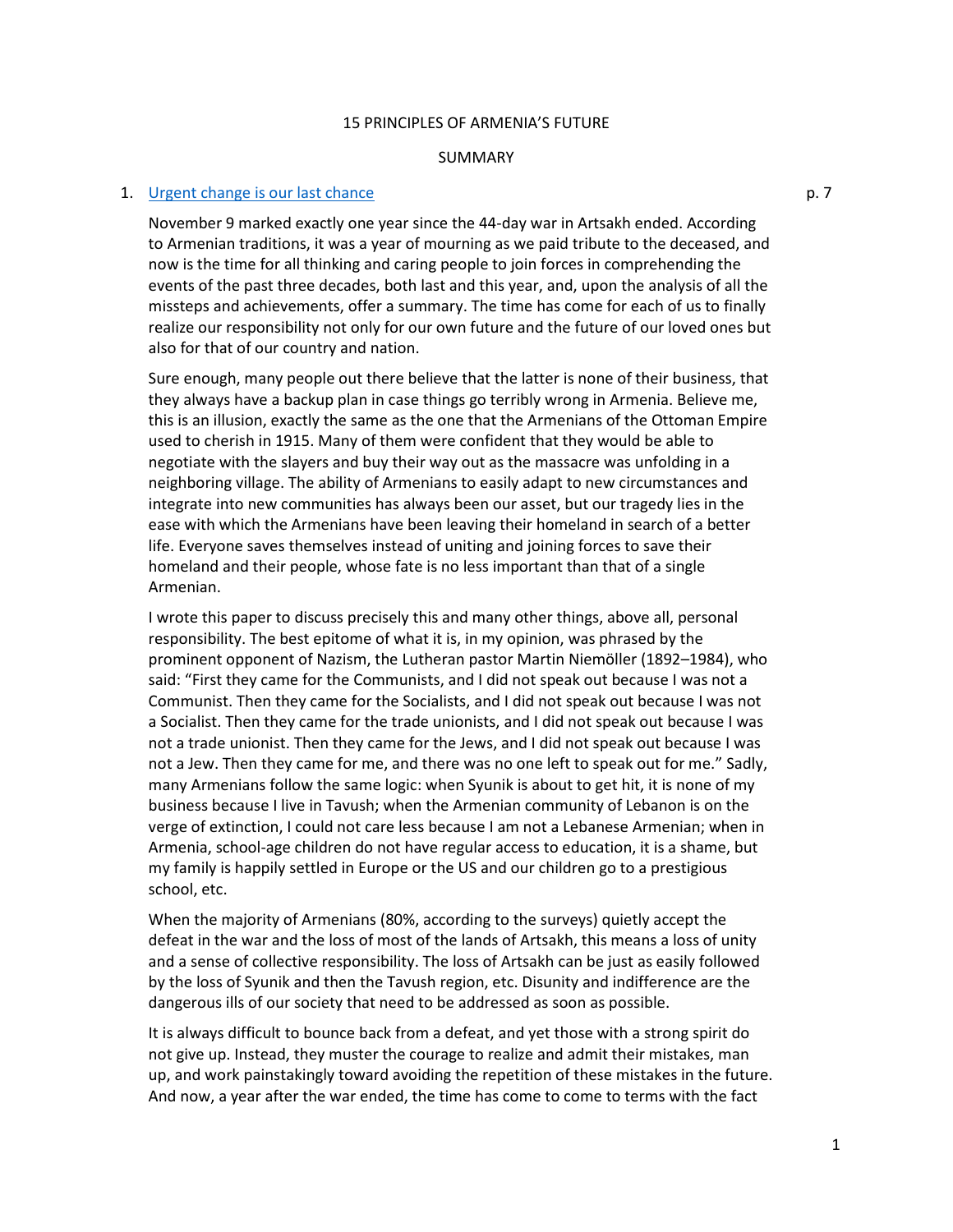that we can ensure peace only if we ourselves become strong, if we are united and can show this unity to the rest of the world. In no case should we put up with defeat, especially since for our neighbors, this victory is not enough, and sooner or later, they will strike again. This does not mean that I am calling for revenge—rather, it is about becoming self-sufficient since the constant expectation of help from the outside makes us vulnerable and dependent. Our security is our own business. We ourselves must create it and learn how to protect it. Then, external assistance will come and will be effective. Having become strong, we will be able to have peace on our terms and become masters of our future and worthy partners to our allies.

The main idea that I would like to convey in my work is my conviction that Armenia has every opportunity to become a strong country, and the Armenians a successful modern nation that will revive its traditional values, relying on its glorious past, while being future-oriented. To do this, we need to get out of the sleepy stupor in which we find ourselves, considering the defeat in the 44-day war as just a sad episode of the past that has nothing to do with anyone personally, realize where we are now, and take a step toward change.

A sensible choice of a development trajectory and model that would ensure security, prosperity, and preservation of national identity for the citizens of Armenia and the Armenians of the whole world should become one of those decisive actions that must be taken so that the chilling prospect of finally losing Artsakh, and, with it, Armenia, does not become a reality. Fortunately, there are reasonable forces in Armenia and the Armenian world that are poised to take responsibility and spearhead the positive transformations that we need sorely.

Thirty years ago, in the early 1990s, the formation of the young Republic of Armenia was a grueling job. We were not ready for independence and did not fully capitalize on our right to choose our path. Worse still, having won the war for the independence of Artsakh, we did not learn how to be victors and did not lay the foundation for a reliable peace in the form of a strong and advanced army and a prosperous state. The state in which Armenia has been for 24 years cannot be called either peace or war.

Over the past three decades, we have failed to adapt the giant Soviet legacy to the needs and capabilities of the new state and society and to arrange a form of life that would propel Armenians to prosperity. The political and military elite of Armenia considered that victory in the war legitimized it and entitled it to rule the country single-handedly. We missed the opportunity to make incremental, evolutionary changes. The changes that began after the April 2016 four-day war, albeit fueling optimism, unfortunately, have not resulted in profound reforms. We also did not use the window of opportunity opened up by the events of 2018. The Armenian and diasporan elites did not join forces to build the country and revive the nation. The full-scale crisis that broke out last year and the war in Artsakh have provided us with the last opportunity to make changes, which cannot be postponed any longer.

Previously, I have reiterated that I refrain from direct participation in political processes, but the current critical state of affairs does not leave me any other choice but to join the discussion of the most important political and social issues: what kind of Armenia we are building and how we envision the future of the Armenian nation. In this sense, my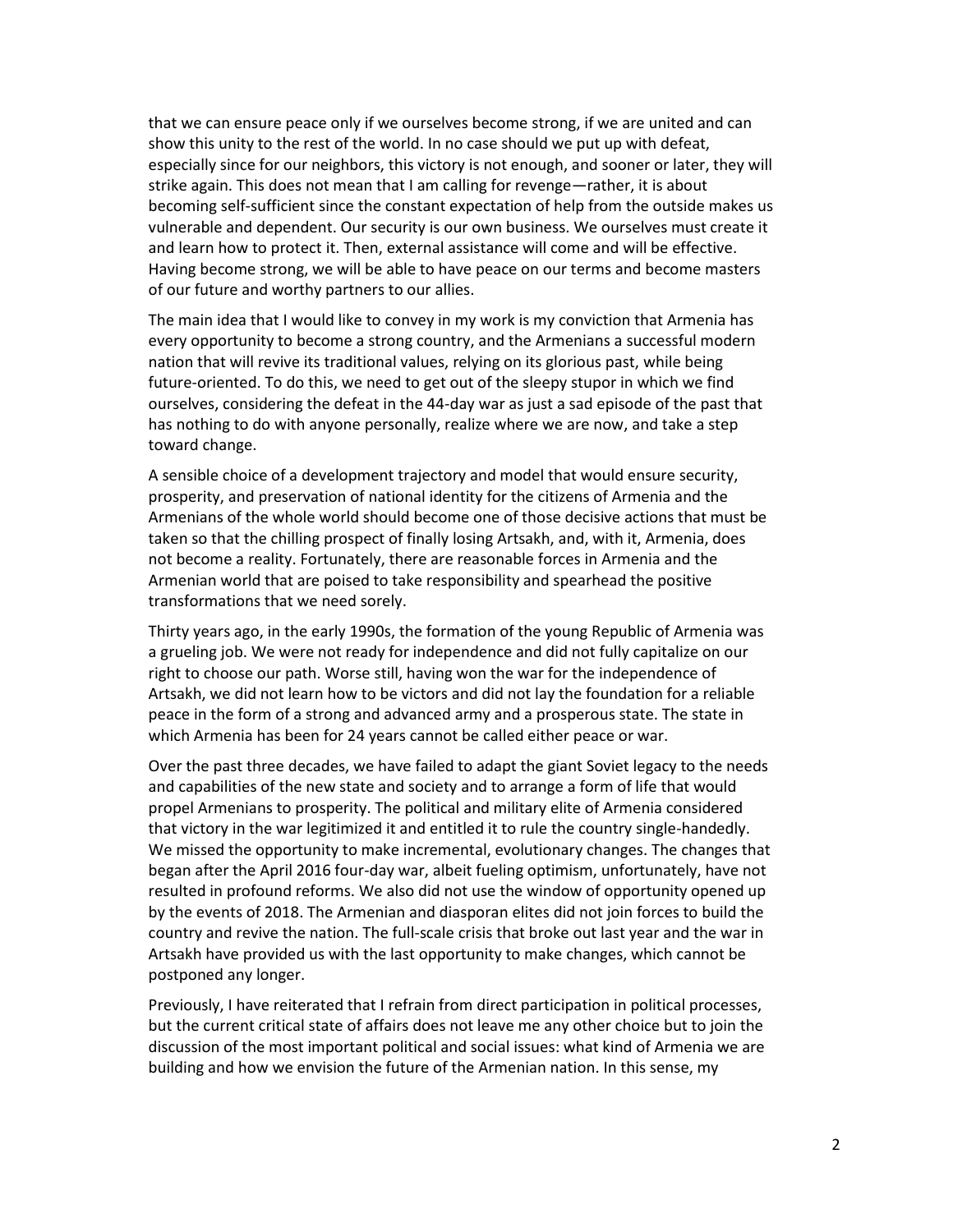partners and I are entering the political field. At the same time, I want to emphasize that we are still public, not political actors.

There are two ways social advances can be made: either *aggression and conflict caused by the struggle for limited resources and benefits* or *empathy and interaction toward the joint enhancement of these benefits*. The choice is clear to me, just as it is obvious that to change the current situation, getting involved in the struggle of political parties and striving to secure the Prime Minister's job are not necessary. All I want is to do my utmost for the good of my homeland and my people and to be of use to them in any capacity they see fit.

Undoubtedly, the work you are about to read is just a sketch, a roadmap, which warrants a full-fledged and open discussion, multiple corrections, and amendments.

#### 2. [Previous social contract](#page-9-0)

The leaders of the early 1990s vowed to ensure security, stability, and social welfare to be able to monopolize power and take control of Armenia's material assets and cash flows.

The security guarantee also underlay the social contract between Armenia and Artsakh. And although Armenia did not officially recognize its independent status, it assumed the responsibility to solve all crucial issues, thus eliminating the Artsakh people themselves from participating in the negotiations, building their own security system, and making other equally important and fateful decisions.

As for the Diaspora, in exchange for charitable assistance and non-interference in Armenia's domestic affairs, it got a sense of "belonging to the nation," cordiality, and hospitality of fellow countrymen in Armenia.

An unspoken agreement between the government and society, Armenia and the Diaspora, and Armenia and Artsakh seemed to have worked until April 2016. Influenced by external circumstances, domestic policies began to change. The country's integration into the international community and the transition to greater openness and transparency of state structures were all steps in the right direction. However, the actions taken were half-baked as they did not lead to profound transformations, and most importantly, the authorities retained the previous semi-authoritarian regime where the shots are called by one person only.

Citizens vehemently protested against the authorities' refusal to renegotiate the terms of the breached social contract and their attempts to roll the relations back where they were before. However, revolutions do not necessarily achieve the goals set by the revolutionaries. If you continue to stick to the usual model of existence, a dragon slayer will inevitably devolve into a new dragon over time.

#### 3. [New social contract between the government and the society](#page-12-0)

p. 13

The new leaders who came to power on the heels of the events of the spring 2018 proposed a new social contract: the government pledged to fight corruption and show more respect for citizens. At the same time, the new ruling elite, like the previous one,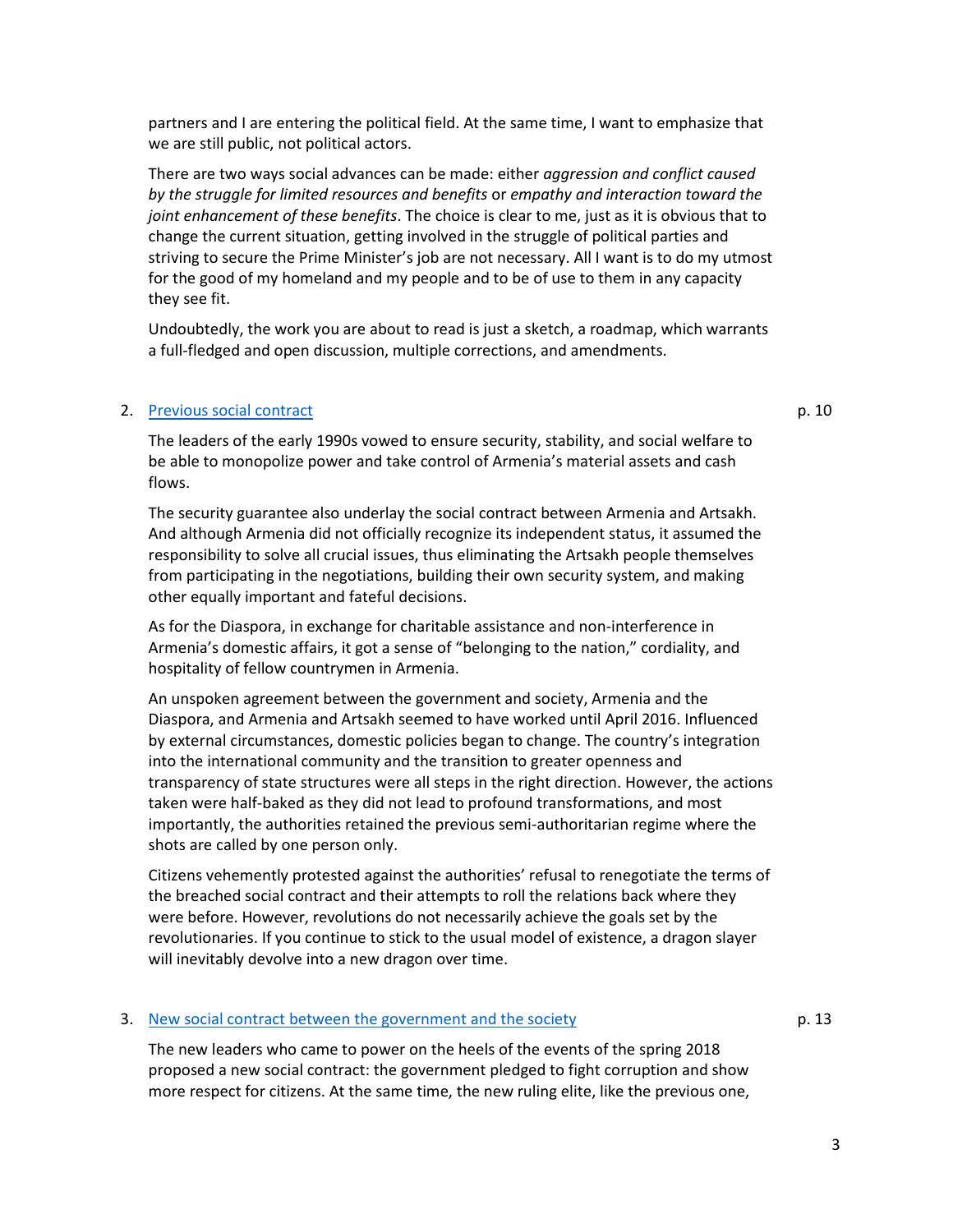considered itself fully entitled to monopolize the country. The old power mechanism was neither discarded nor transformed, there was still no openness, and ensuring security and stability was never part of the game plan.

A new social contract is needed, which must be based on sufficient consensus on the following issues:

| - security;   | p. 14 |
|---------------|-------|
| - identity;   | p. 16 |
| - prosperity; | p. 17 |

- collective responsibility of the most active public circles for the future of Armenia and the Armenian people and participation in governing the country; p. 17
- balance between hierarchies and networks. p. 17

In my opinion, the following principles should form the basis for building a new society: p. 18

- transparency, meritocracy, professionalism, competence, and common rules for everyone;
- consistency;
- an institutional framework for decision-making and interaction;
- introduction of mechanisms for regular evaluations of the achievements;
- introduction of a system of checks and balances to fledgling institutions;
- a holistic approach to development;
- scalability;
- studies and implementation of advanced global practices;
- lifelong learning;
- collegiality;
- respect for people and partnership;
- improved feedback mechanisms;
- engagement.

#### 4. [New social contract between Armenia and the Diaspora](#page-18-0)

Armenia will unite the Armenian world if it offers the Diaspora a multilateral partnership, which is possible under the following conditions:

- a fundamentally different format of relationships;
- at least 50,000 families moving to Armenia;
- the opportunity to participate in the country's development and in making decisions that are vital for Armenia and the Armenian people;
- the opportunity to hold high public offices.

#### 5. Vision for [the future: what kind of Armenia would we like to see?](#page-22-0)

Depending on the model chosen for the country's development, each of our problems whether it is the settlement of the Artsakh crisis, international relations, or even relations p. 23

p. 19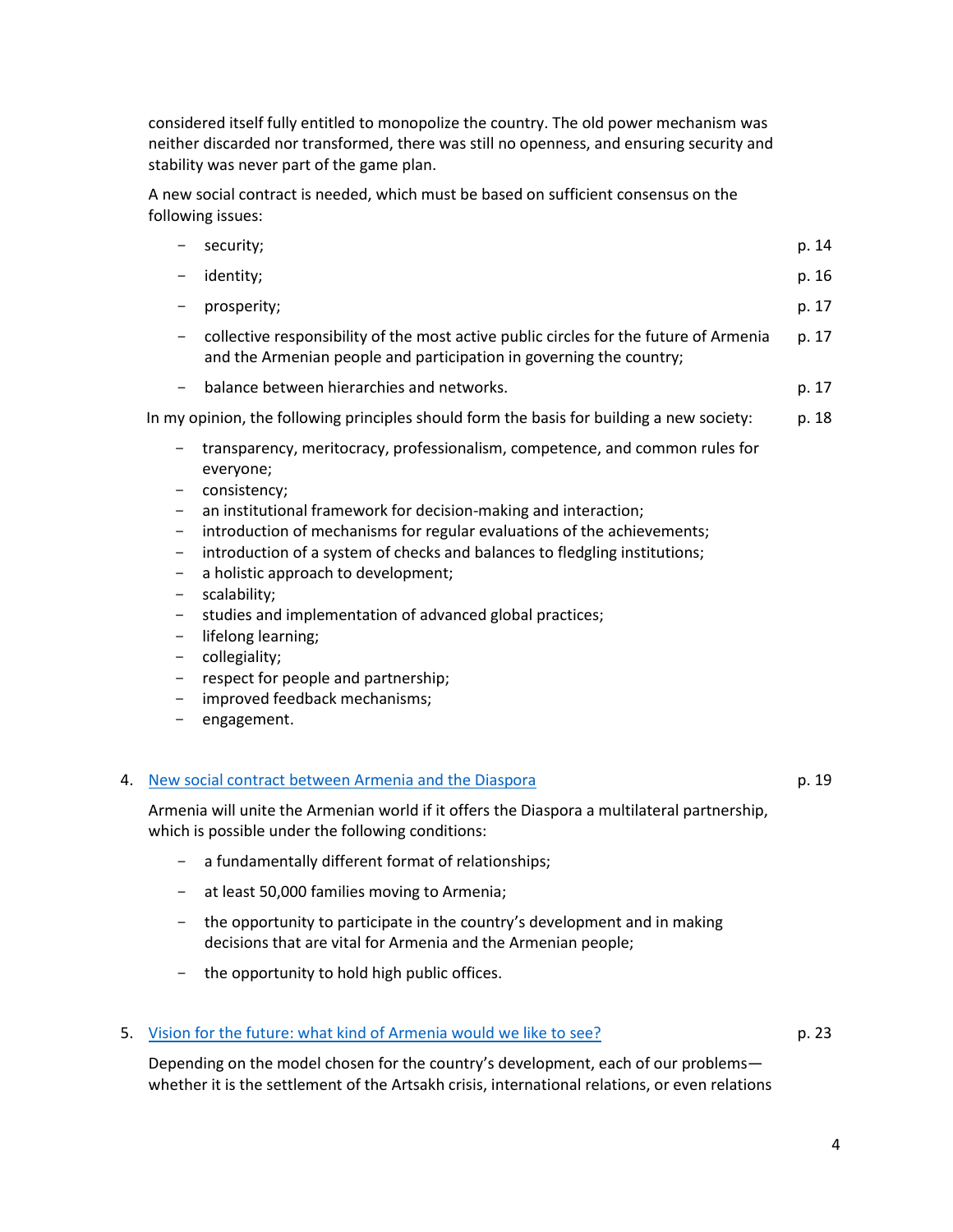with our own Diaspora—will have various options for a long-term solution. Questions to help determine our choice:

- What kind of society do we want to build: open or closed? What are the pros and cons of each model?
- How do we want to live: obeying the law or observing a vague unwritten code? What does each of the options mean? p. 24
- What role does the church play in modern Armenian society? p. 26
- How are we going to solve the Artsakh issue, build relations with Azerbaijan, and ensure our security? p. 26
- How will our relations with Russia be built? p. 28
- How are we preparing for the potentially open borders with Turkey? p. 28

#### 6. [How can we secure a better future for Armenia?](#page-29-0)

p. 30

Already, we should take the following steps:

- agree on the socio-economic model of Armenia's development;
- determine the form of government and establish a state government system;
- conduct a full audit, inventory of our assets, and certification of personnel both in the state and public sectors;
- attract the investments necessary to reboot the entire system of Armenia;
- hire top-level professional executives and experts;
- determine the extent of digitalization required;
- create a free economic, scientific and technological zone in Armenia;
- modernize the mining and metallurgical industry;
- reform the education system, starting with preschool education, focusing on the best international standards;
- engage young people (aged 25–35+);
- empower women to participate in social and economic life, as well as in governing the country;
- restore respect for the family and family heritage;
- debunk myths about ourselves and about the world in general.

#### 7. [The FUTURE ARMENIAN initiative and its goals](#page-36-0)

In April 2021, my partners and I announced the launch of our new public initiative, The FUTURE ARMENIAN, aimed at developing a common framework of understanding for all Armenians, as well as Armenian organizations and institutions, about the sustainable

p. 37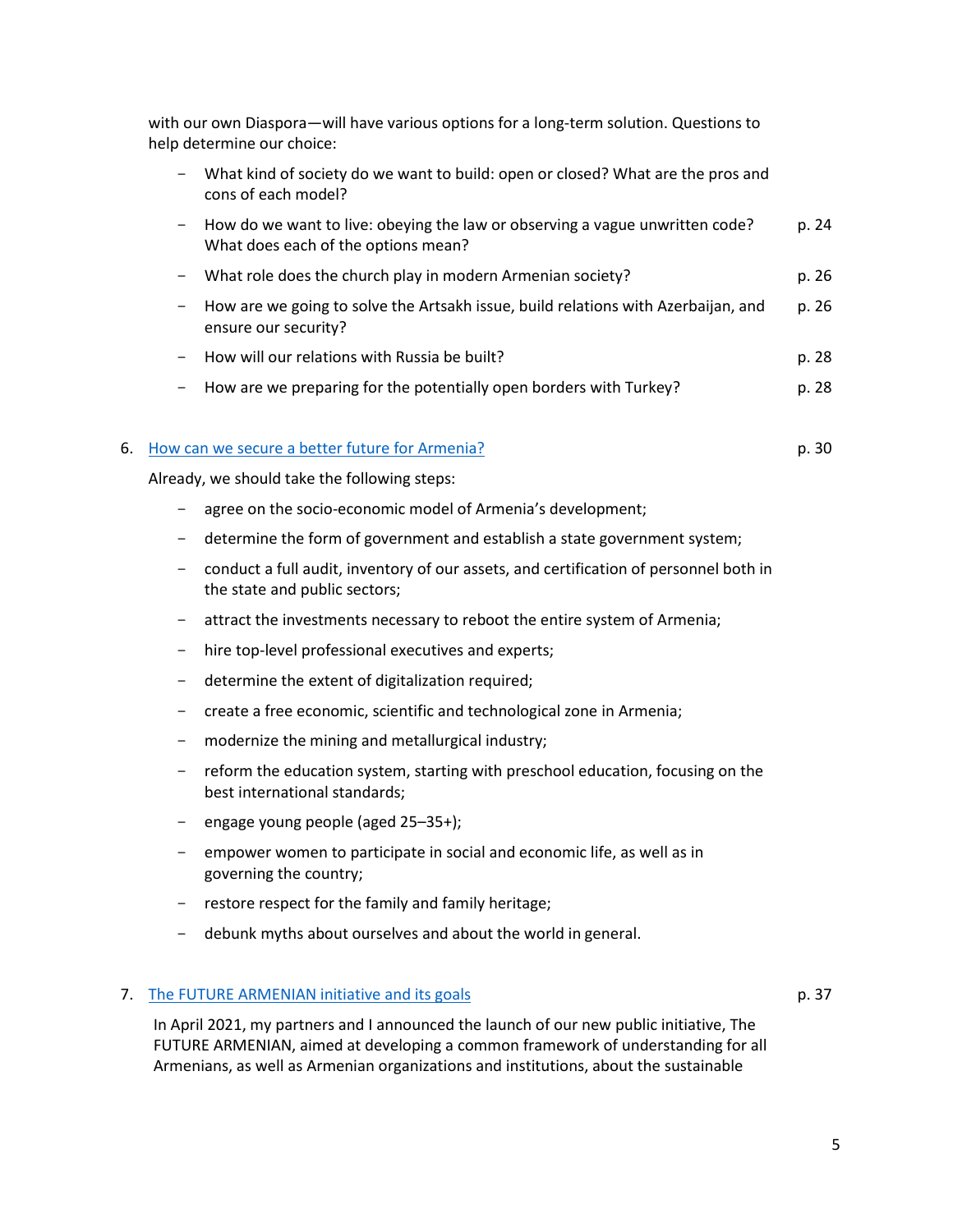development of our country and nation as a result of an open discussion. Anyone can engage by co-signing the list of 15 goals of our initiative a[t futurearmenian.com.](https://futurearmenian.com/)

I am convinced that those who have come to power today will be fully legitimized if they establish a constant dialogue with the public. In other words, the mandate of trust received from society does not mean a monopoly on decision-making. The source of the new government's legitimacy will be a new social contract between it and society.

15 goals of the FUTURE ARMENIAN initiative:

p. 39

- Vision setting
- Assured sovereignty
- Historic responsibility
- Free Artsakh
- Armenia–Diaspora unity
- Strong Diaspora
- Strong alliances
- Exponential growth
- Growing population
- Excellence in education
- Preeminence of science, technology, and creativity
- Good governance
- Just society and reduced inequities
- Preserved heritage
- Evidence-based decision-making

These goals should be discussed by representatives of different strata of society in today's Armenia and the Armenian Diaspora. The most important mission of The FUTURE ARMENIAN initiative is to build a state and nation amid a disturbing crisis of trust throughout the world and the threat of a lost identity lingering over many nations. Given all this, if we manage to figure out an optimal development model that combines security, prosperity, and identity preservation, based on a balance between networks and hierarchies and using the format of public-private partnership as a tool for interaction, the consequences will benefit not just us but all humankind.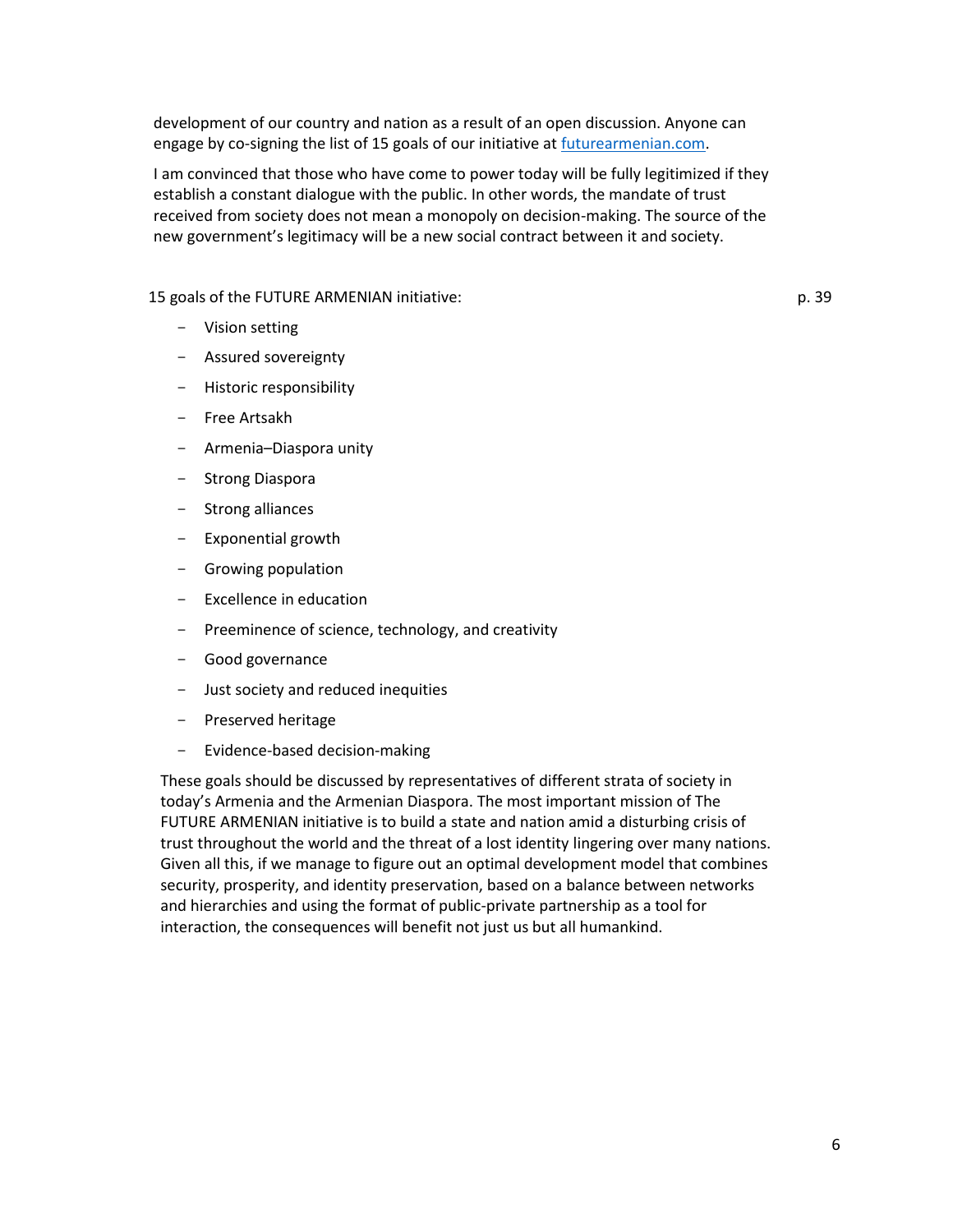## <span id="page-6-0"></span>Urgent change is our last chance

This year, Armenia has celebrated the  $30<sup>th</sup>$  anniversary of its independence. The sovereign Armenian state has existed for about a third of a century, and this is an important milestone that warrants an earnest discussion about what we have today, what we have managed to build, and how the current state of affairs shapes our historical destiny. The loss of a significant territorial share of Artsakh, for whose independence so much blood was shed in the late  $20<sup>th</sup>$  century, became for me personally and for many people who take the fate of Armenia and Armenians to heart, that red line, crossing which we simply must begin to act decisively so that the frightening prospect of finally losing Artsakh, and with it Armenia, does not become a reality. The existential threat we have experienced once again forces us to rethink the current model of existence and dictates the need to choose a development trajectory and model that would ensure security, prosperity, and preservation of national identity for the citizens of Armenia and Armenians around the world, would help them reclaim a sense of dignity and pride in their country and nation.

The millennia-long history of the Armenians features periods when we were deprived of our own statehood for a long time, a position that is extremely vulnerable amid ever-accelerating civilizational development, which does not leave us a chance to maintain a significant place in the global context, and, therefore, the Armenian people, despite their small number, always plucked up the grit to fight for the restoration of their own statehood within the boundaries of their historical territories. In the late 20<sup>th</sup> century, the common dream of Armenians finally came true: in 1991, an independent Armenia came into being on a small portion of what historically used to be Armenia. The conundrum, however, is that an independent Armenian state appeared on the world map not as a result of deliberate and purposeful joint actions of the elite and numerous attempts of the people to defend their right to sovereignty through diplomatic and military means, but in the wake of the collapse of the Soviet Union. The situation was different, though, when it comes to the independence of Artsakh: all social elements united and armed themselves to defend it, and paid a high price for it.

## *At the watershed juncture when Armenia finally gained sovereignty, the domestic and diasporan elites did not come together to jointly choose the development trajectory for both the country and the nation as a whole and did not work out a common agenda that would define a set of necessary reforms.*

The formative years of the fledgling Republic of Armenia proved tough: the country had not yet recovered from the consequences of the catastrophic earthquake of 1988, followed by a territorial blockade and a war in Artsakh. In this setting, Armenia's political elite was preoccupied with the problems of survival, and issues of a long-term development strategy were hardly of greatest concern for it. Unfortunately, at the watershed juncture when Armenia finally gained sovereignty, the domestic and diasporan elites did not come together to jointly choose the development trajectory for both the country and the nation as a whole and did not work out a common agenda that would define a portfolio of necessary reforms. We proved to be ill-equipped for the independence, which we had craved for so long. We failed to use the right to choose our path, and as a result—and this was not the only reason as automatically, we adopted an extractive, paternalistic, state-centric model of existence and a singlevector path of development.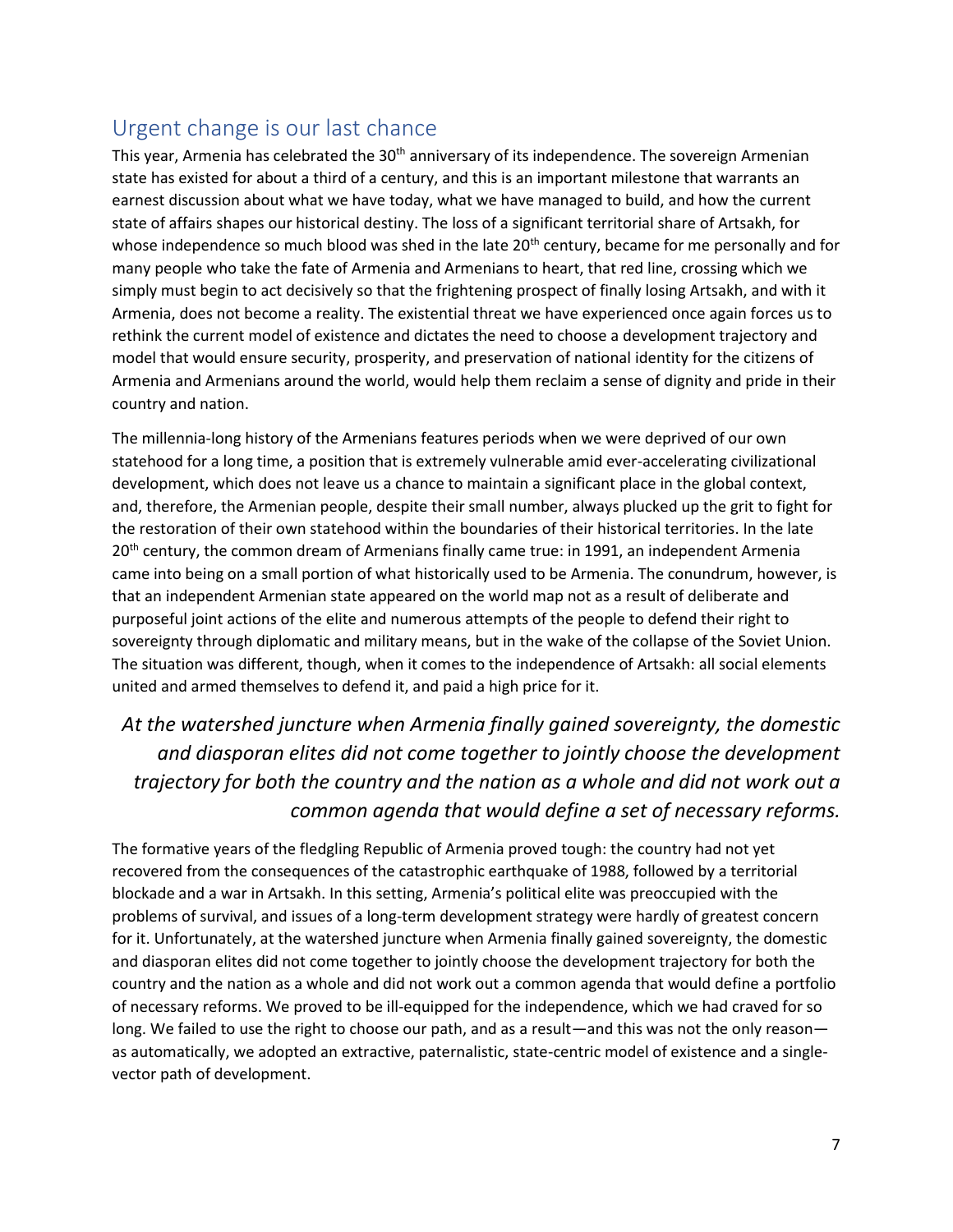Of course, Armenians all over the world were proud of the emergence of their own state. There are many wonderful examples when the Diaspora not only helped the warring Armenia economically (sometimes the Armenians of the Diaspora volunteered in the republican army and showed true heroism) but also invested money in the future of the country, building infrastructure facilities and creating modern educational institutions. Unfortunately, this assistance lacked systematicity. The political and military elite of Armenia considered that victory in the war was possible mainly through its own efforts and using internal resources, and that ostensibly gave them the right and legitimacy to monopolize the rule over the country. For this reason, they did nothing for the diasporan elite to have a say on fundamental issues of modernizing state and economic institutions, and the diasporan elite mostly assumed the role of a bystander. To make things worse, the country's leaders of the early 1990s milked the new opportunities ushered in by unbridled capitalism for personal financial gain, without ever laying the foundations for Armenia's future prosperity.

Despite the obvious positive effect that the creation of their own national state and the victory in the war for the independence of Artsakh had, it would be a stretch to claim that the Armenians set up the basis for national unification. Representatives of the creative intelligentsia, scientists, talented executives, military men, and engineers did not relocate to the young independent Armenia, as was the case in the 1920s and 1930s. On the contrary, the newest, post-Soviet diaspora included those who left and continue to flee their homeland after it gained independence. The brain drain, which was picking up the speed especially in the first decade after the collapse of the USSR, took a disastrous toll on the young sovereign state. Society was practically stripped of its moral leaders. Unbridled capitalism prompted a shift in moral priorities: brute force trumped intellectual and cultural prowess, while dexterity and getting rich without any qualms outweighed respect for work and professional reputation, the once traditional value the Armenians used to cherish.

After a short while, the emotional upsurge aroused by the gained sovereignty and victory in the war gave way to disappointment. As a legacy from the collapsed empire, we inherited an extensive hard and soft infrastructure: industrial facilities and transport routes connecting them, research institutes, academies of sciences, cultural institutions, and healthcare organizations. Though it is hard to believe in this day and age, in the late 1980s, the Armenian SSR was the hub of innovative technologies of a powerful state and was on a par with the most advanced states of its time, such as South Korea, Singapore, and Israel. However, the hard infrastructure, a leftover of the USSR, turned out to be largely obsolete and even redundant, and it eventually ran out of funding. Many elements of the old soft infrastructure also became a luxury a small country with limited resources could not afford. We missed the fact that the enormous Soviet legacy is not only a guarantee of future prosperity but also a burden of responsibility, and, consequently, we failed to adapt it properly to the needs and capabilities of the new state and society.

# *Seventy percent of Armenian residents are satisfied with the current state of affairs.*

I hate to say that over the past 30 years, we have been unable to create a model of existence that would lead Armenians to prosperity, and blown the opportunity to carry out incremental, evolutionary changes. The dream of Ankakh Hayastan (Independent Armenia), our own state on biblical land, a safe and prosperous homeland for all Armenians, contrasts too sharply with the real present-day Armenia. On the one hand, this contrast has become a source of constant disappointment, which makes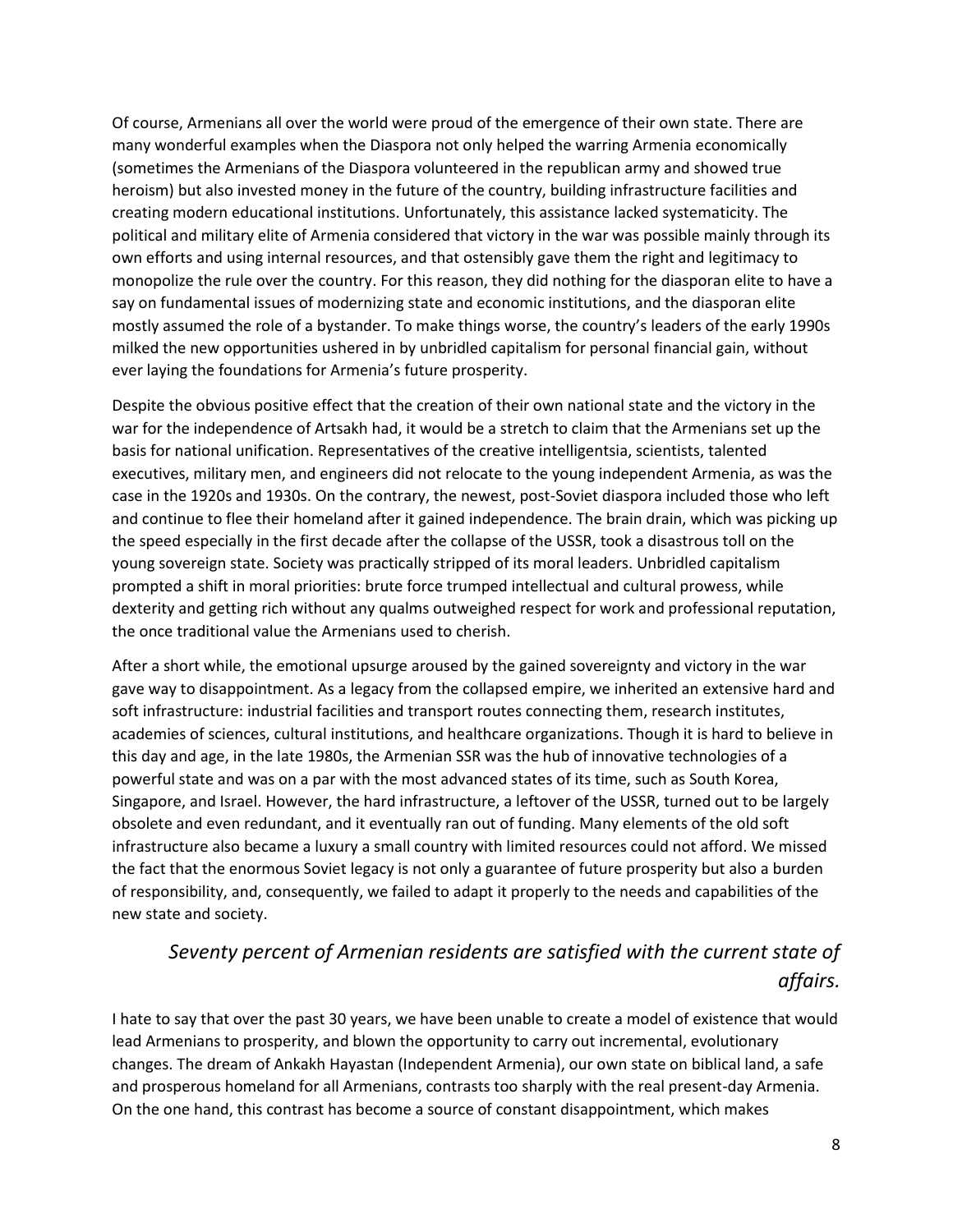Armenians roam the world in search of a better life, undermining their homeland, while the Diaspora is limited to the role of a benefactor who every once in a while helps Armenia. On the other hand, it gave rise to apathy and indifference in many. Recent opinion polls have shown that 70% of respondents are satisfied with the current state of affairs. There is an unbridgeable gap between the mundanity of survival and the dreams of unattainable prosperity, which deprives people of the will to act and ravages the belief that they are able to contribute to improvements on their own.

As we all remember, the April 2016 four-day war has appreciably exacerbated the internal and external political situation in the Republic of Armenia. However, the changes that began as a response to this, which fueled optimism in many people both in the country and in the Diaspora, unfortunately, did not result in profound reforms aimed at fundamentally changing the current system.

Undoubtedly, the events of the spring 2018 was the result of public discontent caused by a dead-end model of existence, corrupt officials evading prosecution, rampant crime, machismo, rudeness in the public sphere, etc. The most significant consequence of those events is allegedly the fact the protest movement has brought together people with different views on the country's developmental path. In itself, such a unity prompting representatives of different social strata to actively participate in the renewal of the state is an invaluable foundation on which we could jointly build our future.

## *The new government, however, made the same fatal mistake as it considered itself to be entitled to monopolize power in the country.*

The resignation of the country's former leadership does not mean an automatic change in the development model. The new leaders found it easy to criticize their predecessors, but much of what they declared was incredibly difficult to implement. Even the merciless fight against corruption announced by the new government has been carried out inconsistently and, therefore, has almost drawn a blank. As I have already pointed out, the feeling of unity greatly facilitated the implementation of systemic reforms, which could be much more successful and effective if it were possible to consolidate the national elite and jointly work out a vision for our future. Regrettably, we did not take advantage of the opened window of opportunity; the elites of Armenia and the Diaspora did not unite to jointly build the country and revive the nation. Worse, society has split into upholders of the new government and those who support the previous leaders. The new government made the same fatal mistake as their predecessors in the early 1990s, considering itself to be entitled to monopolize power in the country. As a result, the task force who was to carry out the much-needed reforms was selected from those loyal to the new government. The brightest minds, top-tier professionals, and talented executives from both Armenia and abroad were left on the sidelines.

As I have already mentioned, after gaining independence in 1991, the Republic of Armenia, as if by default, adopted an extractive political and economic model from the Soviet Union. It means that all our tangible and intangible assets are not used for creative activities, but mainly in an extractive way, that is, to derive rent. This model allowed the country to repel the acts of Azerbaijani aggression along our border, as well as in Artsakh, but failed to ensure a level of defense capability that would have thwarted even the thought of encroaching on our borders. Over the course of three decades, the country has failed to create an environment conducive to domestic and foreign investment, providing a level of innovative defense capability that any attempts to use military force against Armenia and Artsakh would be pointless. For Azerbaijan, the lessons learned from the defeat in the war for the independence of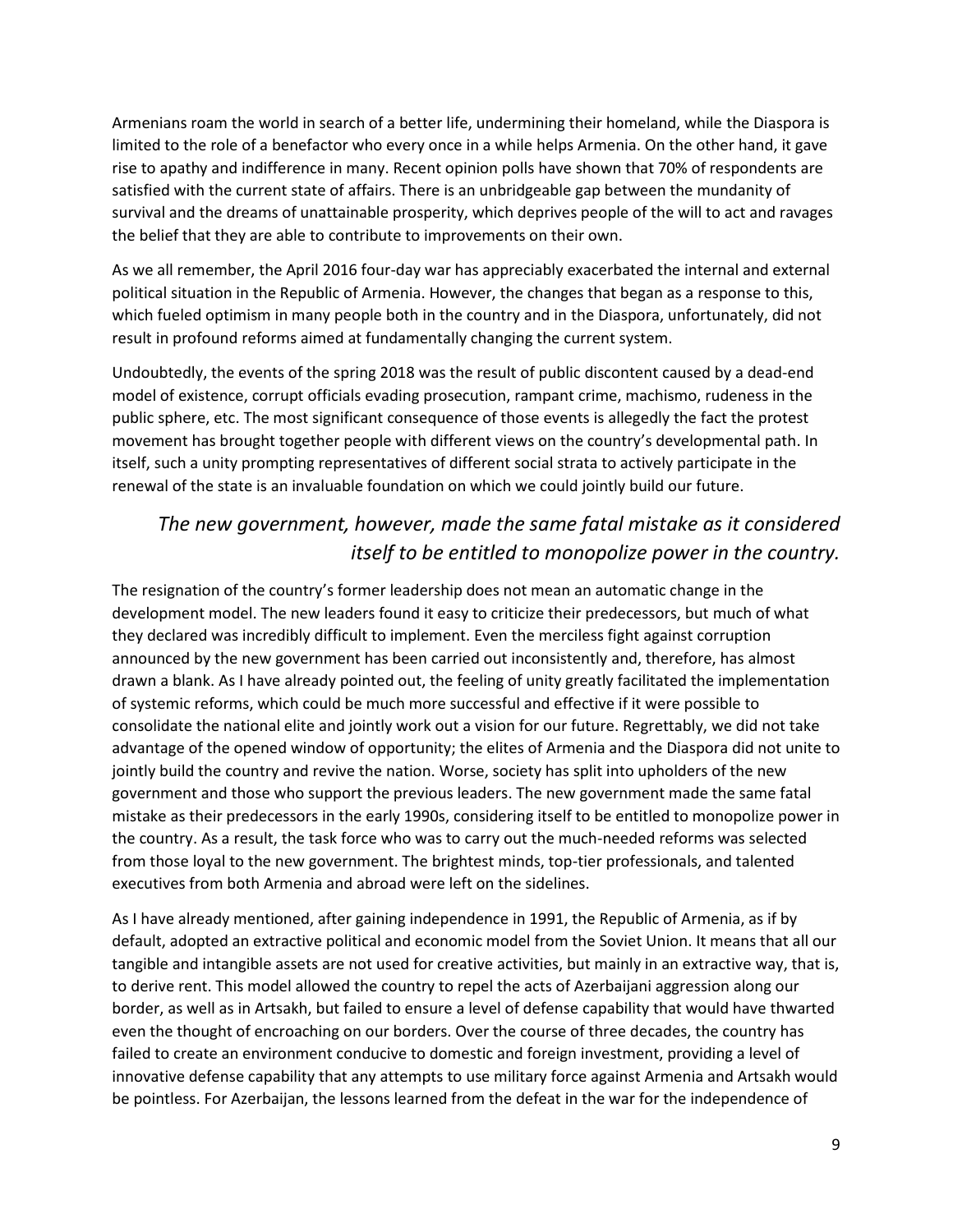Artsakh bore fruit: all these years it was beefing up its potential to attack us, and our greatest mistake was to turn a blind eye to it, deluded into our own invincibility.

It is difficult to carry out systemic reforms in a state of stability and prosperity, albeit imaginary, especially if the society itself is not prepared for changes. The overwhelming majority of Armenian citizens have never traveled abroad and do not have the faintest notion of how the world is changing, how people live in other countries, and what should be chosen as priorities and standards when building their own future. The full-scale crisis that broke out last year—the pandemic and its consequences, the war in Artsakh, the split in society, the political drama—furnishes the last opportunity for us to make changes, which cannot be postponed any further. If even this situation does not motivate us to unite and act, if we again miss the chance to jointly comprehend our plight and agree on our course of action, if we continue to stagnate and are change-averse, Armenia will lose its sovereignty, at least de facto if not de jure, and the Armenians, although they can avoid total assimilation, will cease to exist as a national-civil unit and will become representatives of the ancient nation scattered around the world.

## <span id="page-9-0"></span>Previous social contract

Any reforms and transformations are fully legitimized only when they are rooted in a social contract. By "social contract," I mean a kind of exchange of expectations between the authorities and society, Armenia and the Diaspora, Armenia and Artsakh. In other words, to avoid social calamities and carry out changes conducive to development, the accepted format of relationships and the distribution of roles have to suit all parties, and they, in turn, need to fulfill their obligations.

## *The paternalism of the authorities has taught citizens to be dependent, to dodge personal responsibility, and to believe in an omnipotent central power capable of providing access to resources.*

Those who led the Armenians to victory in the war for the independence of Artsakh in the early 1990s vowed to ensure security, stability, and social welfare to be able to monopolize power and take control of Armenia's material assets and cash flows. In the structure built over a quarter of a century, the presence of a "kind master" was convenient for both the authorities and the majority of society: the paternalism of the authorities taught citizens to be dependent, to dodge personal responsibility, and to believe in an omnipotent central power capable of providing access to resources.

The security guarantee also underlay the social contract between Armenia and Artsakh. According to the tacit agreement, Artsakh was considered an integral part of the Armenian world, Armenia ensured its security in exchange for the Armenians to continue living and preserve their centuries-old heritage and unique culture in the land of Artsakh. And although Armenia did not officially recognize its independent status, it assumed the responsibility to solve all crucial issues, thus eliminating the Artsakh people themselves from participating in the negotiations, building their own security system, and making other equally important and fateful decisions.

*The Diaspora's financial assistance in most cases did not take the form of investments in development projects, instead encouraging a general dependent attitude.*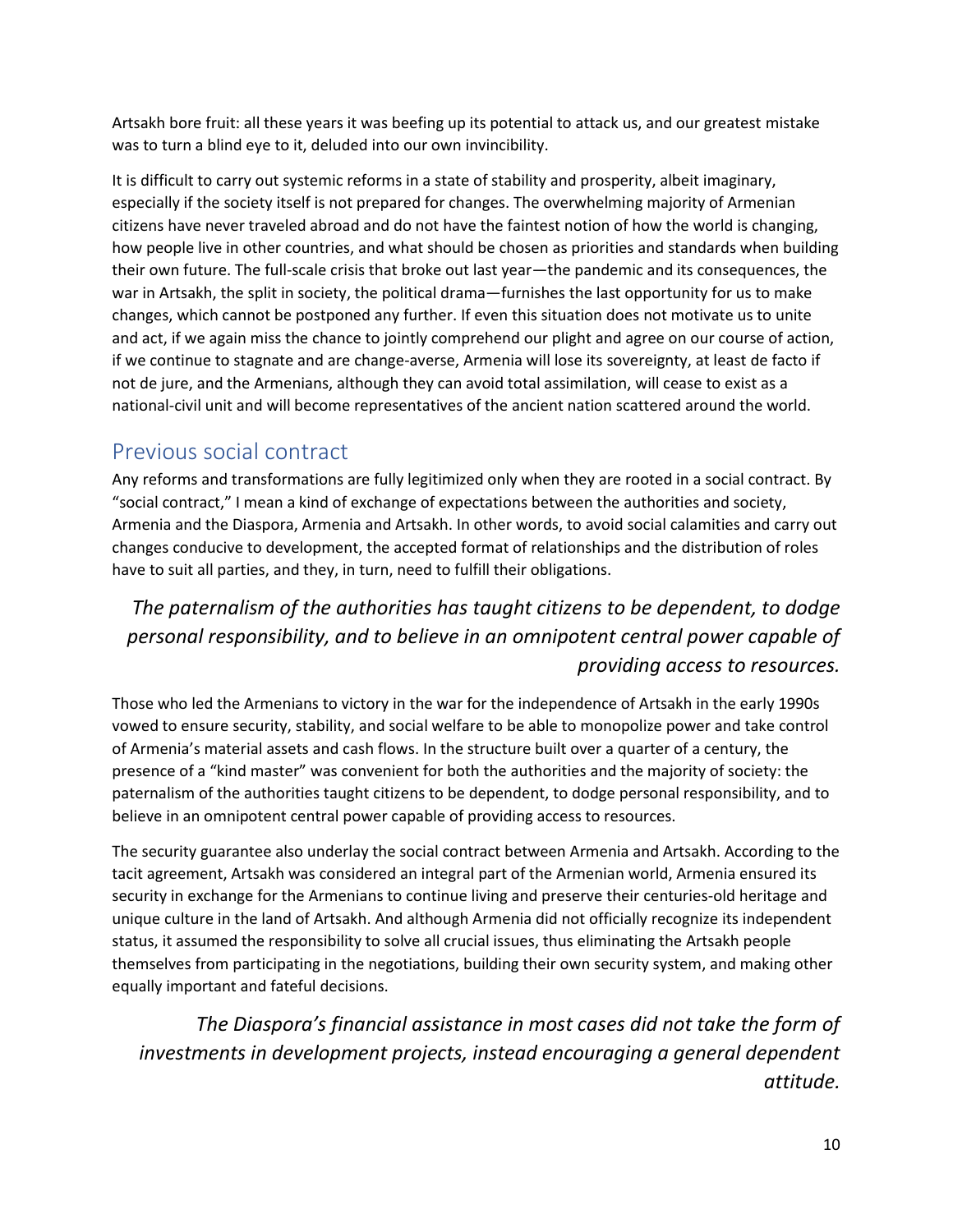As for the Diaspora, in exchange for charitable assistance and non-interference in the internal affairs of Armenia, it got a sense of "belonging to the nation," cordiality, and hospitality of fellow countrymen in their historical land. As a result, the financial assistance of the Diaspora in most cases did not take the form of consistent material and spiritual investments in development projects and did not create added value, remaining a source of easy money and only encouraging the consumer attitude of Armenian citizens toward it, a general dependent attitude. The Diaspora's involvement in the affairs of Armenia has always been irregular and episodic and typically only rises whenever Armenia and Artsakh are hit by tragic events. And one cannot only blame the Diaspora because any rapprochement requires mutual efforts.

A conspicuous example that best epitomizes the non-inclusivity of Armenian political institutions is the mandatory Armenian citizenship and / or many years of experience in public service, as well as command of the Armenian language for candidates seeking to assume any responsible office. We must realize that three-quarters of the nation is the Diaspora, and when we introduce such restrictions even at the middle executive level, we shun the opportunity to attract the brightest of the brightest to work for the good of our country. Of course, all the necessary mechanisms for ensuring national security and protecting national interests should be created if high-profile government posts are held by individuals who are non-citizens of Armenia, as well as the procedures for teaching them the Armenian language and getting them to know the culture, history, and traditions of our country. We see such practices used by countries of varying geopolitical clout: Israel, the Baltic states, the UK, and others.

A tacit agreement between the government and society, Armenia and the Diaspora, Armenia and Artsakh seemed to be working without a hitch, barring isolated outbursts of discontent. It would seem that the middle-of-the-road position of neither peace nor war, in which the country lived, seemed to satisfy everyone, and until April 2016, the state government system seemed, for all its opacity and corruption, to be reliable and stable. The four-day war, though, clearly demonstrated the system's backwardness and fragility and exposed a host of unsolved problems in the economy, in public life, and in the military. Both the elite and the citizens became convinced that the existing model was not capable of ensuring the most vital thing for the majority of Armenians—the security of Artsakh—and if so, all the sacrifices made by the nation over a quarter of a century might turn out to be pointless. The situation clearly showed that Armenia had no tangible margin of time to keep going with the flow. Paradoxically, at that moment, even opposing political forces realized that the country's development model needed drastic changes.

External circumstances (the four-day war and the armed protest of the Sasna Tsrer [Daredevils of Sassoun] group) propelled changes in domestic policy. In an attempt to maintain a balance between different political forces and breeze through the difficult stage of the power shake-up, President Serzh Sargsyan reshuffled the ruling circles: the executive power team has been renewed and become more dynamic. The economy began to grow, reforms were launched in agriculture and in relations with the regions, and the government was shifting toward more advanced administrative practices and communications with citizens. An important achievement indicative of the country's course toward integration into global economic processes was the 2017 signing of the EU-Armenia Comprehensive and Enhanced Partnership Agreement (CEPA); at the same time, the economic interaction with the Eurasian Union and, especially, with Russia was blossoming, too. However, all the changes were carried out within the existing system, modifying, but not transforming it on a fundamentally different basis.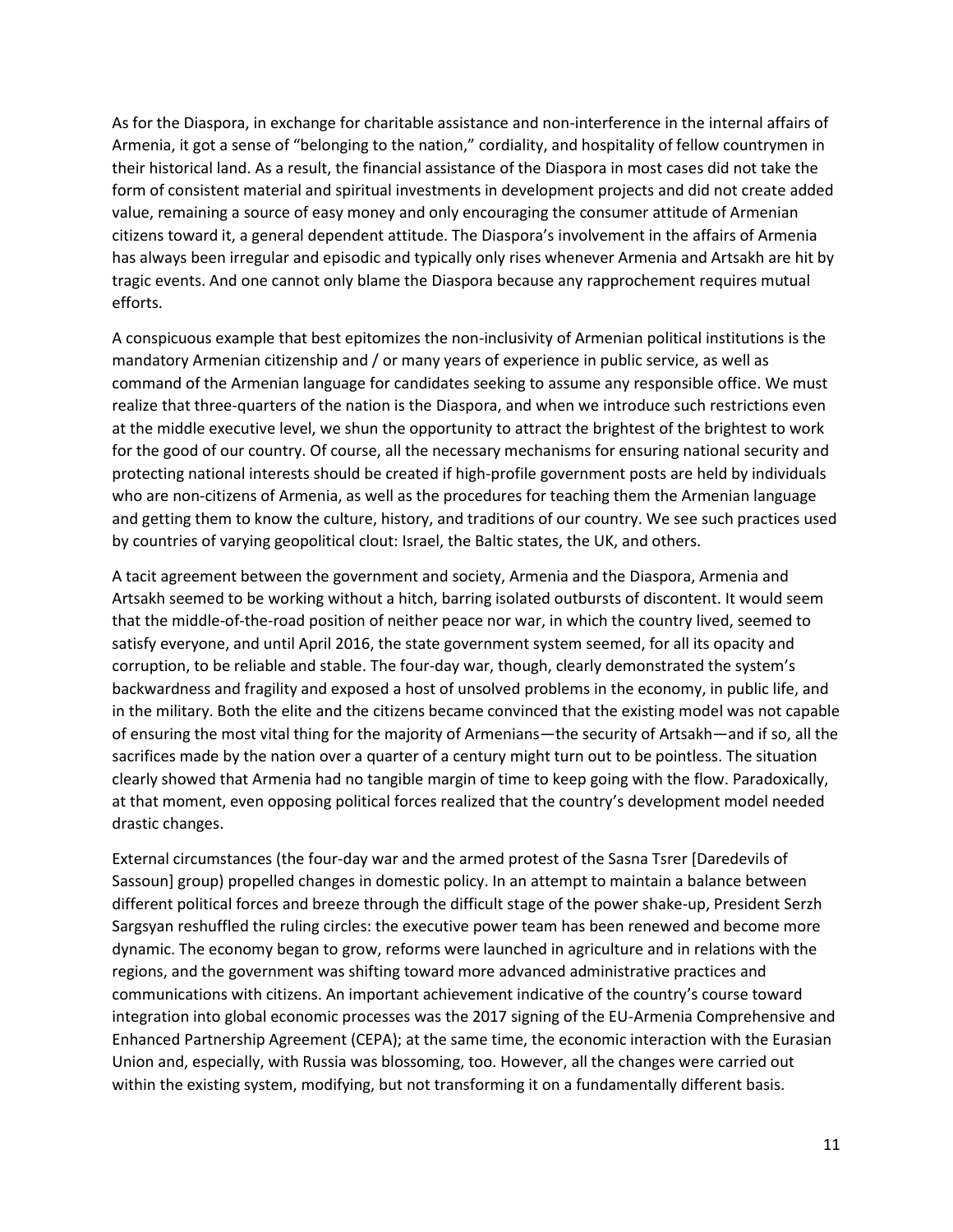# *It is important to summarize the past, without just forgiving everyone and forgetting everything, but to stop finger-pointing and instead be reasonable analyzing the mistakes and learning from them for the sake of the future.*

Of course, criticizing the authorities is the simplest of things. An objective assessment of its decisions and actions over the past decade will only be available years later since the positive and negative consequences of the actions of any government never show up immediately. At the moment, it is important to summarize the past, without just forgiving everyone and forgetting everything, but to stop finger-pointing and instead be reasonable analyzing the most obvious mistakes made by everyone who has ever been in power in the Third Republic and learning from them for the sake of the future.

It can only be argued that the country's integration into the global space, the transition to greater openness and transparency of state structures were steps made in the right direction. Nevertheless, I believe that the actions taken were half-baked, leading to superficial tweaks, rather than to a deep transformation of the model of existence. Progress lacked systematicity, only concerned narrow areas, and, essentially, did not affect the moral aspects of the life of the society, which did not notice appreciable changes for the better. Even more upsetting was the fact that the government won the parliamentary election, but retained the previous semi-authoritarian regime where the shots are called by one person only.

### *The government retained the previous semi-authoritarian regime where the shots are called by one person only.*

Hoping to maintain their positions, the elite has a limited choice of scenarios that, at least outwardly, look *legal*. The head of the country can either implement a constitutional or structural reform that leaves him at the helm legally or ensure the continuity of power by transferring it to a successor (or a group of successors), or find a way to control power mechanisms informally, without an official state tenure. Like any leader of a semi-authoritarian regime, President Sargsyan, after being reelected for a second term, as a seasoned statesman, could not help but mull over these options for retaining power, but he was in no rush to make the final choice, leaving the largest room for maneuver. A constitutional reform was carried out in the country, and the transition to a parliamentary republic was completed. The president viewed a more conservative candidate and a more progressive one as would-be successors. Nevertheless, at the last moment, he decided to nominate himself as prime minister—in other words, he opted for the first scenario, which is quite typical for semi-authoritarian and authoritarian regimes, with no transparent and effective feedback mechanisms between the government and society, where the leader's closest circle, normally including his immediate family, persists in making him think that no one but he can be the sole guarantor of stability. It should be noted that the ex-president, according to him, was motivated by the desire to resolve the Artsakh issue before handing over power to a successor.

Formally, the appointment of the former president as prime minister was perfectly legal, but this act, orchestrated by the ruling party, ran contrary to an earlier promise. Armenian citizens viewed this step as a manifestation of disrespect and vehemently protested against the authorities' refusal to revise the terms of the breached social contract and their attempts to roll the relationship back to where it was. In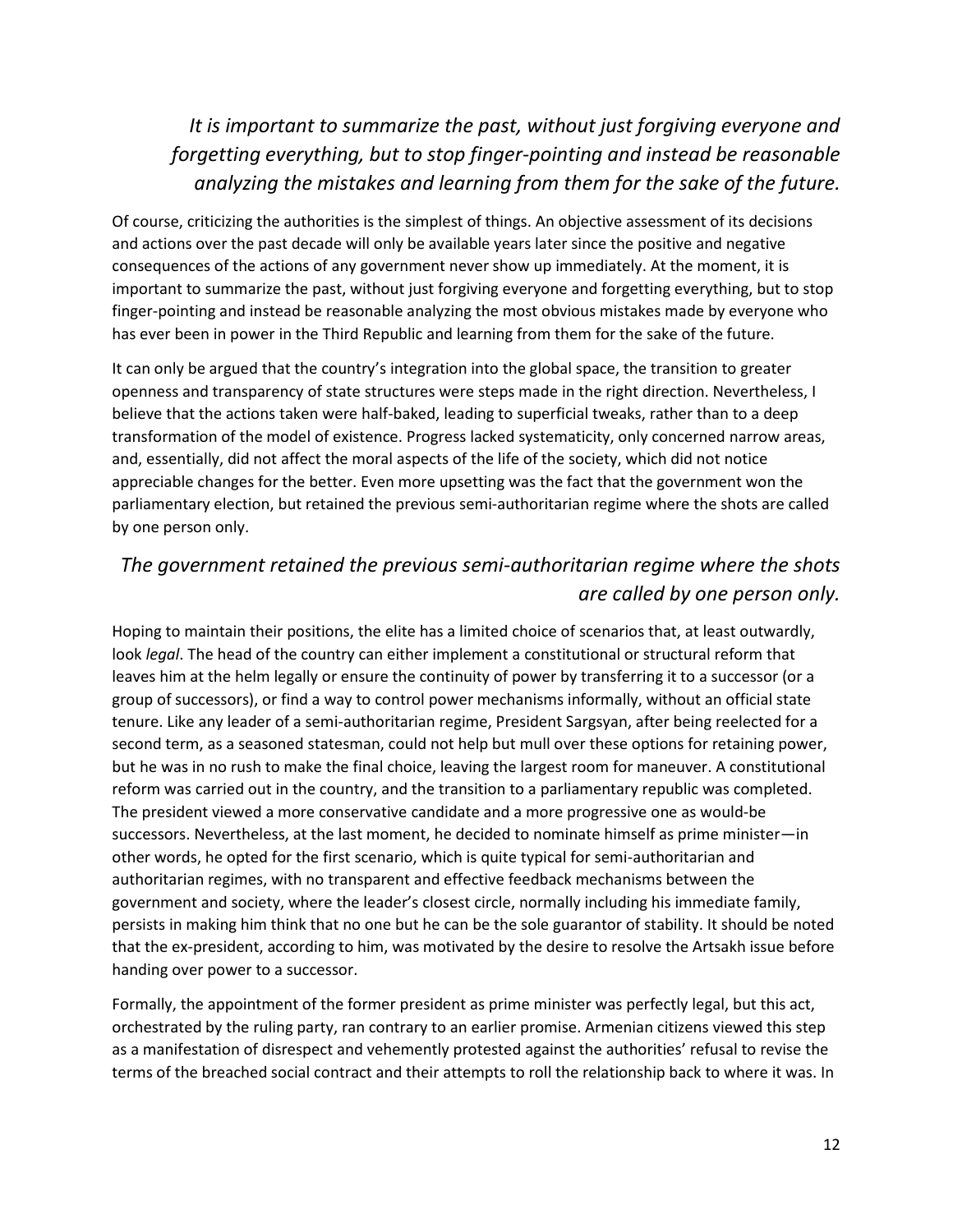2018, people took to the streets and participated in the protests, not so much for political reasons as out of moral considerations and personal convictions.

The events in Armenia caused a stir in the Diaspora, especially those who had already left independent Armenia. Most of the "new" Diaspora endorsed the protesters, which proves that when the chips are on the line, we can mobilize. Unfortunately, most of the institutions of the traditional Diaspora—especially party-related and charitable ones—proved their conservatism and archaic nature and stayed away from the events of the spring of 2018, showing once again that they too need profound transformations.

## *If you continue to stick to the usual model of existence, a dragon slayer will inevitably devolve into a new dragon over time.*

Revolutions do not necessarily achieve the goals set by the revolutionaries. Both the Great French Revolution and the bourgeois revolution in Russia devolved into terror, warfare, and millions of victims, although they ultimately led to a radical change in the state and social system. The only way to avoid negative scenarios is to quickly create inclusive political, economic, social, and cultural institutions, a system of checks and balances, an effective parliament representing the interests of all social strata, to hire competent professionals for government work, and to develop platforms for public-private partnerships in all areas where it can be done. But if we stick to the usual model of existence, then, as history has taught us multiple times, a dragon slayer will inevitably turn into a new dragon, acting as a totalitarian "father of the nation" or a populist, a "kind master."

# <span id="page-12-0"></span>New social contract between the government and the society

The new leaders who came to power on the heels of the events of the spring 2018 proposed a new social contract: the government pledged to fight corruption and show more respect for citizens. Indeed, the atmosphere in society began to improve. Citizens felt more freedom and more confidence, having gotten rid of the way of life imposed on them by the previous government.

However, as I have already mentioned, the new ruling elite considered it their right to monopolize the country, without involving either society or the Diaspora to participate in the reform process. The government was formed not based on meritocracy, involving the best executives and the most qualified and experienced professionals, but based on the loyalty to the new leaders and their ideas. The old power mechanism was neither destroyed nor transformed, and without the grease of corruption, which previously ensured its fairly well-oiled operation, it began to malfunction, slowing down all processes. The country remained closed just as before. Ensuring security and stability, the key points of the previous social contract, was out of the question, too.

## *We need a new agreement between the government and the society, based on common ideas about the future of the nation, which will allow more actors to affect political processes.*

Apparently, we need a new agreement between the government and the society, based on common ideas about the future of the nation, which will allow more actors to directly or indirectly affect political processes, thereby boosting the inclusiveness of the political and economic institutions of the state. It is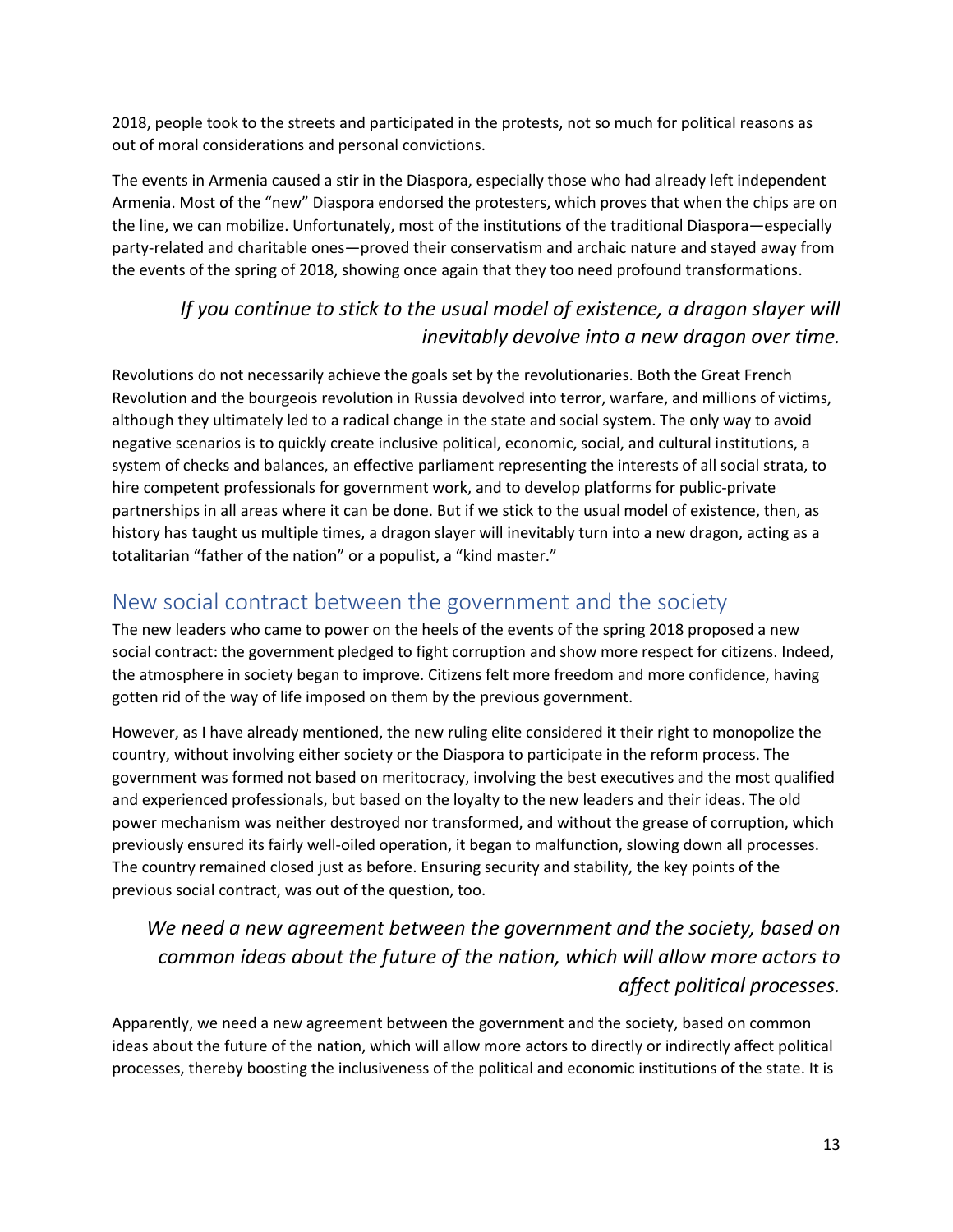inclusive institutions that incentivize development, reward talent and creative ideas, and, therefore, make sustainable and lasting prosperity more likely for a nation.

In my opinion, a new social contract should be based on sufficient consensus on the following issues:

• *Security.* After the collapse of the USSR, many Soviet Armenian officers moved to Armenia and Artsakh and contributed to our victory. Unfortunately, we have yet to set up a school for training new generations of military personnel. The reality is that serving in the army was no longer synonymous with honor for young men, much less for girls. Despite the fact that the creation of a professional army is a constant talking point, there is a lack of understanding in society that the willingness to serve our homeland is the staple of the patriotic education of young people. It is with deep regret that I conclude that the unity of the army with the people was never the case.

## *To ensure our defense capability, a professional army is not enough—we need the support of citizens, the willingness of young people to repay their debt to their homeland, and we need volunteers and allies.*

Armenia is a small, sparsely populated country with limited resources, surrounded by unfriendly neighbors. With this in mind, it is necessary to rebuild our entire way of life: the civilian population must be perfectly prepared for life where military conflict is always a possibility, like in Israel. To do this, it is necessary to establish a constant dialogue between society and the state about the challenges facing the country and to understand that a professional army is not enough to ensure our defense capability—we need the support of citizens, the willingness of young people to repay their debt to their homeland, and we need volunteers and allies—in other words, a well-coordinated mechanism.

It is important, however, to understand that security is not limited to high defensive capabilities, which will not allow anyone to even think about military action against a sovereign country and its citizens. We are talking about a *safe environment*, a broader and more comprehensive concept. Security suggests that citizens are not worried about their children walking the streets and the lives of our sons and daughters at the borders—they are not afraid of unjust treatment and abuse by authorities in all areas of life. *The health of the nation* is also a national security issue. It is necessary not only to effectively cure the sick, but also to minimize and possibly prevent morbidity by conducting regular free prophylactic medical checkups of the population. I would like to note that in addition to the existing set of platforms for the implementation of projects, which will be discussed below, my partners and I have created another one: healthcare. I hope that the implementation of various initiatives on this platform, such as the creation of a center for the prevention and treatment of diabetes mellitus or an anti-aging wellness center in Dilijan, and many others will provide residents with access to quality healthcare services and will contribute to the transformation of Armenia into one of the key global centers of medical tourism.

The focus is on *strict adherence to quality standards* for imported and local foodstuffs and medicines, *the availability of clean drinking water, and a high level of sanitation. The state of the housing stock, the preservation of the biosphere, the unacceptability of barbaric methods of exploiting natural resources, a healthy urban environment, safe transport and construction infrastructure, the absence of hazardous production facilities*—all these are necessary conditions for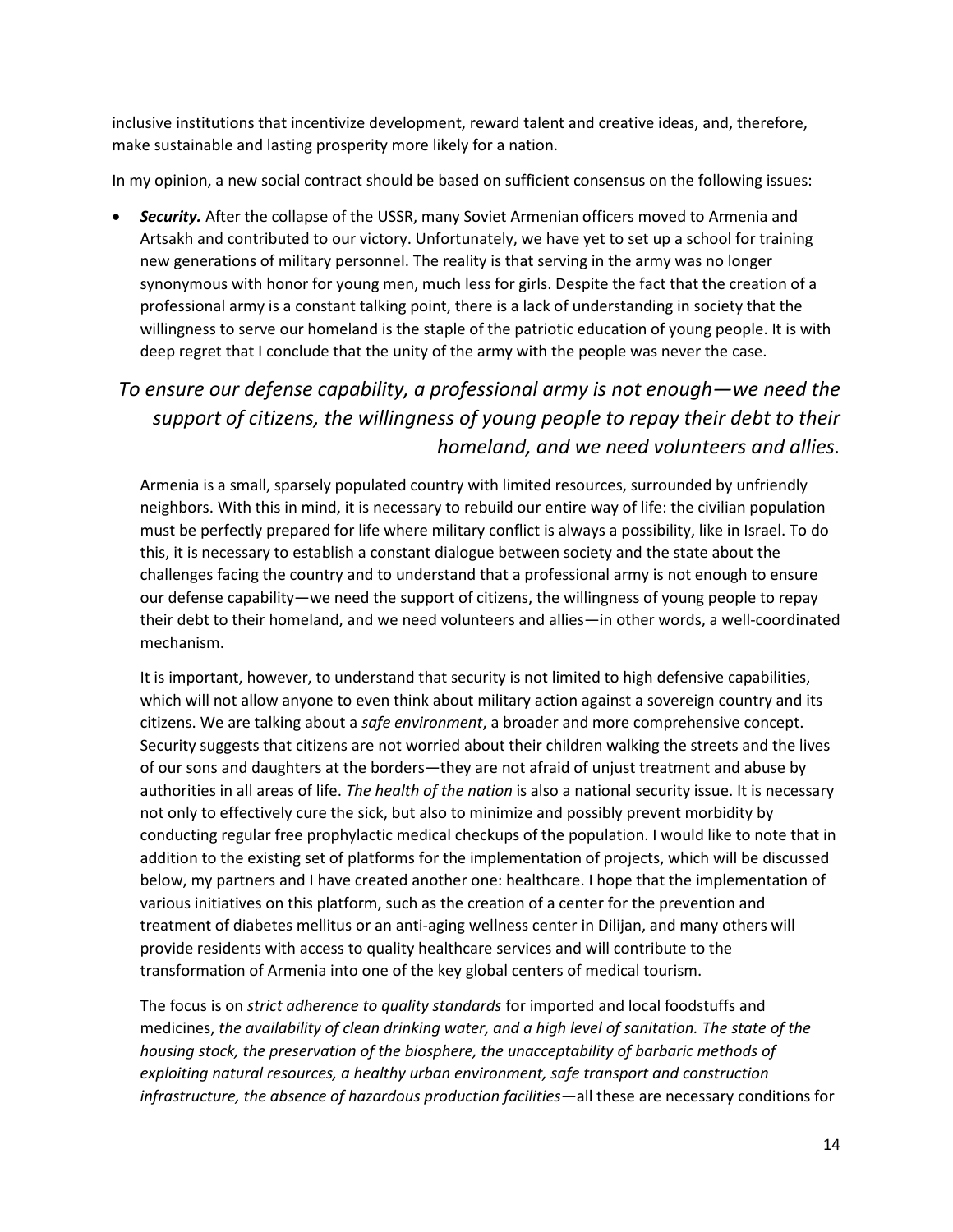ensuring the health of the nation along with the physical safety of citizens. On the Climate Uturn platform, a system of food standards is being developed as part of the food safety program. At the same time, a program is being designed for the identification, seizure, and disposal of counterfeit and expired medications sold in pharmacies and posing a truly serious threat to human health.

#### *More than 30% of the population of Armenia is thinking about leaving the country today, and two-thirds of them have already decided to emigrate.*

Security is directly linked to prosperity: the stronger the economy, the more opportunities a country has to attract significant investments not only to protect its borders but also to ensure security in a broad sense, and a safe and development-oriented environment, in turn, contributes to the growth of prosperity.

Another important aspect of security is the *decline in population due to migration*. The current state of affairs jeopardizes the security of the country and the nation as a whole, pushing people into emigration, forcing them to seek a safer haven. Opinion polls show that today, over 30% of Armenia's population are considering leaving the country, that is, almost a third of its residents, and two-thirds of them have already decided to emigrate.

*Migration from rural areas to large cities*, mainly to the capital, also poses a security threat, imbalancing the development. A situation where a third of the country's population lives in the capital and the number of residents in the second-largest city is ten times less illustrates the inequities. Moreover, another third of the population lives in rural areas. Equal development of the regions is necessary, which will gradually smooth out the differences. For this purpose, my partners and I have identified several support zones in which our anchor projects are concentrated:

- 1. Tatev Goris
- 3. Dilijan Sevan
- 4. Gyumri Ani
- 5. Yerevan Echmiadzin

The choice was based on an in-depth analysis of those hidden assets that we consider necessary to develop. Each priority region boasts its own specifics: for Tatev – Goris, it is cultural heritage and tourism; for Dilijan – Sevan—education, healthcare, and international relations; for Yerevan – Echmiadzin—culture, urbanism, tourism, high tech, and the banking sector; for Gyumri – Ani tourism, culture, high tech, crafts, etc.

*Immigration and demographic aspects of security* are equally important. Another indicator of the instability of our situation besides population decline is the population's median age. According to the CIA World Factbook, the population of Armenia is 3,011,609 people. The median age in Armenia is 36.6 years, while in Azerbaijan and Turkey, the figures are lower (32.6–32.2 years, respectively)<sup>†</sup>. A dwindling and aging population limits the country's development opportunities, as the labor market hits a demographic limit. At the same time, government spending on welfare and pension payments is growing. And this makes the country less attractive for international development institutions, institutional investors, and developed donor states.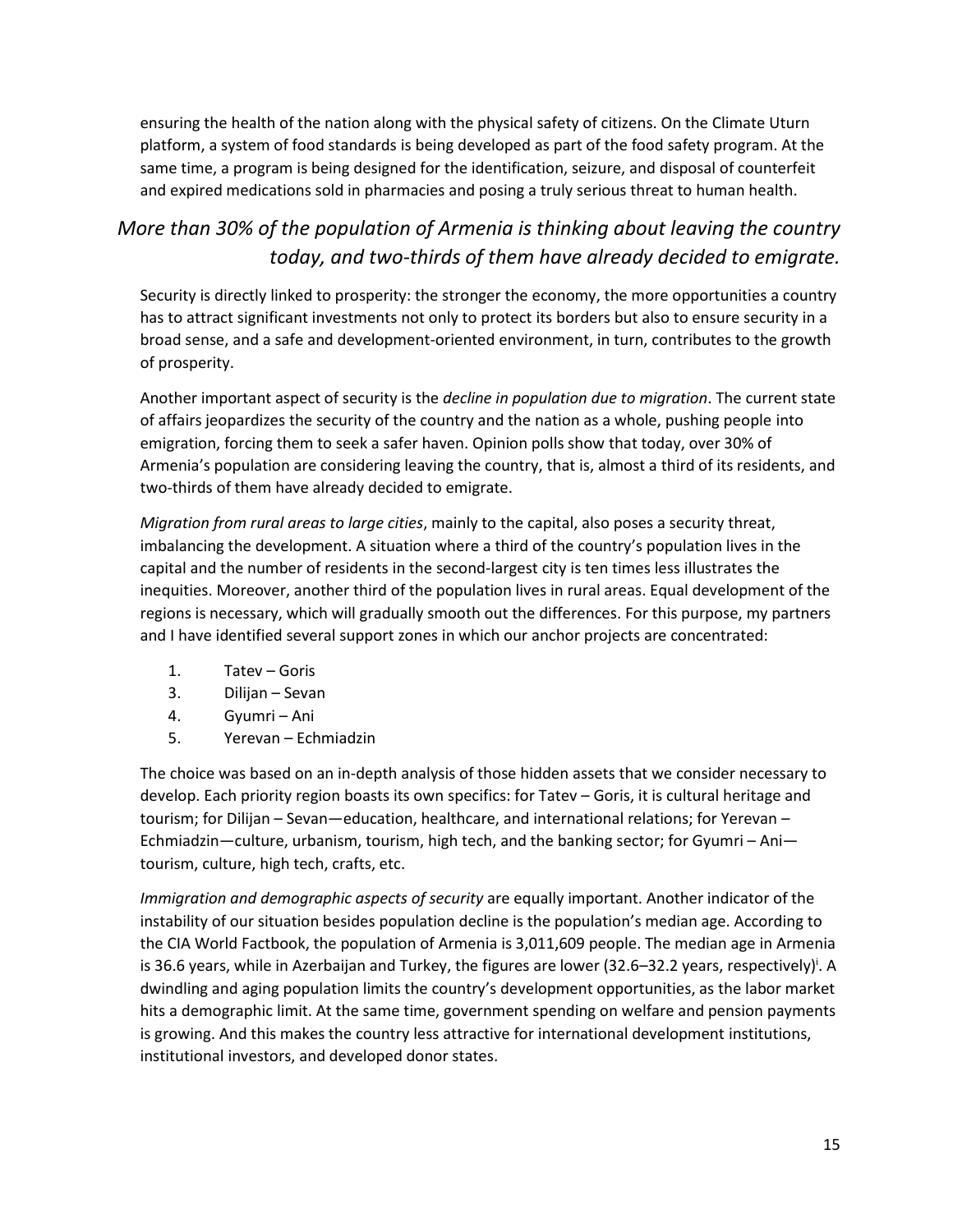# *It is important to ensure the inflow of those categories of migrants into the country that boost the concentration of capital and talent where their flows are directed.*

As for the immigration aspect, the motives that drive voluntary migrants, which are the majority of the global flow, can be different, including the desire to provide for themselves and their families a higher standard of living and stable living conditions, the penchant for creativity, the desire of affluent individuals to optimize taxation or find a country with a more attractive investment climate. It is important to ensure the influx of migrants who are qualified professionals. An interesting example is Switzerland, which, for decades, was a global financial hub, but in recent years, it has attracted the best specialists in high tech from different countries around the world, and the results have skyrocketed. We often learn from the news about a famous businessperson or cultural celebrity, who decided to relocate. Quite often, elderly people leave their homeland, who, for whatever reason, prefer to spend the rest of their lives in another country. Numerically, this category is insignificant, but such dynamics lead to the concentration of capital to these destinations, and this has an undoubtedly positive effect on the economy of the respective country or metropolitan area. Below, I will get back to immigration.

• *Identity.* In developing an awareness of our identity we must overcome the victim nation complex and change our self-perception, regaining a sense of dignity and calm pride. No one can erase the glorious chapters of the Armenian past, but one cannot but admit that our present is not exactly something to be proud of. We soon need to create new symbols of identity that would encourage Armenians living in Armenia and in the diasporan communities around the world to come closer and make them want to associate with a nation that has spurned victimhood and has instead chosen an active role in today's world.

### *It is necessary to create new symbols of identity that would make Armenians want to associate with the nation.*

Along with love for their native land and the fear of losing it, healthy ambition, pride in their achievements, in the success of their children, in their city, country, and nation—that is, in everything that can spark respect for those around them—should become a powerful motivator for Armenians. Such pride has nothing to do with vanity, elevating oneself at the expense of humiliating others.

Another important aspect is that, for the first time in our history, we began to live in a monoethnic country, where the main ethnic group comprises about 98% of the population. Armenians have always been part of large empires, and the monoethnicity of today's Armenia is a serious challenge for the people who have lived for centuries at the intersection of civilizations and cultures. We have lost the habit of living side by side with "others," have become arrogant, and, paradoxically, are prone to discriminating against minorities. Are we ready to accept people of a different ethnicity, religious creed, sexual orientation, etc. in our homeland? How can we preserve the traditional pillars of our identity, such as the Christian faith and the church, family and the Armenian language, while preventing them from conservation and stagnation? How do we find a fine line between permissiveness and intolerance, without slipping into the extremes? These issues are vital for open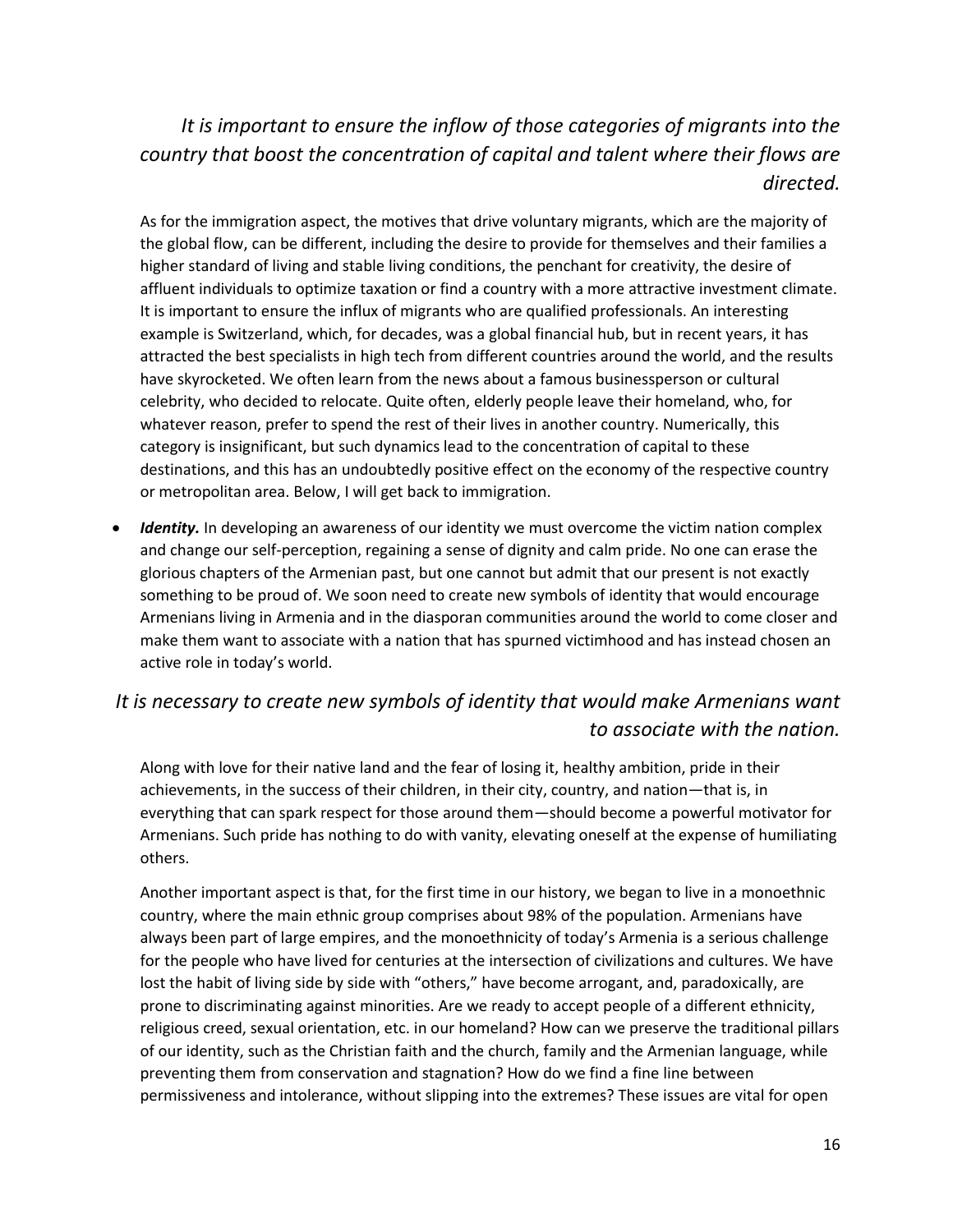discussion in a monoethnic closed society, which is oversensitive to anything that regards national identity.

Many of our problems are rooted in our minds. However, changing consciousness is a daunting task. It takes time, incredible effort, will, and determination. Besides, one needs patience for people to believe that change for the better is a possibility. Sometimes politics contributes to this process, other times politics and the introduction of regulatory measures are not enough, and here is where consistency in the implementation of adopted laws and regulations comes into play, and most importantly, a change in the understanding of what is acceptable in our society and what is not.

- *Prosperity.* There are two ways social advances can be made: either aggression and conflict caused by the struggle for limited resources and benefits or empathy and interaction toward the joint enhancement of these benefits. The choice of the path is obvious to me, and, therefore, partnership is at the heart of all my projects. In my opinion, for a nation to thrive, wherever its representatives live, several elements must unite: an increased income, a harmonious living environment, an advanced cultural state, and a reinforced identity. None of these should prevail, artificially bloated at the expense of others: prosperity is impossible without the harmonious balance of these elements. A shift from preservation mode to prosperity mode is inconceivable without the revival of the nation based on sufficient consensus regarding the ways of its development.
- *Collective responsibility of the most active public circles for the future of Armenia and the Armenian people and participation in governing the country.* One should not expect that the leader of the country and their team will fix the entire minefield of problems overnight. This cannot be done by a small group of people alone, even if it consists of seasoned professionals. We must not absolve ourselves of responsibility for the country and the nation—this is our common task, and I would like to emphasize this. It is very much possible to create conditions where all caring people whether they are Armenians or friends of Armenia, regardless of where they live—could be engaged in our reforms. This requires significant professional and financial resources, the creation of mechanisms that ensure unprecedented transparency, and an honest systemic dialogue between the government and society.

## *Even the most experienced professionals cannot fix the entire minefield of problems alone.*

As I have already mentioned, we missed the moment when, in the wake of the general emotional upsurge, it was possible to change the paradigm of Armenia's development. Now it is necessary that the fear for its fate and the fate of the Armenian people be channeled into fruitful networking to fulfill a shared dream.

• *Balance between hierarchies and networks.* In the past 200 years, amid the struggle for access to resources, the structure of society has been dominated by institutions built around the principle of hierarchy. However, in the  $21^{st}$  century, when an individual and their talent become the main resource, the ratio of hierarchies and networks has started to change. Technological platforms that have led to the creation of a multitude of social media are already beginning to bring together humanity. Digital communication is increasingly used not only for information exchange but also for the joint involvement of many people in solving problems, which is difficult for traditional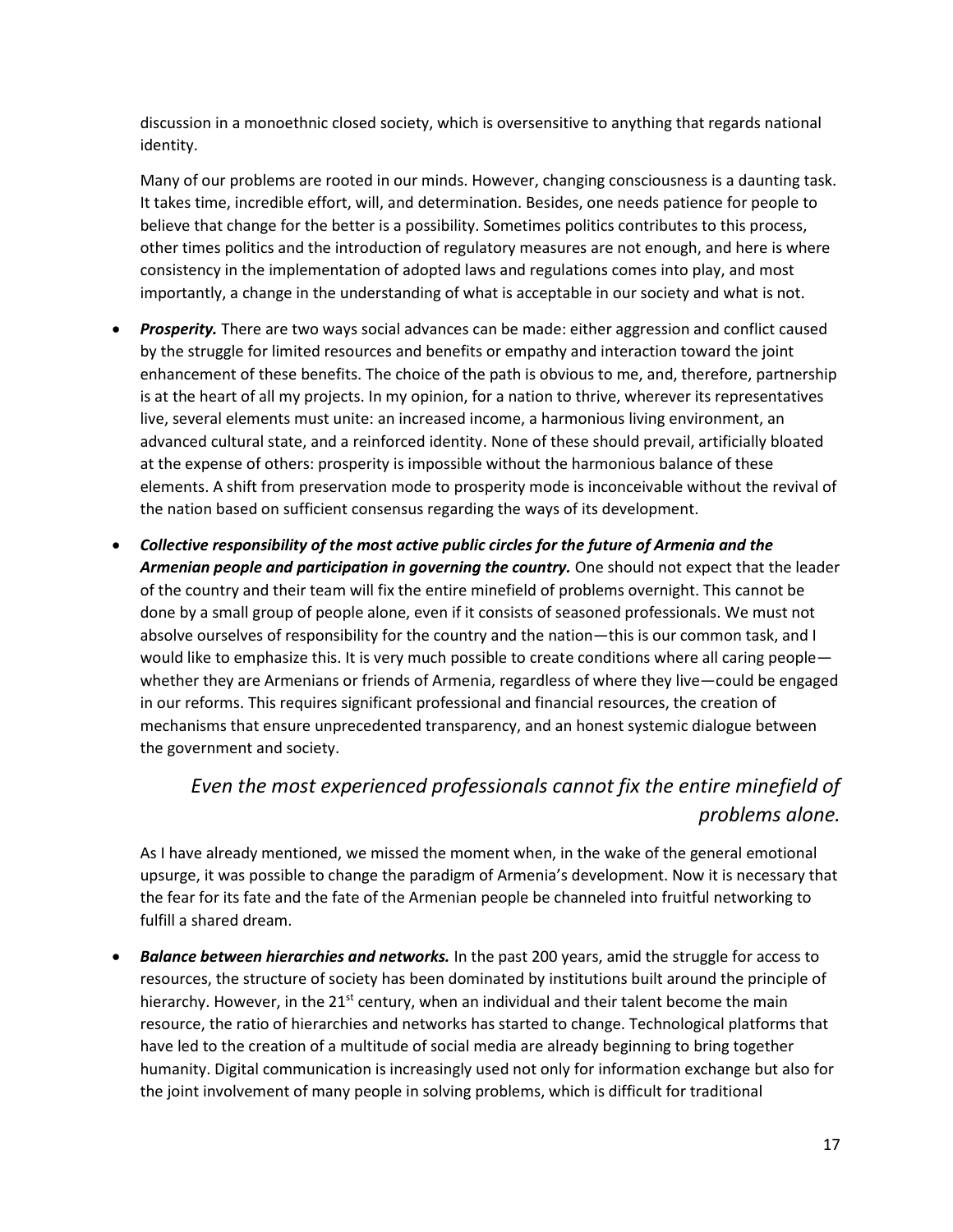institutions, from funding cultural and environmental projects to jointly discussing key political documents.

# *I hope that Armenia will discover a unique formula for interaction between the state, institutions, and the global Diaspora network.*

While trust in traditional institutions (government, businesses, NGOs, and the media) has hit a historical low, trust in people we know personally, at least as members of our networks, is on the rise and will continue to be that way. This, of course, does not mean to say that networks will completely replace hierarchies. Rather, one can expect parallel processes: the reform of hierarchical structures and the simultaneous formation of various forms of network interaction. I am convinced that the right balance of hierarchies and networks, as well as public-private partnership, which enables you to properly use the institutional power of the state along with the flexibility and resources of communities, will lead us to effective solutions to both local and global challenges. Trust should be the basis for effective network relationships between people, as well as between state institutions and society. I hope that Armenia will be able to set a unique example for the whole world, one of a country that has weathered its problems thanks to the discovered formula of interaction between the state, institutions, and the global Diaspora network.

Below is a number of principles that, in my opinion, should underlie the building of a new society. International practice shows that following these principles empowers you to successfully manage groups of people united by a shared goal, be it a commercial company, a team implementing a largescale development project, or even a state:

- Ensuring *transparency, meritocratic principles, professionalism, competence, and uniform rules for all*, both in relations between public structures and institutions and within them, and ultimately achieving the maximum expansion of the circle of social trust. Of course, there are no rules without exceptions, but there cannot be many of those, and their presence (or absence) must be clearly and reasonably justified.
- *Consistency.* This principle was perfectly phrased by the architect of Singapore's economic miracle, Lee Kuan Yew, whose political activity is an example of successful building the relations between the government and society. "Three things are the worst," he wrote. "The first is hesitations where you seek to please each and everyone. The second is unfinished projects. Even if you were wrong, finish what you have started. The third is non-observance of the rulebook. Once the rules are announced, they may not be applied selectively or change along the way."
- *An institutional framework* for decision-making and interaction. We are talking about the effectively working civil society institutions that control the actions of the government and the country's leader, preventing them from slipping into a "manual control mode" of the government.
- *Launch of mechanisms for regular development assessments*. As you know, what cannot be measured, cannot be managed effectively. Without the cohesive work of independent think tanks, which should constantly monitor social dynamics, analyze data, evaluate how decisions are implemented, and offer high-quality expert assessments, a systemic dialogue between the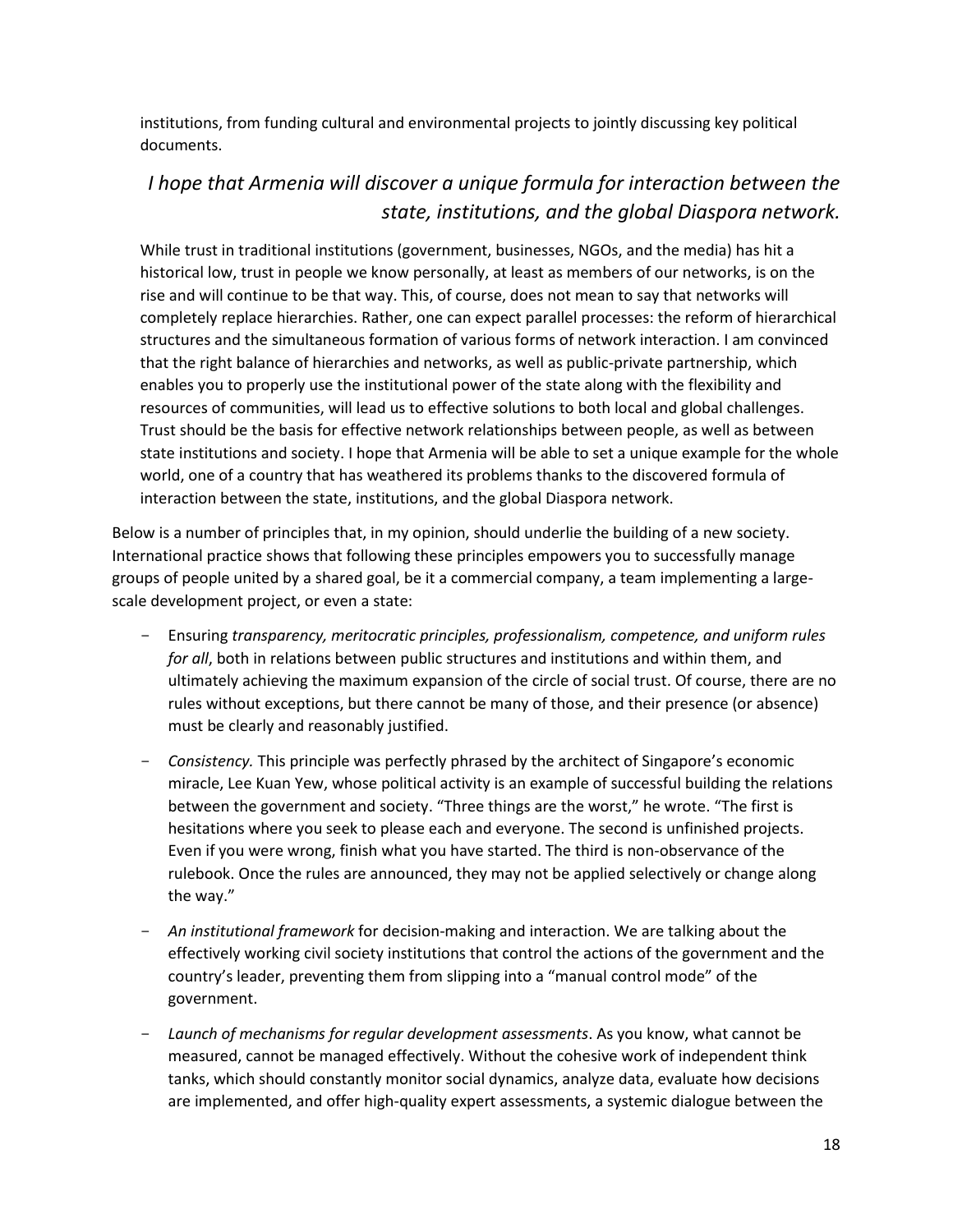government and society is unfeasible. (So far, initiatives in this area come from the private sector: to date, the Armenia-2041 Foundation has conducted five public opinion polls in order to identify the reaction of Armenians to the current situation, actions, and decisions of the authorities, as well as to identify the most pressing problems. One of the polls found that among the most concerning issues for residents of Yerevan, Gyumri, and Dilijan, second only to security, is the soaring number of stray dogs in said cities. To solve this problem, we started developing a special program.)

- Introduction of a *system of checks and balances* to fledgling institutions. It is necessary to work out the rules of management and decision-making in advance, with an emphasis on ensuring that the created structures do not degenerate, do not devolve over time into a traditional hierarchy, into uncontrolled bureaucratic juggernauts.
- *Holistic approach* to development: importantly, all the initiatives being implemented should be interconnected and should gradually add up to *a streamlined system of change*.
- *Scalability* and vision of the grand scheme of things: we need to focus on *strategic anchor projects* that set off a range of new development initiatives that collectively change reality.
- Interest in what is happening outside the country, study and consistent implementation of *best global practices*.
- Promoting *lifelong learning opportunities for all*, as stated in one of the 17 UN Sustainable Development Goals (SDGs).
- Admitting that our today's problems can only be solved *collectively* and developing skills for solving complex problems *in a team*.
- *Respect for people* and rejection of archaic models of governance and interaction with citizens in favor of new relations, akin to a *partnership*.
- *Establishing feedback mechanisms* designed both to ensure accountability and efficiency of state structures and to involve as many citizens as possible in the processes of state and nationbuilding.
- *Engagement*. Let me quote Lee Kuan Yew again: "It is impossible to achieve something if you do not love the subject of your pursuit and are not ready to sacrifice everything else for the sake of success." In other words, the dream of a strong and prosperous Armenia will come true only if caring people unite around it, the ones who love their country and their people and put their well-being above all else.

#### *We need to stop separating in our minds the citizens of Armenia and the Armenians of the Diaspora.*

#### <span id="page-18-0"></span>New social contract between Armenia and the Diaspora

Armenia will be able to adequately fulfill the historical role of the centering and integrative element that will unite the Armenian world only if it offers the Diaspora a multilateral creative partnership, enabling a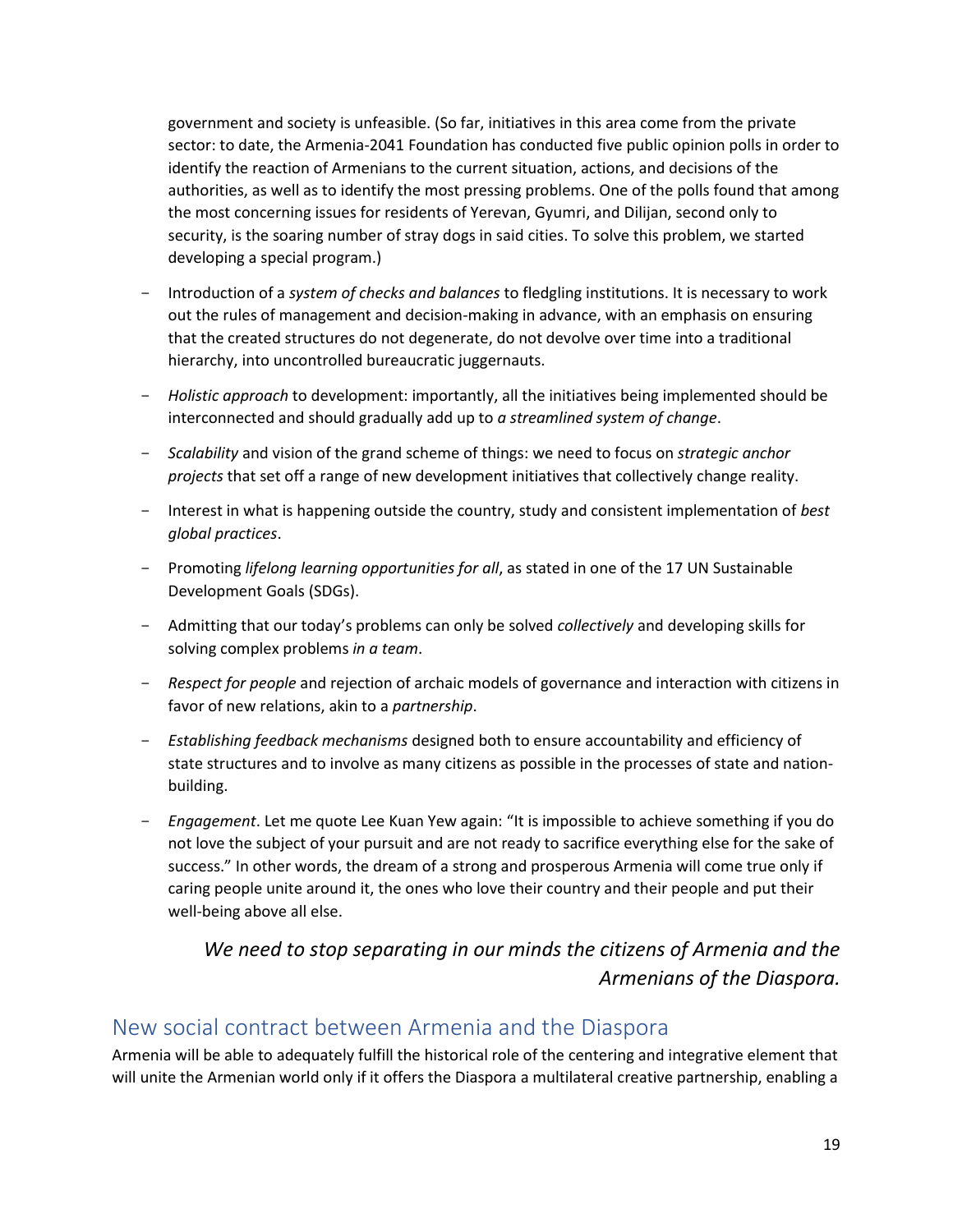fruitful synthesis of the fragmented nation. Establishing such a partnership, in my opinion, is possible under the following conditions:

• *A fundamentally different format of relationships.* First of all, we need to stop separating in our minds the citizens of Armenia and the Armenians of the Diaspora. The Diaspora, which finds itself in the deepest slump, needs a prosperous Armenia no less than Armenia needs a strong Diaspora. We must jointly find the optimal balance for the formula "a network nation — a strong country" to work. In other words, it is necessary to restructure the relationship between the Armenian communities of different countries and between the Armenian Diaspora as a whole and modern Armenia. And this suggests an intense dialogue and a search for compromises. The task of our elite is to establish meaningful and productive interaction between the fragments of a disparate nation, while overcoming the characteristic individualism of Armenians. This is the key to the future success of the nation as a whole. Relations between the Diaspora and Armenia should become bilateral. The Diaspora will be fully supporting Armenia only if Armenia is supporting the Diaspora.

At the moment, the largest entrepreneurs of Armenian origin, whose combined fortune is several times Armenia's GDP, donate funds to charity, but do not invest them in the country's future. We must face the truth: \$200–300 million of direct foreign investment over the past two years, the lion share of which is money coming from the Armenian Diaspora, look pathetic against the background of an annual amount of \$2.3 billion of remittances that migrants make for the livelihood of their families in Armenia. This measly figure shows that over 30 years of independence, Armenia has not become the focus of the Diaspora's vital interests. Fortunately, things are changing: businessmen from the Diaspora are launching investment programs in Armenia, and I trust that the day when \$2 billion in aid is complemented with \$20 billion in investments is not far off.

The joint projects implemented today in Armenia by the citizens of the country and the diasporan Armenians are the most successful, but they are still a rare exception. There is a need for a transition from one-off charity to systemic investments that speed up the country's development based on social entrepreneurship. However, in order to boost the country's appeal to institutional investors, the government needs to have a clear vision of the future.

• *At least 50,000 families (150,000+ people) moving to Armenia.* Armenia should become a magnet for the brightest minds who, by joining forces and sharing experiences, will be able to come up with fresh ideas. First and foremost, these should be members of our Diaspora, but one can expect that these talented people, using their extensive contacts in different countries of the world, will be attracting others.

This is by no means a fantasy: the past hundred years have seen several waves of resettlement to Armenia, and with each of them, the Armenian society has changed noticeably. In the 1920s and 1930s, more than 16,000 Armenians arrived in the Armenian SSR, mainly from Europe and Russia. Braving ideological differences, part of the world Armenian elite also decided to move to Soviet Armenia at the invitation of the Soviet government and the Armenian Apostolic Church. In the 1940s, as a result of Stalin's forced policy of repatriation, a further 150,000 Armenians from Greece, Syria, Egypt, Iran, France, and the United States relocated to the ASSR. The late 1980s and early 1990s saw a wave of resettlers come from Azerbaijan. In the 2000s, about 30,000 Syrian Armenians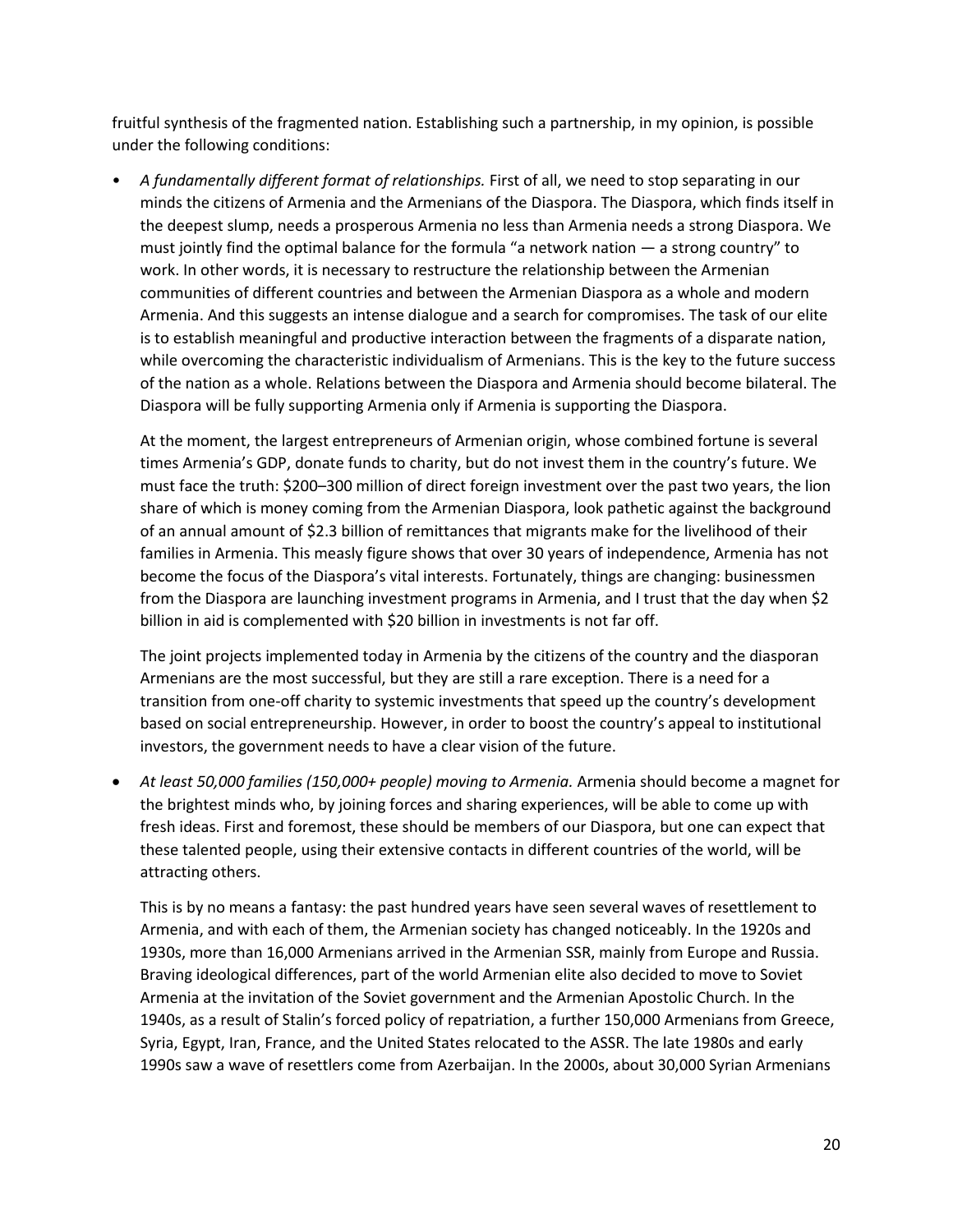arrived in independent Armenia, and our country has welcomed about the same number of refugees from Artsakh since late last year.

# *For Armenia, which is going through a demographic crisis, the first step in achieving high population growth rates should be the development of a modern immigration policy.*

Apparently, the mass resettlement does not go smoothly: despite the fact that Armenians moved to Armenia, they found themselves in a different social and cultural context, which inevitably caused trouble between them and the local residents. Not without rejection on both sides. Some repatriates, unable to adapt and disappointed, left back; for some, Armenia became a transit point on the way to other countries. For example, we did not take advantage of the wave of resettlement in the late 1980s and early 1990s and did not create conditions for the most educated and hardworking migrants to live and work in Armenia, as it was in the first half of the 20th century, when the intellectual elite of Soviet Armenia was formed mainly of repatriates. Those were examples of mutual enrichment: the repatriates diversified social and cultural life of Armenia, introducing knowledge of foreign languages, jazz, cozy sidewalk cafés, the national cuisine of the countries they came from, and much more.

Evidently, for Armenia, which is going through a severe demographic crisis, the first step in achieving high rates of population growth should be the development of a modern immigration policy. And it needs to be developed based on the experience of previous waves of repatriation. We must scrutinize each of them, fix our mistakes, analyze all the pros and cons to avoid repeating the past, which resulted in massive outflows of disillusioned repatriates. In addition, we need to study the experience of repatriation that is available from other countries, and not only from Israel. Such work, of course, will entail serious effort.

What mechanisms need to be created to make it easier for people to immigrate and adapt? Should it be simplified processes for obtaining a residence permit and citizenship, at least two working languages of international communication, special educational programs for children, public-private agencies in charge of these issues instead of ineffective ministries and departments? What else? That said, not only the state should be driving the transformations—society also needs to make efforts to integrate its new members. All this is important to discuss right now, if we want to tap into the unique potential the Diaspora has to offer, which is really capable of transforming our society in a fairly short time and thereby helping Armenia ensure explosive economic growth. Nevertheless, we have already begun work on a set of measures to facilitate the relocation, integration, and adaptation of 50,000 Armenian families from other countries coming to Armenia.

For 20 years now, my partners and I have been implementing initiatives aimed at the development of Armenia and the Armenian world. We have invested more than \$700 million in these projects, and a significant share of this investment—\$350 million— has come from my family funds. However, until recently, I was a citizen of the Russian Federation, and this, oddly enough, helped me handle the multiple pitfalls of working in Armenia. Back in the early 2000s, my partners and I attempted to initiate a public discussion of the future of Armenia and the Armenian people within the framework of the Armenia-2020 project. Calling on the Armenians of the Diaspora to move to Armenia in order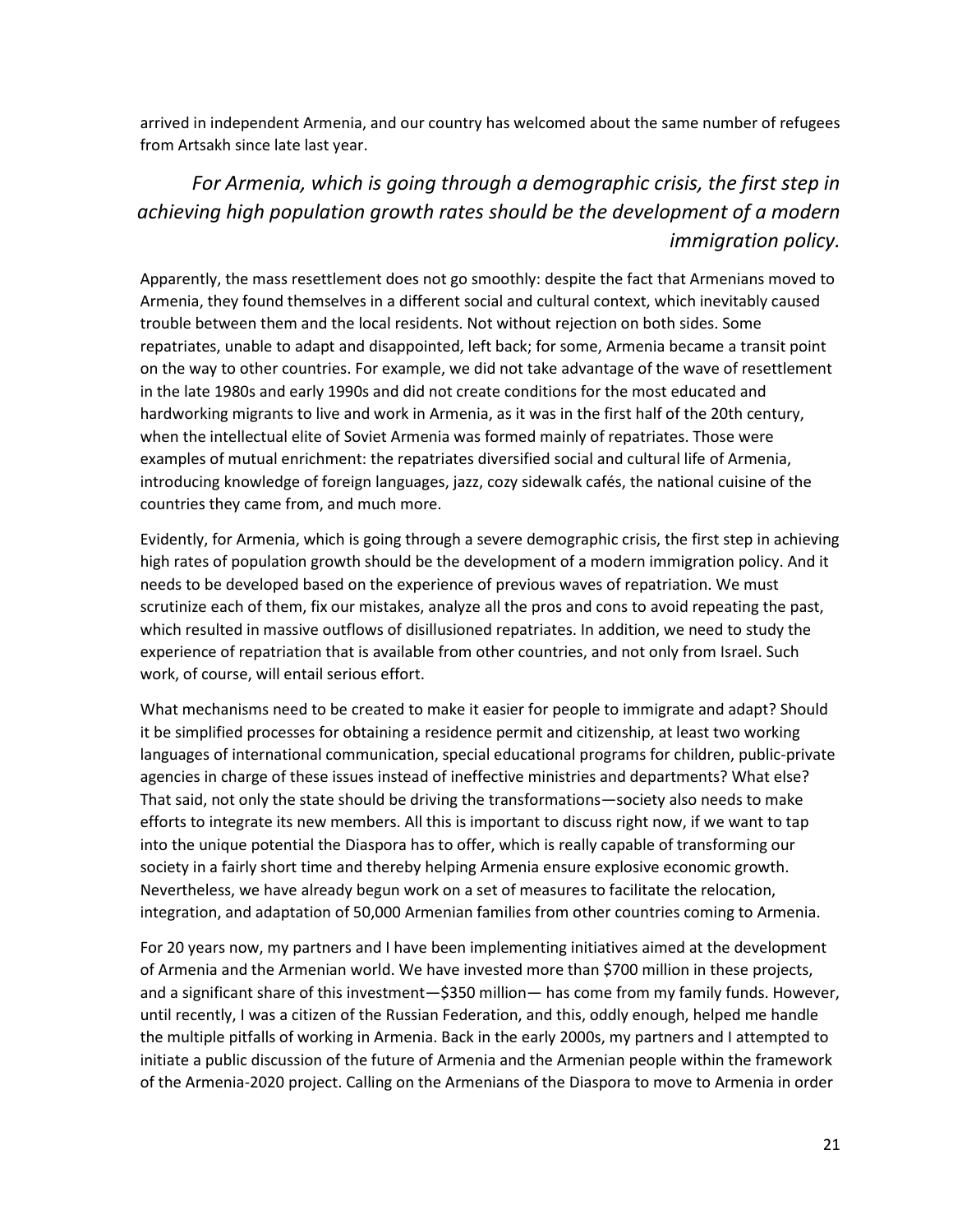to build a common Armenian state together with its local residents and convinced that we ourselves must create the future of our dreams, I was granted the citizenship of the Republic of Armenia.

- *The opportunity to participate in the life of the country and in making decisions that are vital for Armenia and the Armenian people.* In today's world, the Republic of Armenia is a rare example of a monoethnic country with a global multicultural Diaspora in about 100 countries. Amid a surge in migration flows, relations between the sovereign state and the Diaspora are becoming increasingly pressing, and the choice of optimal models of interaction between the sovereign center and the Diaspora communities can be immensely useful not only for themselves but also for their countries of residence. Representatives of various Armenian communities around the world, willing to be more actively involved in the affairs of Armenia, need to determine an acceptable format for their participation in the life of the country and its development:
	- move to Armenia without becoming its tax resident, continue to do business outside its borders and pay a fixed part of their income (as is customary, e.g., in Switzerland), or support the country's economy as a consumer of its products and services;
	- set up their own business in Armenia and become its tax resident;
	- go on to reside where they are, but work remotely in Armenia, making an intellectual and financial contribution to its development;
	- donate 10% of their income to the Development Fund of Armenia;
	- continue to provide charitable support to Armenia occasionally, as before.

### *It is necessary to create all conditions for attracting people who are Armenians by Choice to work for the good of the country.*

The Armenian Diaspora, while remaining in fact a financial donor for many citizens of the country, is practically not integrated into the real life of modern Armenia and has no leverage to influence the current changes. In recent years, the civil society of Armenia and some circles of the Diaspora have been discussing issues of granting citizenship to members of the Diaspora and the electoral rights for expatriate Armenian citizens. It is about involving the Diaspora in the life of Armenia, on the one hand, and ensuring the principle of inclusiveness for its citizens, on the other. Our proposition is to take the problem in a broader context: is the Republic of Armenia ready to create transparent technological mechanisms that will allow citizens residing abroad and diasporan Armenians to participate in referendums that solve certain problems of the development of the country and the nation? Given a lack of trust in the authorities, it is necessary to look for new ways to ensure national consensus. Nevertheless, we should bear in mind that the right to participate in solving issues of vital importance for the country and the nation entails certain obligations.

Self-identification with the Armenian world as a conscious choice deserves a separate mention. Many of those who are Armenians by blood and citizenship do not think of it as something important. At the same time, many people who are 1/8 Armenians or even have biologically nothing to do with the Armenian ethnos are deeply worried about Armenia's fate and do their utmost for it. These people made a conscious choice to be Armenians, Armenian by Choice, and we need to create all conditions for their involvement in work toward the good of the country.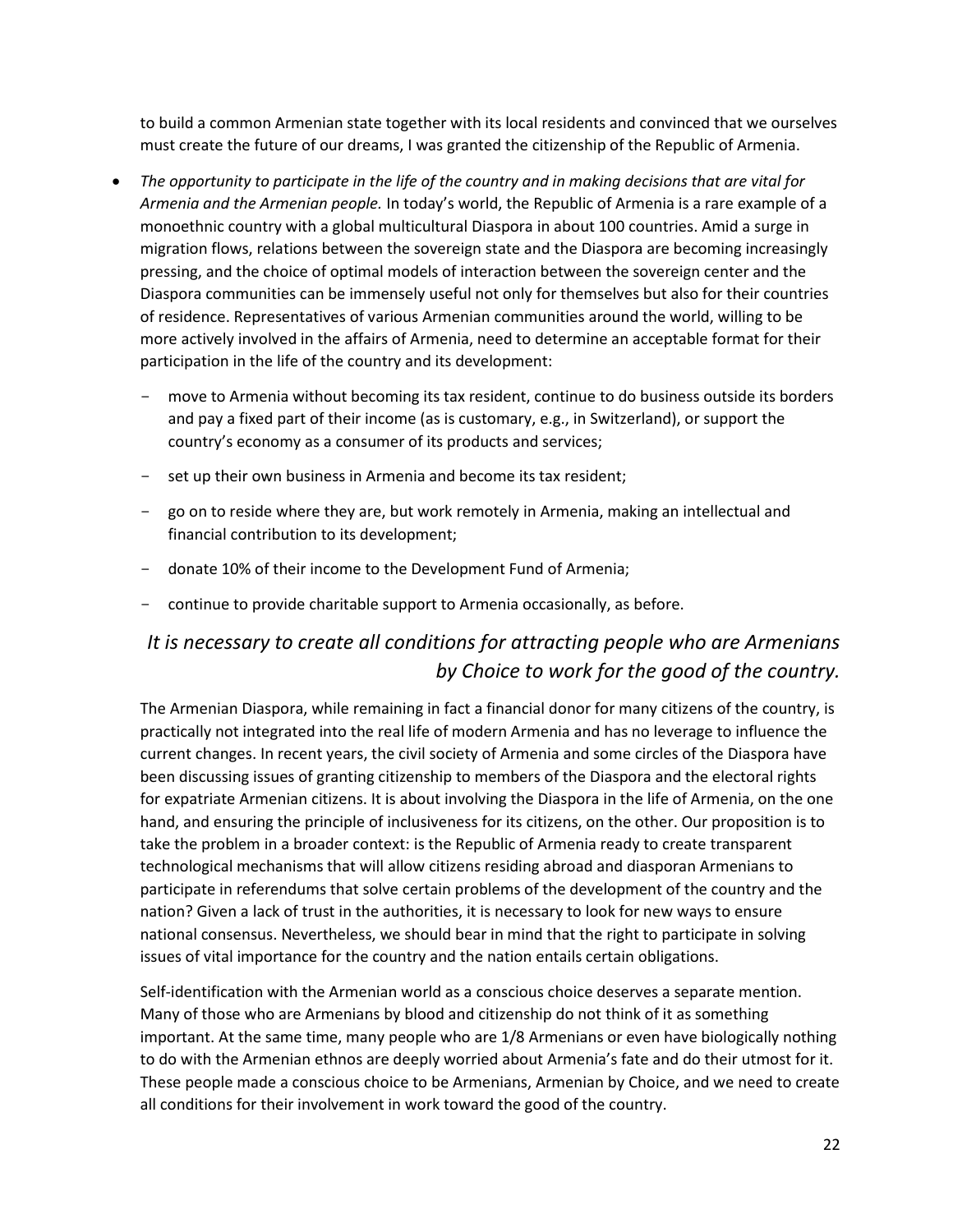# *It is important to identify prominent diasporan Armenians, such as Nobel Prize winner Ardem Patapoutian, and motivate them to engage in the development of the country.*

• *The opportunity to hold high public offices.* It has already been pointed out that by imposing restrictions on holding offices in Armenian state structures, we deny ourselves a golden opportunity to attract the best minds of the Diaspora to work for the good of Armenia. A case in point is Israel: throughout its history, the diaspora has been a powerful source of ideas, finances, and talented and proactive individuals who constantly helped the country prosper and contributed to its development. Fortunately, the active part of the Armenian Diaspora has not lost interest in Armenia. Right now, in my opinion, it is important to make joint efforts to design mechanisms, in particular special programs, that will help us identify 20–30 prominent diasporan Armenians (such as, for example, molecular biologist Ardem Patapoutian, who was awarded the Nobel Prize in Physiology or Medicine 2021), create conditions for their permanent or temporary work in Armenia, and motivate them to engage in the development of the country, putting their knowledge, professional and managerial experience in such key areas as education, healthcare, science and technology, etc., at the service of the state.

# <span id="page-22-0"></span>Vision for the future: what kind of Armenia would we like to see?

I am convinced that following the defeat in the recent war, our vision of Armenia and Armenians in the  $21<sup>st</sup>$  century has become a pressing issue. Depending on the model chosen for the country's development, each of our problems—whether it is the settlement of the Artsakh crisis, international relations, or even relations with our own Diaspora—will have various options for a long-term solution. In my opinion, discussing our future will be groundless and futile without answering a number of questions, in the first place:

• What kind of society do we want to build: open or closed? What are the pros and cons of each model?

# *Today's Armenia as a capsule state is in decline. Without a generous 'sponsor,' a breakthrough is highly unlikely for us.*

The model of existence prevailing in Armenia now can be defined as a "capsule," a closed country, minimally involved in the global community and focused on its own conservation (typically, stemming from a conscious choice of political elites). Armenia is a capsule backed by Russia. However, the 2017 signing of the EU-Armenia Comprehensive and Enhanced Partnership Agreement (CEPA) ushered in new prospects for us. The capsule (correlating with the course of isolation) certainly contributes to the preservation of national identity and monoethnic composition of the population and can be successful if one can build a reliable security system, independently attract the necessary material resources, and create a favorable environment for ensuring economic and social prosperity.

Today's Armenia as a capsule state is in decline. Without a rich and generous 'sponsor,' overcoming it is highly unlikely for us, much less a breakthrough. It begs two questions. First, can we build relations with our current 'sponsor' (Russia) so that we could turn the capsule into a prosperous and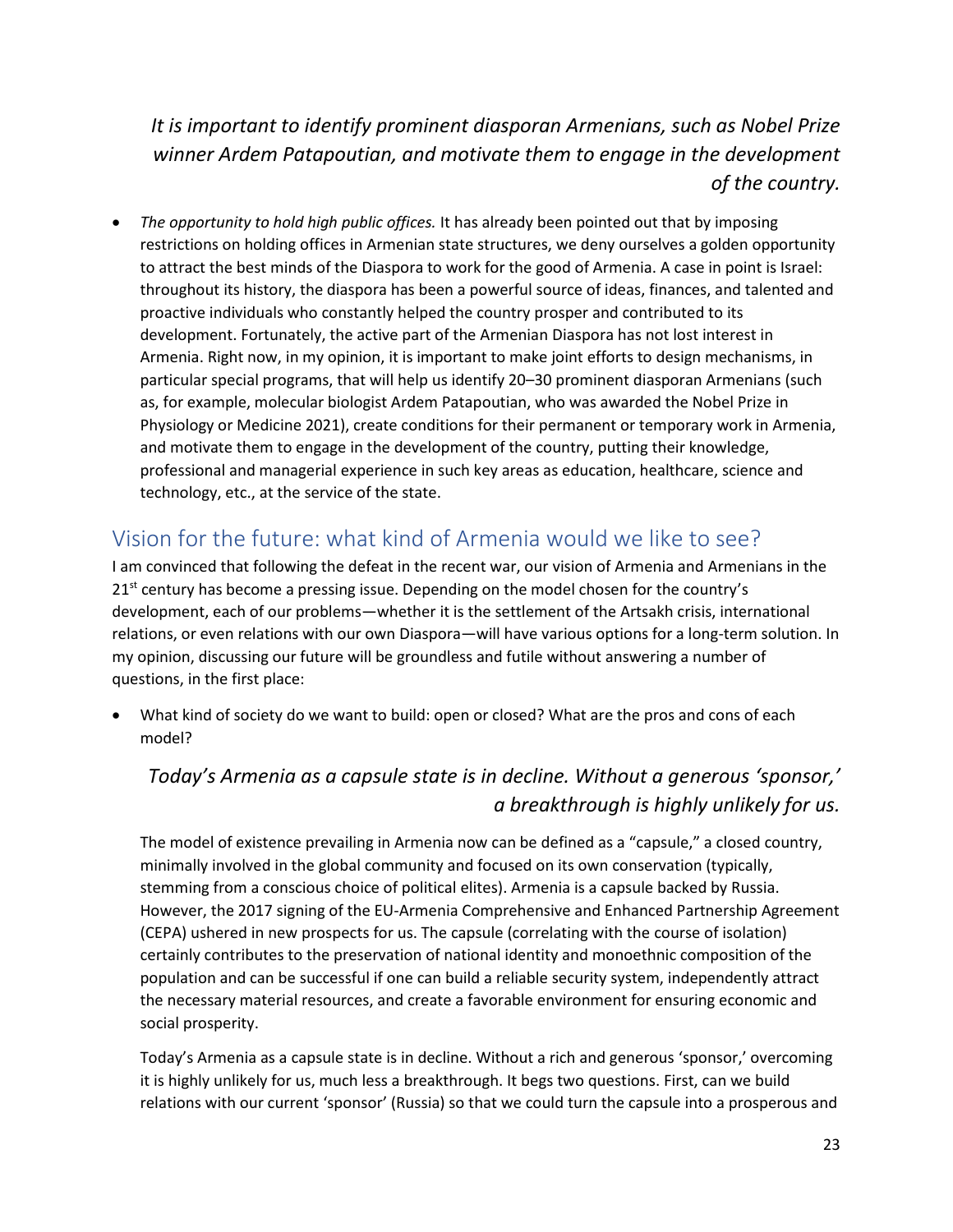safe isolated and closed country for ethnic Armenians, a country which Armenians do not want to leave in search of a better life and which, on the contrary, can become a magnet for the Diaspora? Second, can our capsule have another 'sponsor' or an extra one? By the way, the sponsor of the capsule should not necessarily be another state: for example, Israel, besides the United States, is funded by the global Jewish diaspora.

Myself and like-minded people are proponents of a 'glocal' future for Armenia and a hub model, that is, its full-fledged, albeit not reckless, integration into the global community. A hub country is a state with a small territory and a small population, but thanks to the skillful choice of the developmental trajectory and the accumulation of special competencies and skills, it amasses a huge creative potential. The states that once chose the hub model managed to make breakthrough advances and catch up with or even surpass developed nations. This was the case with Singapore, which turned from a poor port city into one of the most advanced economies in the world.

#### *I prefer the hub model, but like any other model, it has its drawbacks.*

Like any other model, the hub model has its advantages and drawbacks. Deep involvement in global processes will accelerate the movement toward prosperity, opening access both to the resources of the Diaspora and to direct foreign investment. There are also pitfalls associated with this model. To a large extent, they are explained by joining the international community, which will make global problems even more pressing. We must also be aware of the fact that abandoning isolation inevitably involves fiercer competition, for which we are not yet ready. This should be accompanied by the accelerated development of the institutions of civil society. Apparently, such a transition will not come easy. Although the likely increase in income seems to be a crucial factor, one must also remember about security, and not just at the borders but also within the country. Preserving the ethnocultural community once Armenia is open to the outside world should be imperative. Besides, we should try to minimize the emerging risks. There is nothing wrong with being proud of ourselves, knowing our history and culture, but we also have to learn to accept other cultures whose representatives will want to come to Armenia to live here and do business together with us, like the Yazidi and Russian communities in our country.

You can learn more about the advantages and limitations of various models and development vectors from my discussion paper title[d At the Crossroads,](https://armenia2041.org/en/at-the-crossroads) co-authored with Nuné Alekyan.

• How do we want to live: obeying the law or observing a vague unwritten code? What does each of the options mean?

An extremely sensitive aspect of any model of existence is the idea of justice, that is, written and unwritten laws that determine the norms of behavior in society, as well as formal and informal institutions that ensure compliance with these laws. History offers examples of communities that successfully existed and developed without political institutions. However, human communities cannot exist without a judiciary, legal regulators, and generally accepted norms of behavior.

## *The centuries-old existence in non-legal states has instilled in us the habit of living according to the unwritten laws, as opposed to the enforced ones.*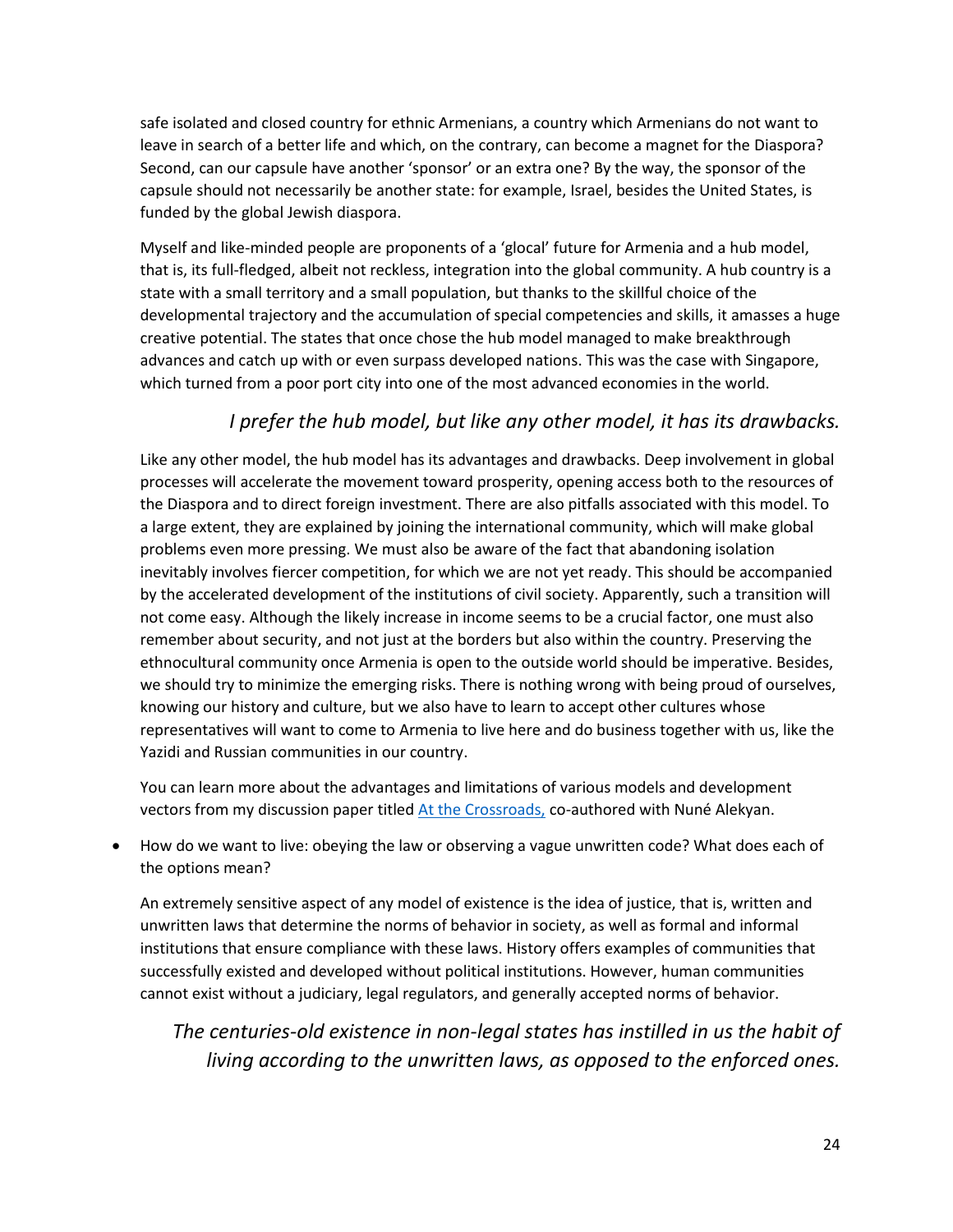In the early 1990s, it was a popular notion in the Republic of Armenia, as in other post-Soviet states, that a multi-party system and universal suffrage would automatically ensure the supremacy of law and a fair court system. At this time, great efforts were made to create a regulatory framework for the young state. However, we faced two unexpected ramifications. First, the formal consolidation of the democratic principles of statehood and universal suffrage, as well as the new legal framework, does not lead to the rule of law in public life by default. Second, the centuries-old existence in nonlegal states has instilled in us a classic doublethink: the habit of living according to the unwritten laws, as opposed to the Constitution and current laws. Hence the current prevalence of the criminal and semi-criminal code of unwritten principles. Another noteworthy factor is that because the imperial laws (Ottoman, Russian, and then Soviet) were perceived as alien, imposed from the outside, the ability to circumvent them was considered a kind of valor, a sign of intelligence and ingenuity. In the newly independent Armenia, eradicating this stereotype turned out to be a toll order.

The inevitable implication of abiding by an unauthorized code is pervasive small-scale corruption. Those multiple instances when it was ubiquitous in Armenia are still a recent memory for many. Any employee endowed with any powers, whether a low-level official, policeman, doctor or a teacher could demand additional material incentives for their services. Moreover, people were often willing to offer 'remuneration' for the prompt solution to an important problem or for a reduction in the penalty in case of minor offenses.

The basis of corruption gets eroded once the legislation and legal framework underpinning the operations of the state apparatus are improved, its transparency is boosted, and the interaction between civil servants and society is institutionalized. It is important to bear in mind that you cannot stamp out corruption only by laws and efforts of law enforcement agencies: you need to change the extractive system, which finds reliable support in "invisible institutions"—cultural and behavioral stereotypes—and in prohibitive attitudes embraced by the majority.

## *Present-day Armenian society needs clear moral guidelines, and teachers, doctors, military people, and varpets should again become role models.*

Whether culture predetermines the nature of political and economic institutions—extractive or inclusive—or, on the contrary, established institutions change cultural matrices is a difficult question. Either way, it is safe to assert that the institution of culture and other social institutions influence each other and evolve together. That is why it is necessary to eradicate the abovementioned relics of the post-imperial cultural matrix, to rehabilitate the value of personal reputation, and to restore respect for education, work, and professionalism. Present-day Armenian society needs clear moral guidelines, and teachers, doctors, military people, and varpets (virtuoso masters) should again become role models.

The supremacy of law is interconnected with security: in a state based on the rule of law, citizens are not afraid of arbitrariness in all areas of life. However, effective security structures and an independent judiciary and legal system alone are not enough to change things. The law should not be exercised selectively, in the interests of the elite, but equally for all citizens. A person is sensitive to injustice, especially when it comes to their property and civil rights. Lawful violence is a necessary condition for the existence of any state, but the legitimacy of the state itself must be secured by the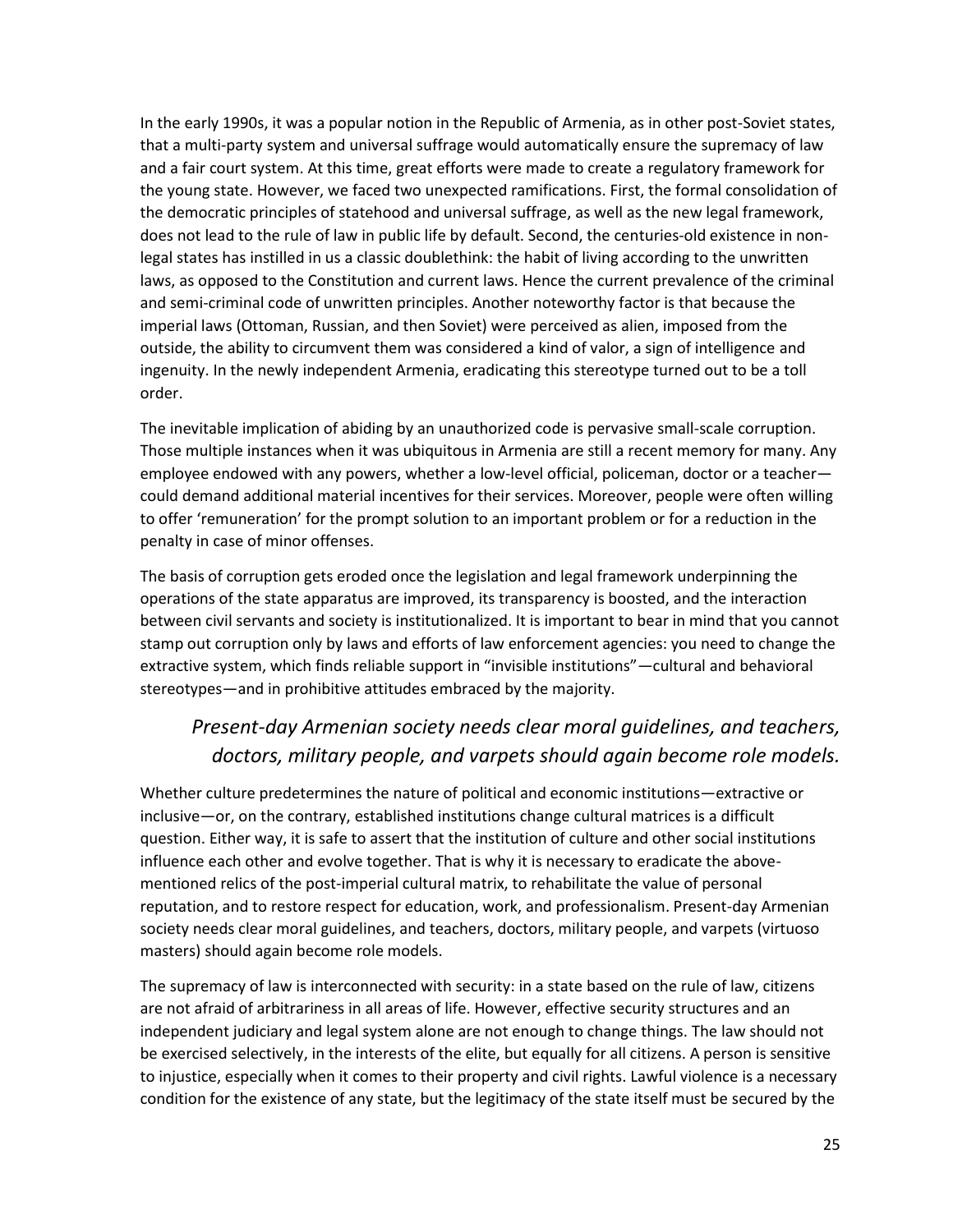inclusiveness of its institutions and by the general understanding that there is no room for discrimination against citizens who do not belong to the elite or are distant from it.

### *The legitimacy of the state must be secured by the general understanding that there is no room for discrimination against citizens who do not belong to the elite.*

#### • What role does the church play in modern Armenian society?

Acknowledging the supra-ethnic nature of Christianity, the Armenians nonetheless succeeded in establishing an independent church. The Armenian Apostolic Church has become the moral core of ethnic communities, a repository and source of knowledge, a breeding ground for enlightenment and education. For centuries, our church has remained the only stable institution on which the nation could unconditionally rely in its development. During long periods when Armenians did not have their own statehood, the church performed some functions of the state, in particular, managing foreign policy, but still it could not replace the state as a full-fledged institution that ensures the consensus of the elites. The church has encouraged the Armenians not to assimilate, and its cultural significance can hardly be overestimated. Today it still has to serve as a centerpiece of national spirituality and a consolidating core, but the church, apparently, cannot cope with this.

We are facing a serious challenge: how do we protect our religious traditions in the face of ongoing global secularization?

• How are we going to solve the Artsakh issue, build relations with Azerbaijan, and ensure our security?

After the victory in the 1994 War of Independence of Artsakh, Armenia's stance nevertheless remained uncertain: on the one hand, it did not conduct full-scale military operations; on the other hand, armed clashes took place along its borders, and the toll of both military and civilian casualties kept growing. Throughout this time, attacks from Azerbaijan, including the 2016 four-day war, were testing its breaking point. Having beefed up, united with a strong ally, and using the opened window of opportunity, Azerbaijan dragged us into a 44-day war in Artsakh, where we suffered a severe loss of life, and Artsakh was deprived of a significant part of its territories.

On the morning of September 27, 2020, I happened to land in Yerevan, and from there, I went to Artsakh, thus witnessing the early stage of the war. I saw the dedication and commitment of people going into battle for their homeland, and the general emotional upsurge in the first days of combat. At the same time, the disorganization visibly reigned supreme. There was no clear plan of action, and we were ill-equipped for war, either militarily or among the civilian population.

Today, we are still in a limbo state of neither war nor peace, and this uncertainty prevents us from deciding in which direction we should move on, how to build relations with a neighbor who has gained a territorial advantage and is profiteering on this. Sure enough, many of us rightly fear a resumption of armed conflict in the near future, so it is necessary, as soon as possible, not only to analyze the mistakes that handed us the defeat but also to arrive at the right conclusions and make profound changes both in the army and in society as a whole.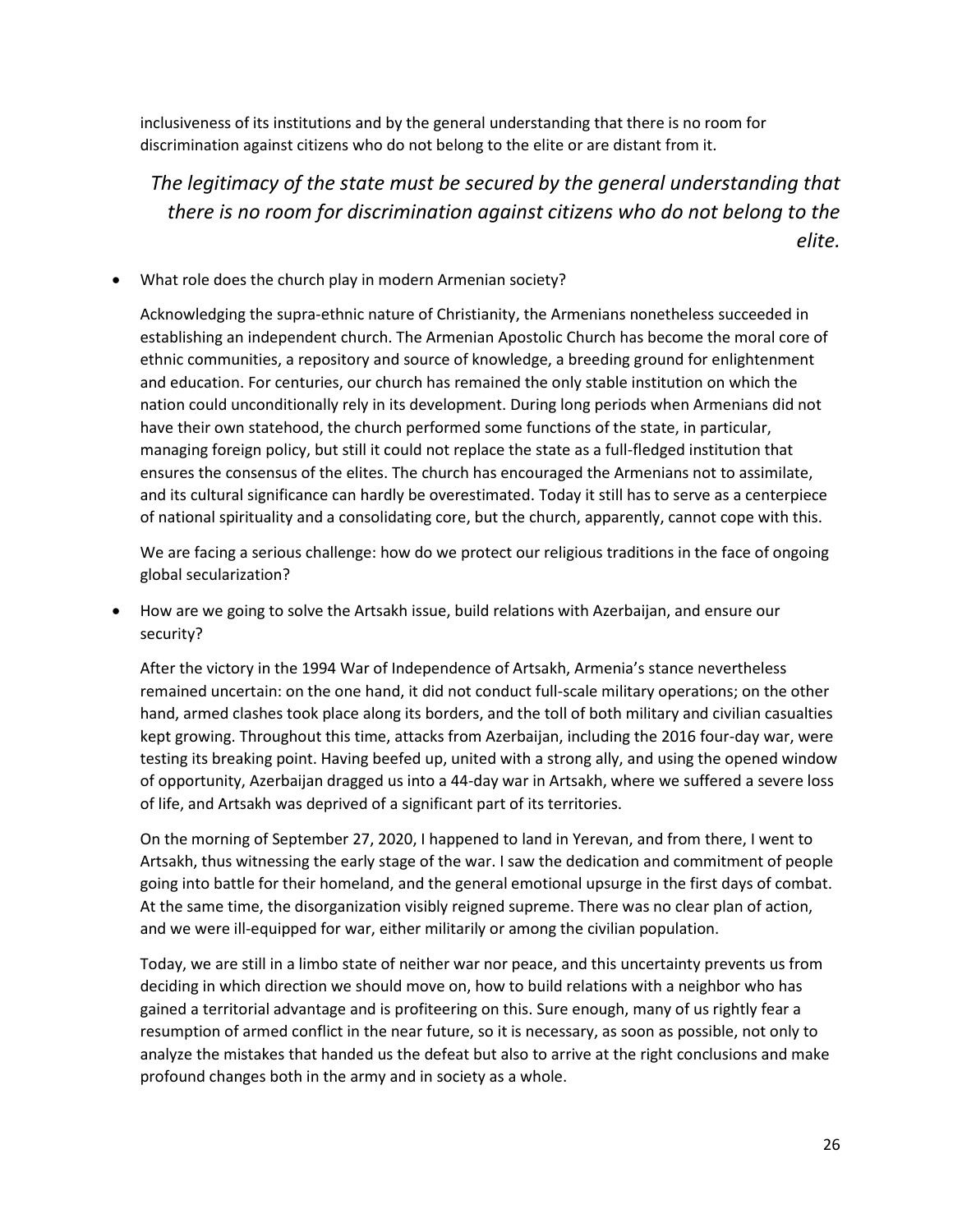We are faced with a number of difficult tasks: we need to overcome the grave consequences of the war, restore the broken economy, transform our security system both in terms of military and economic power, so that it provides us with full-fledged protection for decades to come, resolve border issues, rebuild destroyed transport communications and infrastructure, help the families of the dead and wounded, and return prisoners of war and refugees home. Finally, we need to enlist the support of allies in this strategically important region (Iran may be one of them; in addition, we should develop partnerships with India and China), making the further manifestation of aggression toward us as costly as possible, if not unreal.

On top of that, we must be seeking a peaceful solution to the Artsakh issue, however difficult it may be. But a peace agreement does not mean the establishment of peace on any terms. Negotiations should be conducted not between the defeated and the victor, weak and strong opponents, but between two equally strong parties who can agree on the basis of understanding the benefits of peace for both of them.

*The task of the Armenian elite is to extend the stay of the Russian peacekeepers in Artsakh for a longer period and to work out a solution to the Artsakh issue within the framework of the OSCE Minsk Group based on the principles of respect for the right of the people of Artsakh to selfdetermination.*

Of course, getting stronger takes time and billions of dollars in investment to make up for the losses incurred, rebuild and modernize the army, and train career officers in the shortest possible time. We need "smart" money and intellectual resources intended for the development of science and technology, the establishment of defense contractor companies, a technological cluster that enables the development and testing in artificial intelligence (including by Russian companies), and improved production in this area. Fortunately, we have young talented scientists, founders of successful startups, who can use their expertise and knowledge to contribute to the development of the science and technology industry.

We must build a robust economy that will not allow Azerbaijan and Turkey to unleash a new war against Armenia. To do this, we need a strong partner who will provide us with a sense of security and the ability to focus on making a developmental breakthrough. Although Russia is evidently such a partner for us, we need to forge relations with other countries. A partnership involves a bilateral agreement. We cannot demand protection from influential powers or expect them to help us out of pure altruism. This is a process of mutual exchange, so before we understand who our allies are, we need to know what we have and what we can offer them.

Today, Russian peacekeepers play a key role in creating the so-called security belt of Nagorno-Karabakh and, more importantly, in preserving Artsakh as a territory where Armenians have been living and will live. In my opinion, the most important task facing the Armenian elite is to unite and make every effort to extend the stay of the Russian peacekeeping mission in Artsakh for a longer period, spell out and formalize its mandate in detail, and achieve a solution to the Artsakh issue within the framework of the OSCE Minsk Group based on the principles of respect for the Artsakh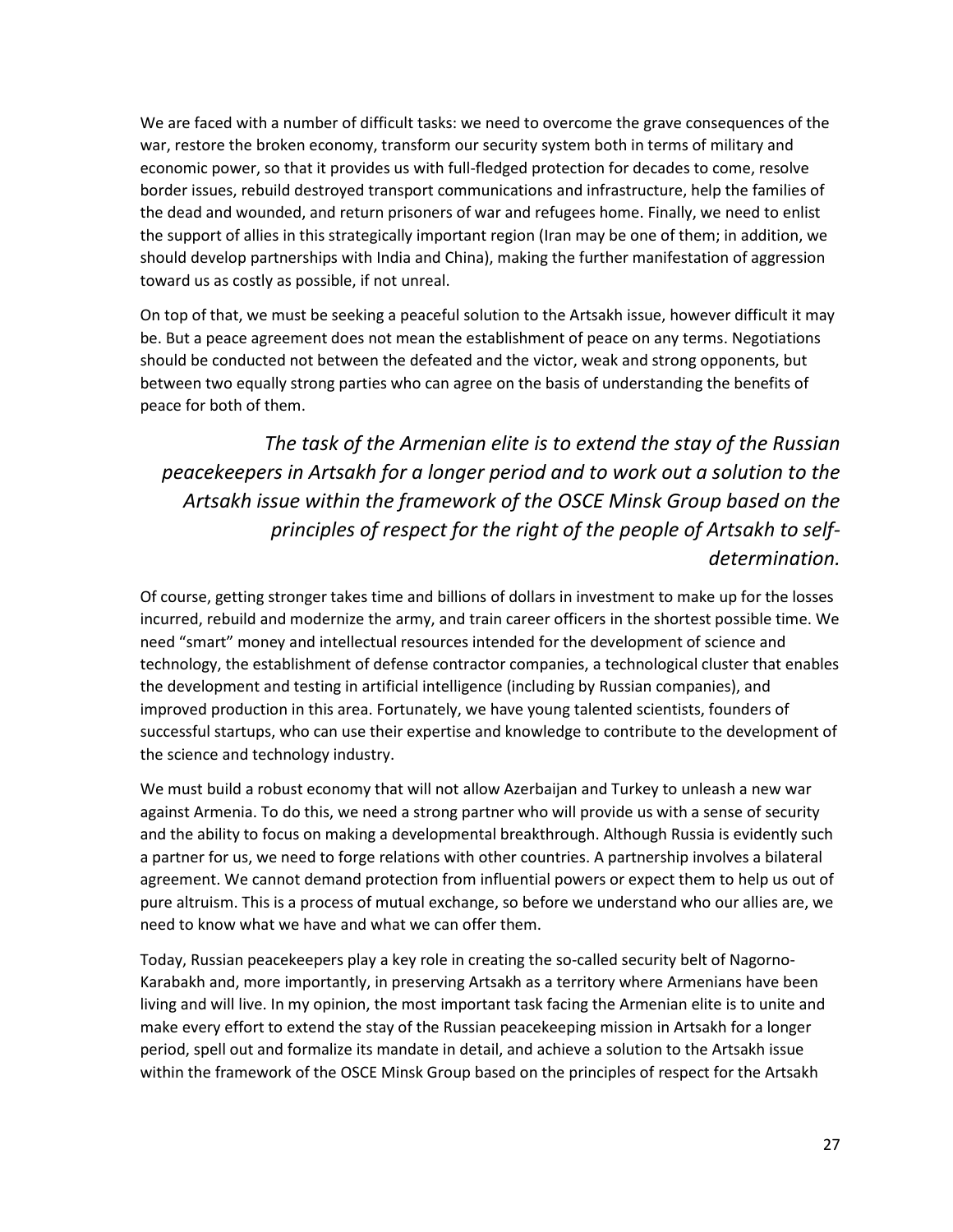people's right to self-determination and realizing that this issue transcends the interests of individual states and concerns the future of the entire South Caucasus.

• How will our relations with Russia be built?

The reality is that the Russian Federation is the main strategic partner and one of the main creditors of Armenia, the most important export market for our goods and services, as well as the labor market that attracts migrants from our country. Russia is Armenia's leading foreign policy and military and strategic partner, besides being our arms supplier. The Russian armed forces guarding our borders guarantee our territorial integrity.

We need to build such a model of relations with Russia, within whose framework Armenia, as it fulfills its partner obligations, will receive the opportunity for economic development, while maintaining its identity and international positioning, whatever its status may be: an independent sovereign state, a member state of the Eurasian Economic Union, or a member of the Union State. Regardless of the chosen format, relations between Armenia and Russia should be based on complete trust and the principles of mutually beneficial cooperation. Otherwise, Armenia risks becoming a satellite of Russia, a country with a small population and a significant presence of the Russian military bases, which will make it even more dependent on Russia and vulnerable both economically and socially.

#### *A weak Armenia is extremely disadvantageous for Russia. Instead, it needs a strong and prosperous Armenia.*

However, a weak Armenia is extremely disadvantageous for Russia as a partner constantly relying on the help of a stronger one. A weakened Armenia becomes a target for manipulation by forces, which are unfriendly to Russia but which promise more substantial aid. In order for Russia to be able to maintain its role as an integrator of the South Caucasian countries into a single socioeconomic space, it needs a different kind of Armenia—not a sparsely populated capsule state, which exists mainly courtesy of the sponsor state, but a strong strategic partner.

Despite being an independent state for 30 years, Armenia still cannot be considered part of the outer perimeter of Russia's sphere of influence. Over the past three decades, the socioeconomic relationship between Armenia and Russia has become multifaceted. This manifests in the constant flow of labor resources between the two countries, in one of the largest Armenian communities being based in Russia, maintaining ties with its homeland, and in the representation of Armenians in the Russian elite circles. Everything that happens in the Armenian economy, politics, and social sphere is inevitably represented in the corresponding spheres of life in Russia. Therefore, it is apparent that everything that happens in Armenia is projected into both the foreign and domestic policies of Russia. That is why, I reiterate, a weak Armenia is dangerous for Russia—it needs a strong and prosperous Armenia.

• How are we preparing for the potentially open borders with Turkey?

Since the border with Turkey was closed almost 30 years ago, we have grown accustomed to the lack of economic and cultural ties with our neighbor, and many are quite happy with the way things are. Opening the border still seems unlikely today. Nevertheless, we should be gearing up for this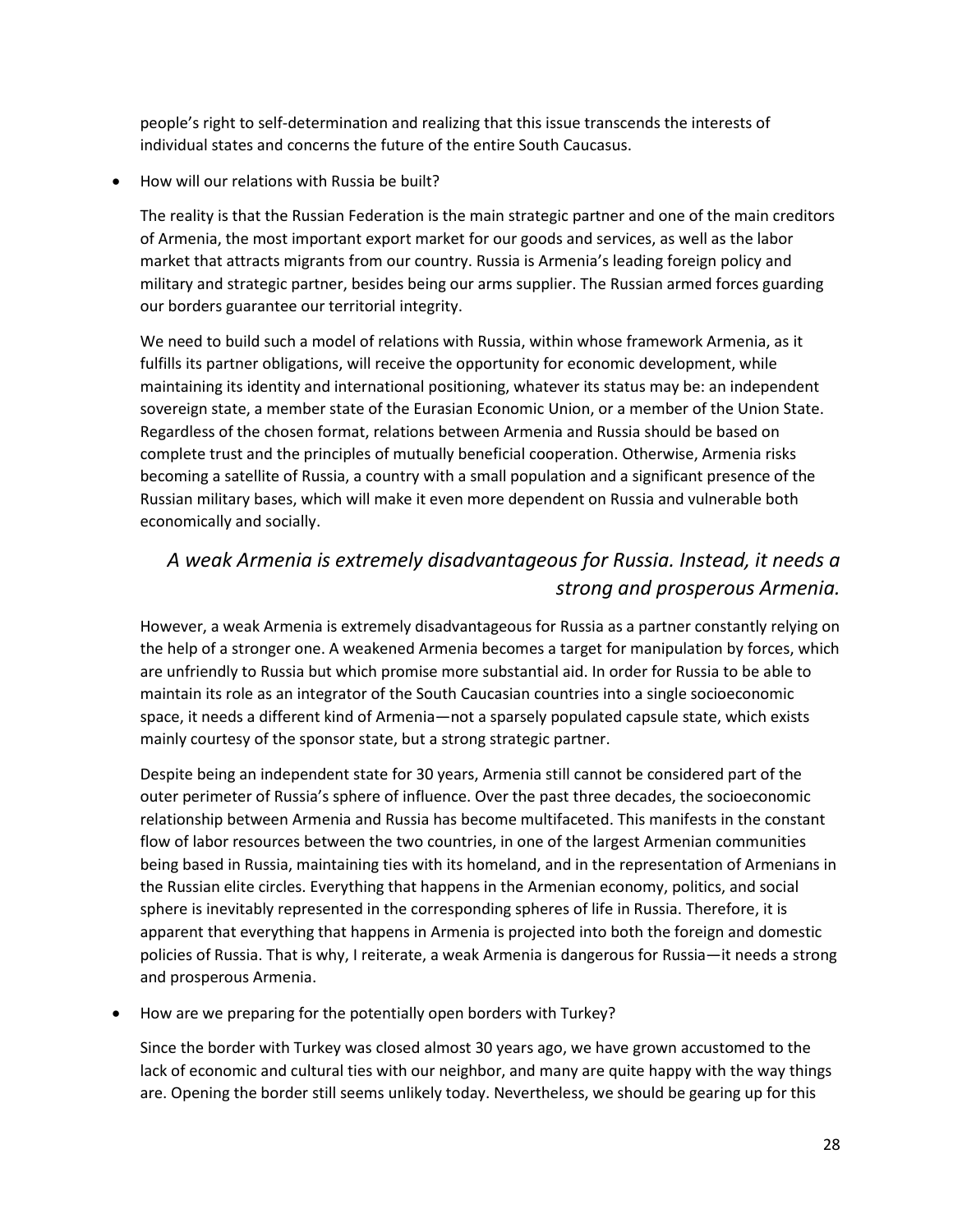scenario, and the responsibility of the elite is to work out a detailed plan in case the border is opened, so that this happens on conditions acceptable to Armenians living in Armenia, as well as in other countries of the world. In this regard, a number of factors need to be addressed.

First, the gap between the Turkish and Armenian economies has narrowed significantly. Whereas in 1993 the GDP per capita in Turkey was ten times that of Armenia, today, it is only twice as high: \$8,538.2 versus \$4,267.5.<sup>ii</sup> Second, the population (mainly Kurdish and Hamshen) of practically all Turkish provinces bordering on Armenia is poorer than the population of Armenia. Third, over the decades, both economies have managed to adapt to the negative impact of the closure of the border and the blocking of major routes, and today, the Turkish economy has practically no impact whatsoever on the Armenian economy, which means that Turkey has no opportunity to influence the situation in our country.

Obviously, the opening of the border will boost the economic development of both countries through the free movement of goods, capital, and people. Many Armenians, who still live in Turkey, for example, Hamshen, will finally have the opportunity to visit Armenia, which will undoubtedly bolster cultural exchange between Armenian sub-ethnic groups and their gradual reconciliation. Significantly higher tourist flows will stimulate wealth growth in the poorest border regions, which, on the one hand, will strengthen their ties with Armenia, and on the other, will keep loosening their economic and political dependence on Turkey.

### *It all boils down to two options: do nothing, fearing the arrival of the Turks in Armenia, or be proactive to fully prepare for the opening of the border.*

Openness, however, not only creates new opportunities, but poses new challenges, mainly directed at regional security due to the emergence of a new channel for the transfer of terrorists to South Caucasus. An obvious and immediate ramification of the open borders will be the overflow of Turkish products on the Armenian market. And even today, with closed borders, these are readily available in the country thanks to supplies through intermediary countries like Georgia and Iran. Certainly, the opening of the borders will jeopardize Armenian agriculture, as it is significantly smaller to the corresponding sector of the Turkish economy. In addition, the requirements for the competitiveness of the local population will soar, as will the risks of transferring key Armenian assets under the control of Turkish investors and entrepreneurs with large capital. Finally, opening the border will be a real stress test for our identity, which is already heavily influenced by Turkish and Arab culture, particularly music. The measures needed to maintain the Armenian language and culture will be discussed later.

When mulling the conditions on which our relations with Turkey will be built, we should detach emotions, no matter how strong the pain from the tragedy we experienced in the past and no matter how righteous the indignation toward those who caused us irreparable harm and suffering, and instead be guided by common sense, sober pragmatism, and a clear understanding of our own interests. We need to take into account all the emerging challenges, work out in advance the rules and procedures governing the exchange of goods and migration between the two countries, temporary or permanent residence of Turkish citizens on the territory of Armenia and vice versa, spell out legal issues related to business, property, and taxation for foreigners, deliberate on the conditions of access to Turkish ports, and much more. Of particular importance is ensuring the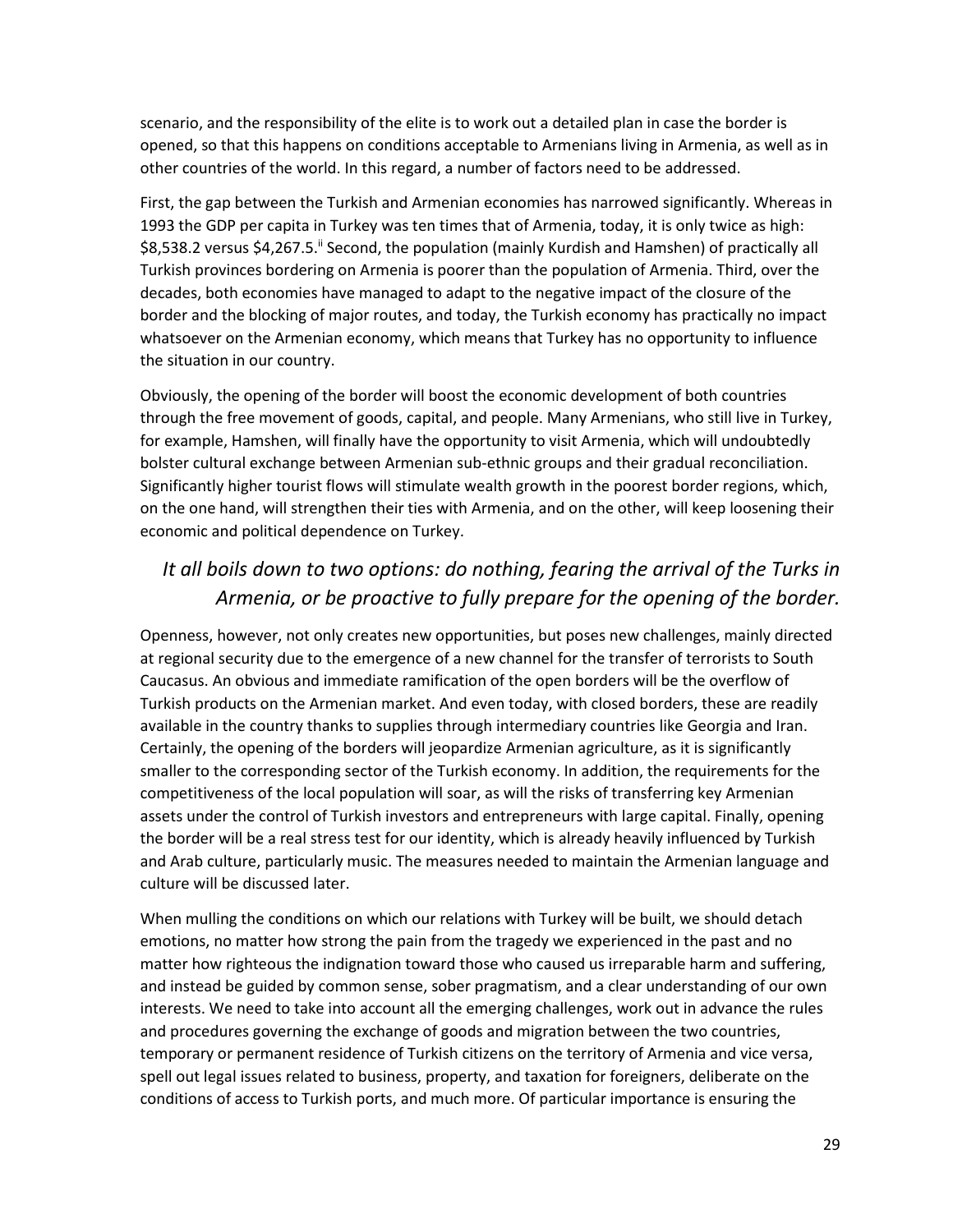protection of the interests of the Armenians in Artsakh in the event the Turkish border is opened. With that in mind, the interests of Armenia in Artsakh should by no means be sacrificed.

Today, two options are available to us. The first is to do nothing, passively expecting and fearing the arrival of the Turks in Armenia. The second is to be proactive and act coherently in order to fully prepare for the opening of the border. My partners and I, as well as like-minded individuals, favor the second one. One of our initiatives in this direction will be the creation of a \$1 billion fund to invest in the development of the territories of historical Western Armenia. In fact, this all-important endeavor requires a much larger amount of money. That said, it must certainly be part of a general large-scale and ambitious development plan for Armenia, the Armenian world, and Artsakh, which, among other things, will include the creation of a state-of-the-art security system, and will cost \$15– 20 billion in investment money over the next five to ten years.

The creation of the fund is a project that has more to do with our worldview. The lands in question are the ancestral home of millions of diasporan Armenians, the descendants of those who fled from the Genocide in the Ottoman Empire. We do not want to put up with the "abomination of desolation in the holy place," as St. Matthew says, and we consider it important to restore our presence on the land of our forefathers and to revive our culture and traditions there.

Let me stress once again that we are talking about the development of not only Armenia but also the Armenian world as a whole. We should remember not only about the heritage that has been accumulated in Armenia for millennia, but also about what the Armenians have left all over the world: in Jerusalem, Venice, Paris, Vienna, and Tbilisi, as well as in Syria, Poland, Singapore, and many other places.

Now is too early to talk about specific details. Yet one thing is clear: whether the borders will open in five, ten, or fifteen years, we should be preparing for this in advance. I understand that such a project will not be of interest to everyone, but I am sure that there will be people who will appreciate its importance, huddle around this idea, and will be ready to invest more money, time, and effort to implement it. Above all, we need to agree on a common vision for the development of these territories, to compile a database of what needs to be restored and what kind of business is worth developing there, to form an expert task force—in other words, to understand where we are now, where we want to go, what we lack, and what we already have.

Summing up the above, I would comment that we need an in-depth and impartial analysis of the strengths and weaknesses of our neighbor, and we need to adopt their art of government of a state, which is to ensure the effective functioning of this institution, regardless of who holds the power.

## <span id="page-29-0"></span>How can we secure a better future for Armenia?

It goes without saying that we all want to see Armenia thrive, but for the majority, a prosperous Armenia is an abstract notion. Much has been said about the country's prosperity, but in fact, few are able to go beyond personal interests and concern for the well-being of their own family, close friends, and relatives. Since 2001, our partners and I have been trying to initiate a broad public discussion about the future of the country and the people, and we constantly face the reluctance of the majority to get involved in this intellectual pursuit. To make matters worse, a notable drawback of our social life is that we are not always ready to patiently discuss difficult and unpleasant topics, and we still have to learn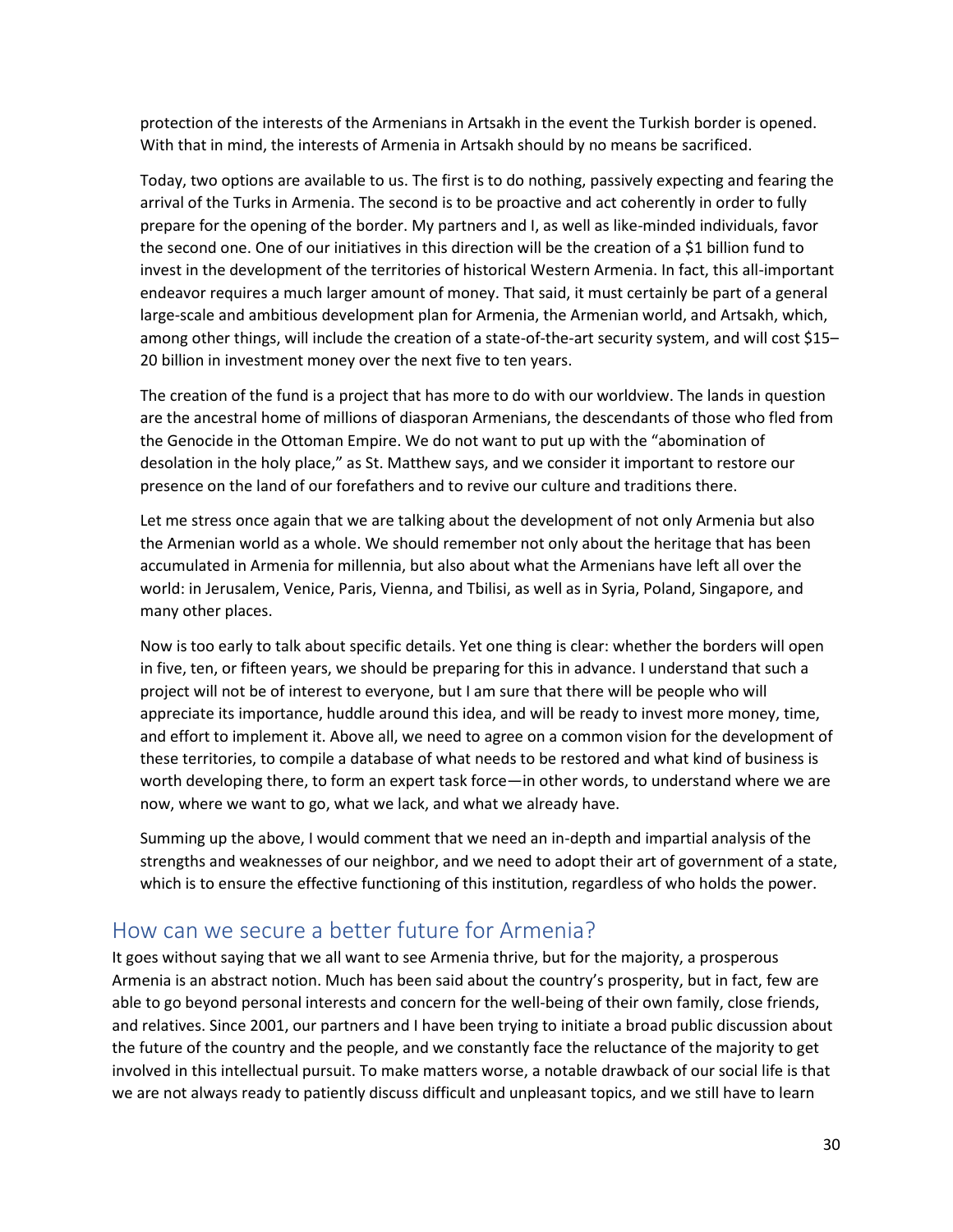the art of dialogue. However, without such discussions, we will never achieve a public consensus, which should form the basis for making specific decisions about the future of Armenia and the Armenian people.

## *Much has been said about the prosperity of the country, but in fact, few are able to go beyond personal interests and concern for the well-being of family, close friends, and relatives.*

Each of us holds their views, system of values, priorities, and criteria for success, and, therefore, their own vision, whether broad or not, of the way things should be and their own planning horizon. For some, the prosperity of Armenia is the stability of economic growth and the security of state borders, while for others, its role in world politics is key. Someone puts above all the well-being of our citizens, whereas others prioritize the country's capability to be the center of the Armenian world. Someone thinks in the medium term; someone is concerned about the future of their children; others think about several future generations of Armenians. The final chapter of the discussion paper [At the Crossroads](https://armenia2041.org/en/at-the-crossroads) focuses on our vision of the future of the Armenian nation—mine and that of my partners and associates. Below are my ideas for what steps we should take now.

- *Agree on the socioeconomic model of Armenia's development.* Choosing the path is not easy. It would be a simplification to divide development models into 'good' and 'bad': a more accurate argument dwells on the optimality of a particular model for a particular country and nation, the ability to provide *the best conditions in terms of prosperity, security, identity preservation, and its development* in a new reality. The choice of the optimal model should be made consciously as a result of the consensus of both a pragmatic and responsible, selfless elite, supported by the most active and fairly wide public circles. The challenges that we will have to cope with are ensuring the transparency of discussions at all stages and the decision-making process, as well as the subsequent implementation of these decisions.
- *Determine the form of government and establish a state government system.* We are talking about building a system of checks and balances, as mentioned above, which would prevent the concentration of power in the hands of a single person, be it the president or the prime minister, ensure the separation of the main branches of government and accountability to their citizens, boost transparency and inclusiveness of the processes of making decisions that are important for the country and the people in order to reduce the likelihood of influence on these processes by groups representing certain interests. We can see a successful historical example of such a system in the political system of the Venetian Republic, which existed for over a millennium.

## *Many still harbor paternalistic illusions, pinning hopes for a better future on the familiar model of a strong, even authoritarian, industrial state.*

In my opinion, we need to get back to discussing the distribution of the roles of the president and the prime minister, their powers, and responsibilities. The same is true for the heads of local authorities as the communities expand. We develop training and incentive programs to help local leaders more effectively attract private investment in regional development and manage projects. Besides, changes in legislation are needed that will allow communities to channel the income received from investments for their own needs and further development.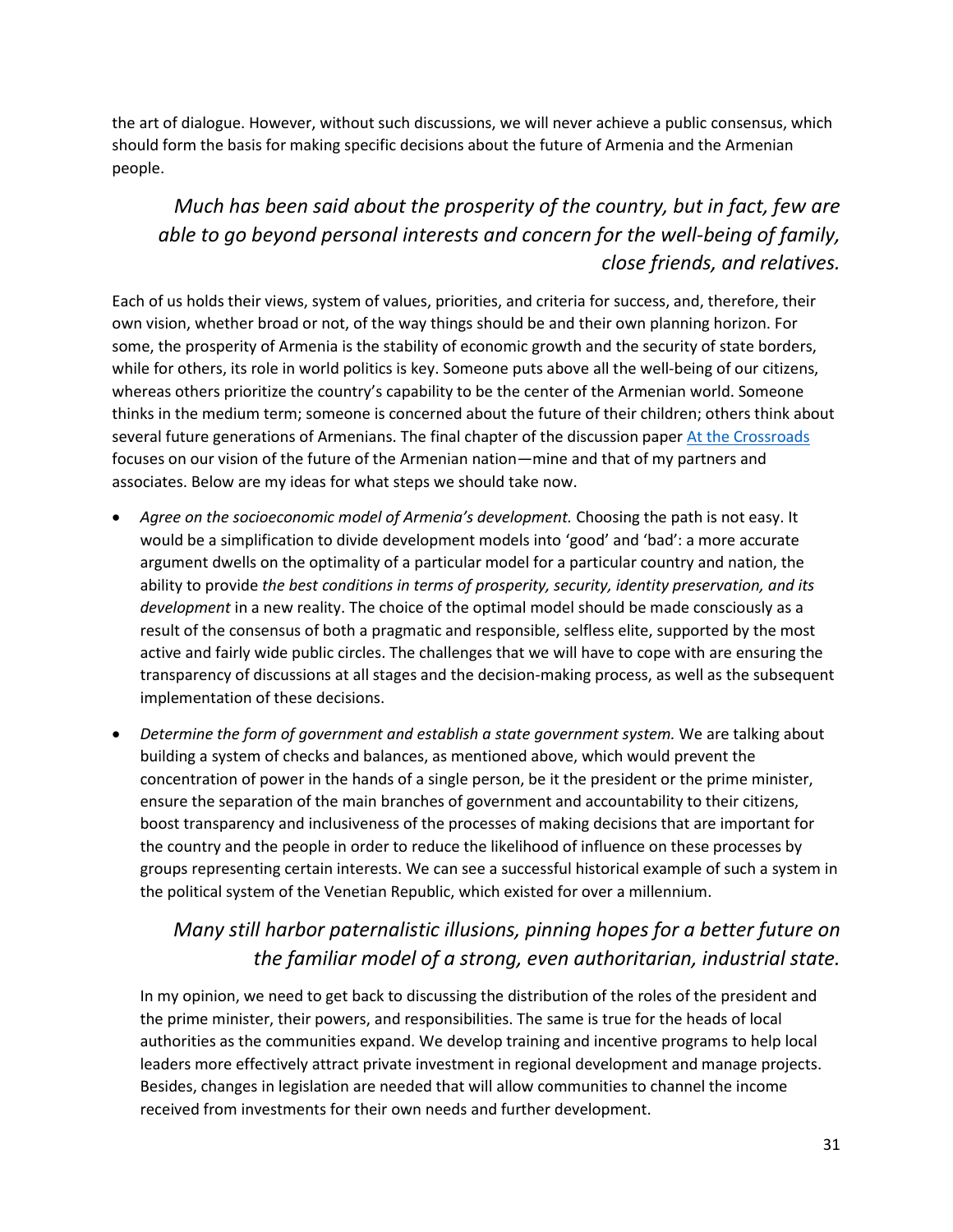Today, the future of nation-states as the basis of the world order is increasingly being questioned. In my opinion, it is rather a matter of rethinking their role and principles of functioning, as well as the search for new mechanisms of interaction with society. Unfortunately, most of us still harbor paternalistic illusions, pinning hopes for a better future on the familiar model of a strong, even authoritarian industrial state, which exercises fatherly care for its citizens. These views of the state are becoming increasingly anachronistic. Now the key thing is not just boosting the efficiency of state institutions—we need to understand what their role and functions should be in the 21st century to create a harmonious and safe environment suitable for tapping into people's creative potential.

- *Conduct a full audit, inventory of our assets, and certification of personnel both in the state and public sector.* For a movement to be reasonable, we need to clearly imagine the starting and ending point of the route, that is, to understand where we are, where we want to go, and what material and non-material resources the country and the global network nation have. A whole different story is analyzing the effectiveness of the state apparatus of the Republic of Armenia: it is necessary to assess the number of employees in state institutions, their goals and objectives; to carry out their certification; to identify offices that can be canceled as redundant, or, on the contrary, that should be introduced; to develop and implement systems of motivation and assessment of activities that improve performance and accountability.
- *Attract the investments necessary to reboot the entire system of Armenia.* The republic's government plans to ensure a minimum GDP growth of 7% by 2026. Surely, GDP cannot be the sole indicator of a nation's well-being, and yet, I believe that Armenia should go much further in its aspirations and try not just to double but triple this indicator. In addition, rebuilding the post-war economy and civilian infrastructure requires significant investment. As I have already noted, I estimate the amount of investment needed at \$15–20 billion. It appears to be possible to create a system of funds designed for these purposes, which would become an example of public-private partnership.

The anchor in this system will be a \$3–5 billion private equity fund in development with a planning horizon of up to ten years. At the same time, it is important not only to raise the necessary funds but also exercise good judgment in deploying them. The Development Fund of Armenia will play an important role in changing the entire structure of investment in projects in our country. For it to succeed, four components should be in place: 1) funds of the Armenian Diaspora; 2) engagement of the government of Armenia; 3) investments of international development institutions and owners of strategic assets in Armenia (primarily from Russia); 4) attracting international capital.

#### *GDP cannot be the sole indicator of a nation's well-being, and yet, Armenia should try not just to double but triple this indicator.*

Second, we need to set up a fund in the amount of \$1 billion intended to create various enterprises and attracting investments in the former Western Armenia, as mentioned earlier.

Third, it is important to establish a fund for the support and development of the Armenian language and culture. Along with honing our own linguistic culture, we need to expand the study of foreign languages, both European and Eastern: primarily Russian, English, and French, as well as Farsi,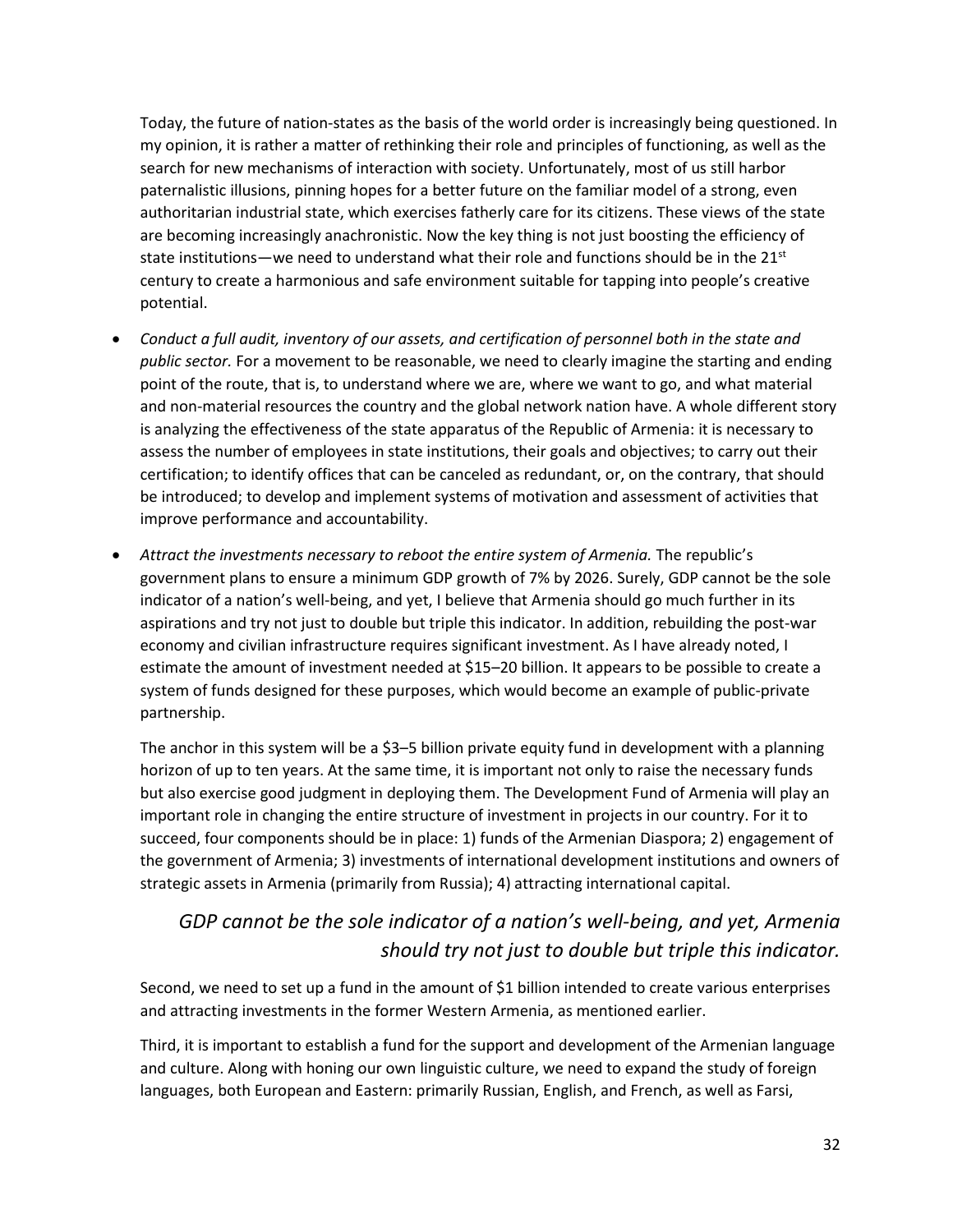Turkish, Arabic, and possibly Chinese. We must be a polyglot nation to have an edge over our neighbors.

Cooperation of different actors—the state, private investors, development institutions, NGOs, and others—can only be productive if there is a certain institutional framework that meets the highest international standards, which sometimes have to be developed by ourselves. Such a framework is created by a set of platforms. The platform is a real or virtual foundation for interaction, providing concentration of resources, coordination, and acceleration of processes. A set of platforms is an underwater part of the iceberg, without which you cannot move from an idea to its implementation. They help you organize and unite the participants, make the necessary calculations, carry out dayto-day management, etc. An important function of platforms is to minimize costs. On the basis of the same platform, it is possible to implement both large-scale and small-format projects that will be able to use existing services.

### *The platform is an institutional foundation for interaction, ensuring the concentration of resources, coordination, and acceleration of processes.*

All projects that my partners and I are implementing in Armenia create a single space, pursue a common goal, and rely on several platforms: technological (Foundation for Armenian Science and Technology, FAST), humanitarian (Aurora Humanitarian Initiative), educational (Scholae Mundi Foundation), healthcare (Tree of Life), environmental (Climate Uturn), cultural (Ani), financial (Ameria Group), tourism and urbanism (Tourism and Urbanism Foundation, TUF), and a platform for social entrepreneurship (IDeA). Our partners, the Arar Foundation, have created a platform for the implementation of projects in the field of security. For completeness of coverage, agricultural, mining and metallurgical, and export-import platforms are also needed.

• *Hire top-level professional executives and experts.* Over the 20 years of implementing various projects in Armenia, I have faced four main challenges: the lack of qualified executives, the lack of large-scale multi-purpose projects that would cause a chain reaction of positive changes, the lack of money for the implementation of such projects, and the lack of a favorable and stimulating environment for their emergence and implementation. All these challenges are interconnected, but the main one, in my opinion, is the first one, and if we can find an answer to it, this will serve as the key to solving all other problems. Institutional and private investors, as well as development institutions, will be more willing to allocate money for projects, knowing that their implementation will be carried out by world-class professionals who, on the one hand, have experience in managing such specific institutions, and on the other, are well-acquainted with Armenia and its features. The hallmark of large-scale multi-purpose projects is that they tend to be mushrooming and fostering the emergence of new initiatives, thereby creating the environment we need.

Our interaction is increasingly going online, and this enables us to significantly hone our competencies, engaging the required specialists anywhere in the world. In order to capitalize on this advantage, we need to remove a number of internal restrictions in the country's governance system and create a database of experts who are ready to devote their time—in part or in full—to work on development projects in Armenia that are being implemented in the public and private sectors. In this regard, it will also be necessary to create a 'bank of time' and conditions for remote work or, on the contrary, for professionals of different ages to move to Armenia.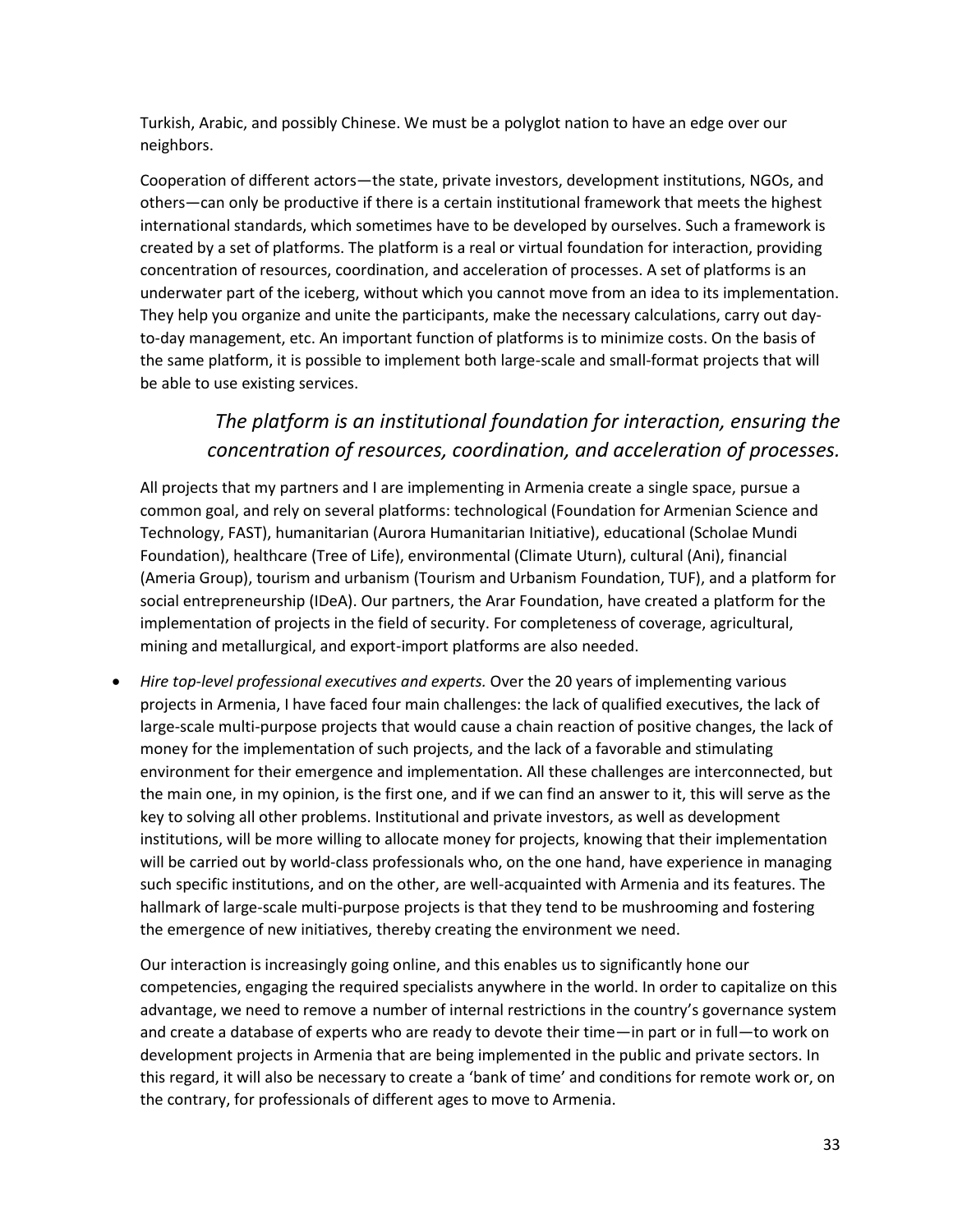• *Determine the extent of digitalization required.* Cutting-edge technologies are changing the nature of infrastructure, markets, products, business structure, and production organization. Due to the COVID-19 restrictions, a significant part of the interaction, as already mentioned, has shifted online, which contributed to the explosive growth of tech companies, which have multiplied their economic and financial figures, including capitalization. Meanwhile, many other industries hit the skids. I am convinced that the recession will be overcome by those who can best adapt to the new normal. The Airbnb example shows how a seemingly doomed company was able to rebuild itself, radically change its business model, and offer users a convenient service, which today connects more than 4 million hosts and more than a billion guests in virtually all countries of the world. $^{\parallel\parallel}$ 

#### *Personal data is commodified in a new economic formation known as surveillance capitalism.*

Of course, one must clearly realize that the achievements of the new technological revolution can be equally used to make good and bad things. The boundaries of the private are getting more and more blurred. Personal data is commodified and becomes the most valuable resource on earth in a new economic formation known as surveillance capitalism. At the same time, companies that are missing out on digitalization will become invisible to customers and partners and will gradually sink into obscurity and cease to exist.

"The choice for mankind lies between freedom and happiness and for the great bulk of mankind, happiness is better," wrote Orwell in his novel 1984. On one pole are those who choose the comfort and security that can be provided by AI and voluntarily give the system and corporate giants access to their personal data, while the other pole is populated by marginalized people who resist digital totalitarianism. In this sense, finding the right balance is important in order to turn digital platforms into interaction venues, a tool for expressing trust and strengthening reputation.

- *Create a free economic, scientific and technological zone in Armenia.* As a member of the EAEU on the one hand and an EU Associated Country on the other, Armenia can become a location where the production of equipment essential for the modernization of the economy not just of Armenia but of other countries, namely Russia, is established, solving the problem of the supply of equipment and technology. This will allow several aims to be achieved: attracting investment from international (in particular European) companies that are interested in collaborating with Russian partners but which are constrained in their cooperation; restoring Armenia's scientific and technical legacy dating from the period of the USSR, which was partially lost in the 1990s, attracting back Armenian specialists throughout the world who left Armenia during that period, and creating a technology hub; reducing levels of unemployment and labor migration, by creating a region of cutting-edge development.
- *Modernize the mining and metallurgical industry.* Along with the extraction and processing of stone, this industry is no less important than technology and alternative energy, agriculture and agricultural processing, as well as travel industry and financial services, for achieving effective economic growth based on increasing labor productivity while creating new jobs. The modernization of the industry will require the abandonment of methods for the development of mineral deposits that cause irreparable damage to the environment and human health, the modernization of technological processes and the use of digital technologies, the development and implementation of environmental standards, land reclamation and restoration of water bodies, a revision of the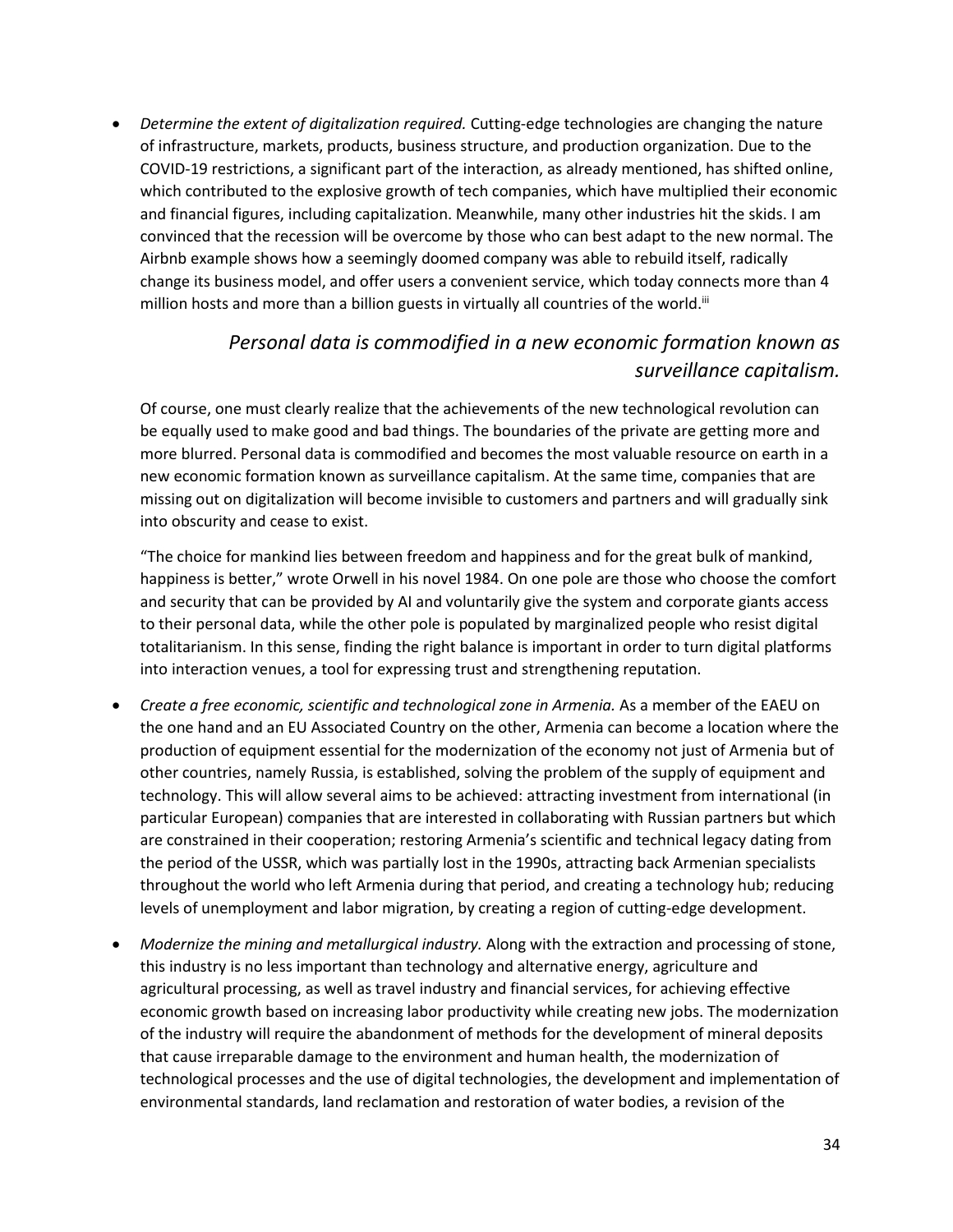taxation system, factoring in current trends, affecting the global mining sector in general and local specifics, and attracting investment.

• *Reform the education system, starting with preschool education, focusing on the best international standards.* Already 20 years ago, as part of the Armenia-2020 project, we identified education as one of the priority areas for Armenia's shift toward the hub model. On the one hand, education is the largest modern industry that sees a constant growth in demand outstripping supply, which results in a significant contribution of this industry to the economy. On the other hand, though, this is the area that spurs the development of all other industries—and talents play a key role here.

#### *Between 8% and 10% of children across Armenia do not go to elementary school at school starting age.*

This paper will not dwell on the problems of preschool and school education—instead, I will just say that between 8% and 10% of children throughout Armenia do not go to elementary school at school starting age, a situation that is unthinkable in a country where secondary education is compulsory.

In my opinion, the benchmarks in the process of reforming higher educational institutions can be, above all, Armenian universities listed at the top spots of the world's most prestigious education rankings and, secondly, an increase in the export of educational services by attracting a larger number of foreign students. To do this, we need to make international announcements for President jobs at Armenia's leading universities and seek applicants among world-renowned scientists, create boards of trustees, and hire notable researchers as deans at various departments. For example, among the rectors of Russian universities, eight have historical ties to Armenia.

The model we inherited from the Soviet times, in which scientific research hubs are separated from higher educational establishments, also calls for reform. Practice has shown that this model is less successful than the Anglo-Saxon one.

Obviously, due to the increase in life expectancy and the dim prospects of retirement benefits, people will have to stay in the labor market as long as possible and, therefore, engage in lifelong learning. Probably, higher education in its current form is not the best fit for it, which means that, in addition to universities, it is necessary to create centers for additional education, professional and personal growth, and leadership skills in Armenia. One of these centers, the Matena International School of Leadership and Professional Development, is being created in partnership with the Moscow School of Management SKOLKOVO; in the near future, it will launch the first program, Executive MBA, designed for C-level executives and business owners.

• *Engage young people (aged 25–35+).* We see how in developing countries the fortunes accumulated over the past three decades of rapid economic development are going to the generation of today's 20–30-year-olds, who, before even reaching middle age, become owners of enormous financial resources. Business has grown significantly younger: an active economic life often begins as early as 15 years old, thanks to the opportunities made available by digital economy. It seems that, for the first time in the history of mankind, we are faced with the fact that the transfer of knowledge and skills does not go down from the older generation to the younger, but vice versa. Young people's unorthodox views and independence of judgment make us reevaluate many of the features of our current situation.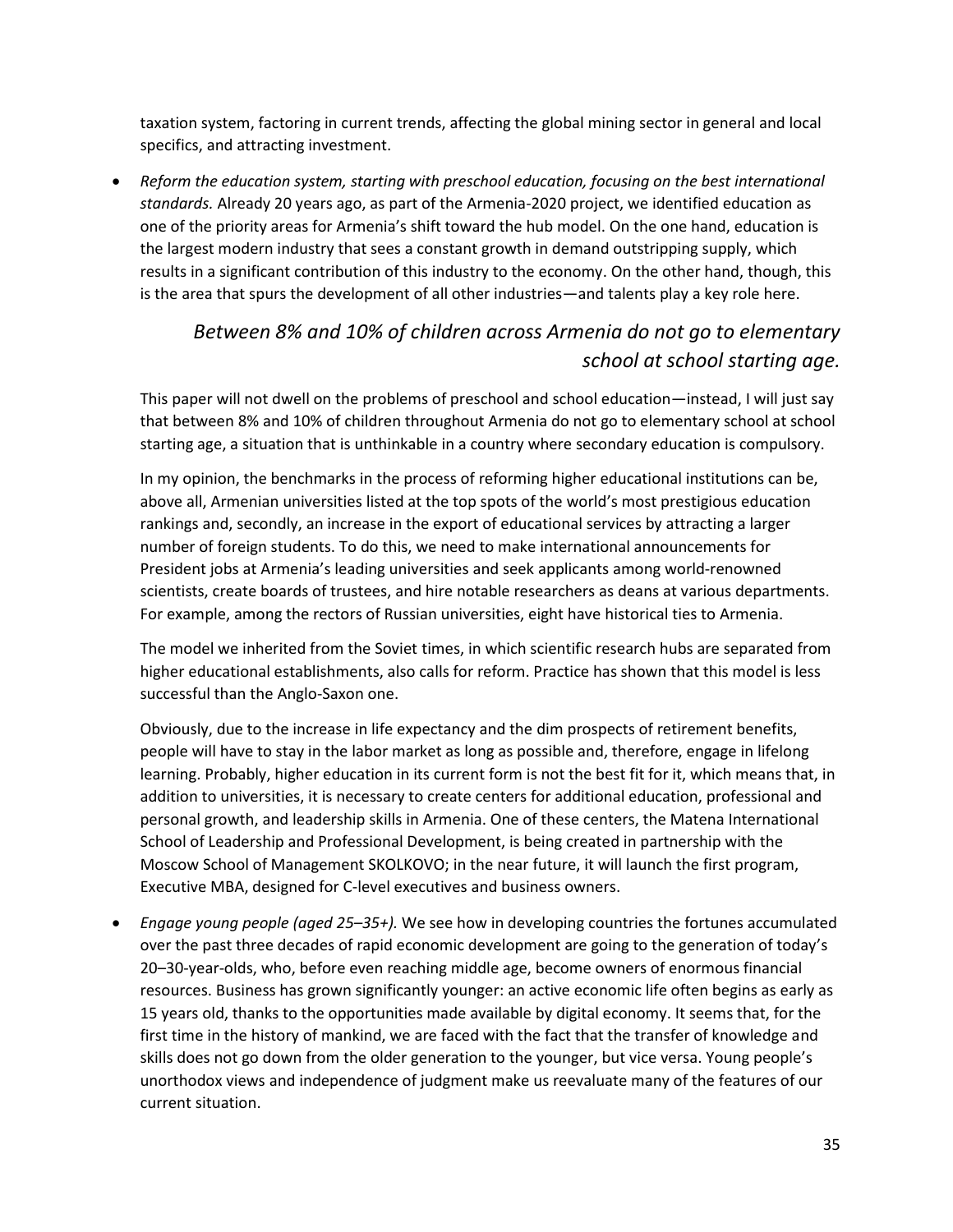Unfortunately, 30 years of independence, which our ancestors had spent centuries aspiring to, did not turn Armenia into a country capable of keeping young and talented individuals from emigration. Most of the Armenian youth currently do not participate in our country's political processes and do not hold memberships in any political parties, mainly because none of the current political forces in Armenia offers an ideological platform that would unite people. We must make every effort to keep thinking, determined, persistent youth in Armenia and in the Armenian world, those who have working imagination and a proclivity for self-expression. This requires letting these youths lead the charge when it comes to reforms.

• *Empower women to participate in social and economic life, as well as in governing the country*. According to former UN Secretary General Kofi Annan, "there is no tool for development more effective than the empowerment of women and girls." Raising the question of the greater political and economic representation of women, I, of course, do not mean quotas, but the need to embrace the principles of meritocracy. A 2011 study at the BI Norwegian Business School, led by Professor Martinsen<sup>iv</sup> and based on the survey of personality traits of 3,000 managers from various fields, showed that female leaders outperform men in four of the five categories: ability to take initiative, be clear and communicative; ability to innovate, be curious and have an ambitious vision; ability to support, accommodate, and include employees; and ability to set goals, be thorough, and follow up.

#### *Women in Armenia are usually more overloaded with work than men and at the same time, for the most part, remain powerless and downtrodden.*

The world is witnessing a transformation of the traditional distribution of family roles, when a man acts as a breadwinner and protector, while a woman is a keeper of the hearth. Armenia is no exception, either, especially since, due to the difficult political, economic, and social plight of the 1990s, high unemployment rates, forced labor migration, etc., the role of men in Armenian families has changed dramatically. They have no certainty in the future; they are afraid of losing their incomes and their social status. This often gives leads to internal frustration, which sometimes manifests in compensatory responses: aggression and intolerance. As I have already mentioned, a big problem in Armenia, especially in the political sphere, is the prevailing atmosphere of rogue machismo, when any communication comes down to asserting one's own superiority in the eyes of others without trying to have a conversation and jointly find solutions.

The woman, on the other hand, acts as a kind of social stabilizer, smoothing out rough edges and ensuring adherence to the unwritten code of social behavior. Sadly, today, women in Armenia are usually busier with work than men: it is women who are burdened with unpaid work caring for their families, children, the sick, and the elderly. At the same time, for the most part, they remain powerless and downtrodden: they endure domestic violence, suffer from lack of decent job opportunities, and face professional segregation and gender pay gap.

It is essential, however, to take into account that education begins in the family, and the leading role in it is typically played by the mother. Today, almost any homework can be automated, but only a mother can give a child the energy and love that shape their personality and spur their development. I believe that finding a harmonious balance between preserving the traditional family with its values and creating conditions for the empowerment of women, their self-realization, and greater involvement in social, political, and economic life will help to solve many problems and to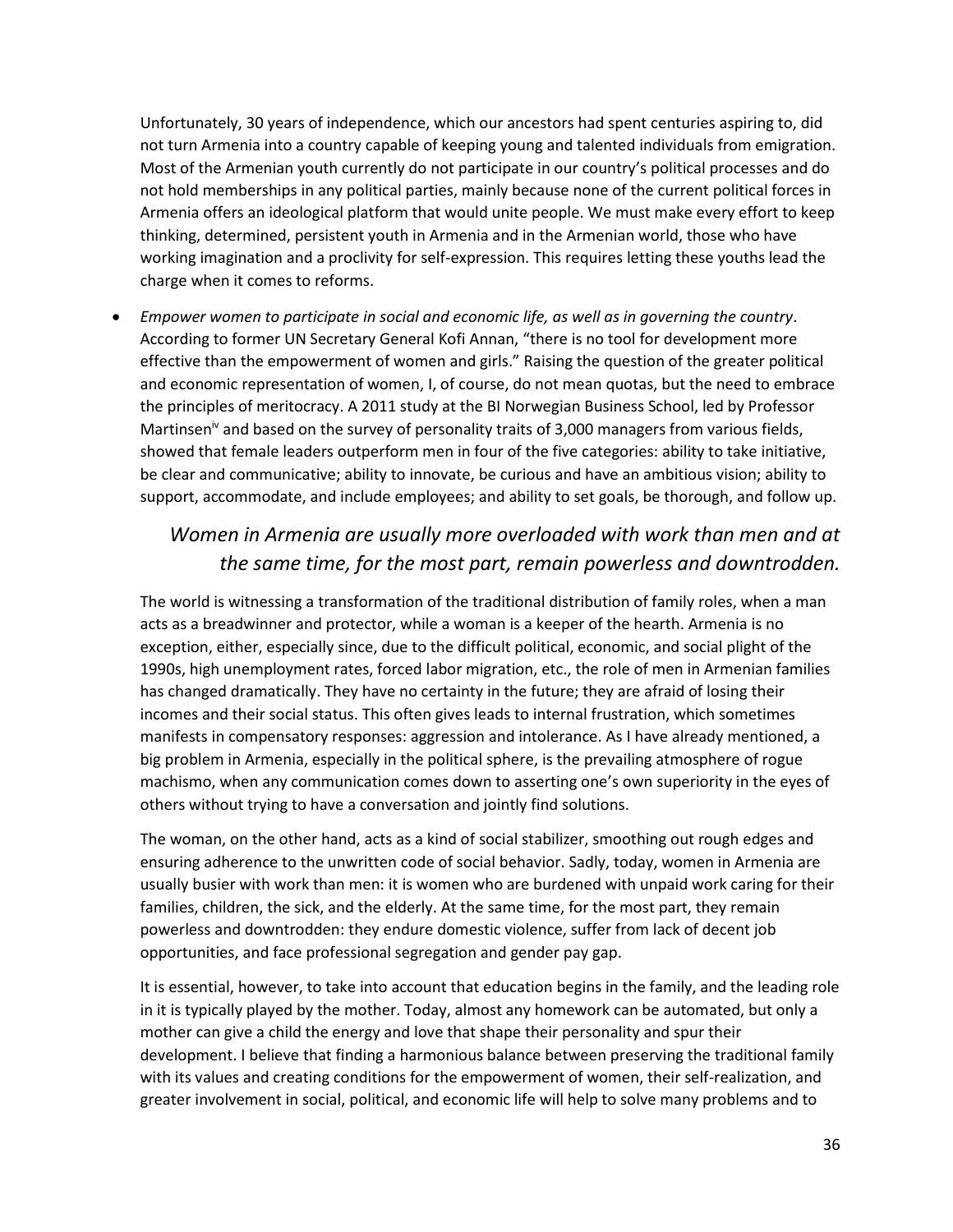achieve greater resilience of local communities and the country as a whole. Men should also be affected: their role in society will change as they take on nontraditional gender roles, such as raising children.

Changes need to affect different levels, including the level of "invisible institutions," in particular prohibitive attitudes, signaling the unacceptability of practices, such as gender selective abortion, which harm a country facing a demographic crisis.

- *Restore respect for the family and family heritage.* The key to the success of any nation and any state, according to Confucius, is a strong family, a system of values, traditions, and rules, as well as a leader with noble and lofty aspirations. I am deeply convinced that the family community is one of the pillars of identity, thanks to which Armenians, wherever they live, have been and continue to be a single ethnic group for centuries. Unfortunately, in the  $20<sup>th</sup>$  century, when the role of the state and its institutions increased, the family community began to lose the function of an institution serving the transfer of traditions and knowledge. With the modern context in mind, we need to rethink the role and place of the family, find a harmonious balance in the distribution of functions between the family and the state, revive the value of personal and family reputation, restore respect for one's name based on the contribution of the family (dynasty) to the development of the country and society.
- *Debunk myths about ourselves and about the world in general.* Myths and legends are an integral part of the cultural matrix of every nation. Here we are talking about blinding and dangerous delusions that substitute reality and prevent us from making decisions that are comparable to the challenges and threats that actually face us. As I have already noted, blinded by our victory and the illusion of our invincibility, we failed to ensure the security of Artsakh, and the security of Armenia itself came under threat. We need an unbiased, evidence-based analysis of our past and present to help us understand what our strengths and weaknesses are and decide together how to build the country we want to pass down to our children, effectively using our assets and deftly bypassing the limitations. To accomplish the tasks set, it will be necessary to create an open information space and develop a system of effective measures to combat fake news and accounts of events.

Sure enough, this is just a broad sketch, which will have to be widely and openly discussed, revised, and reworked.

## <span id="page-36-0"></span>The FUTURE ARMENIAN initiative and its goals

2041 will mark 50 years of Armenia's independence, and now we need to do our utmost to make this date a festive occasion, and not something we will be embarrassed by. All this makes the debate about possible scenarios for our development a pressing issue. Therefore, in late April 2021, my partners and I announced the launch of our new public initiative The FUTURE ARMENIAN.

The most important reason why we are doing this is our willingness to create a common network of understanding for all Armenians, as well as Armenian organizations and institutions, about the sustainable development of our country and nation. Anyone can engage by co-signing the list of 15 goals of our initiative a[t futurearmenian.com.](https://futurearmenian.com/) We invite all people with a proactive attitude—citizens of Armenia, Armenians of the Diaspora, and friends of our country—to take part in the upcoming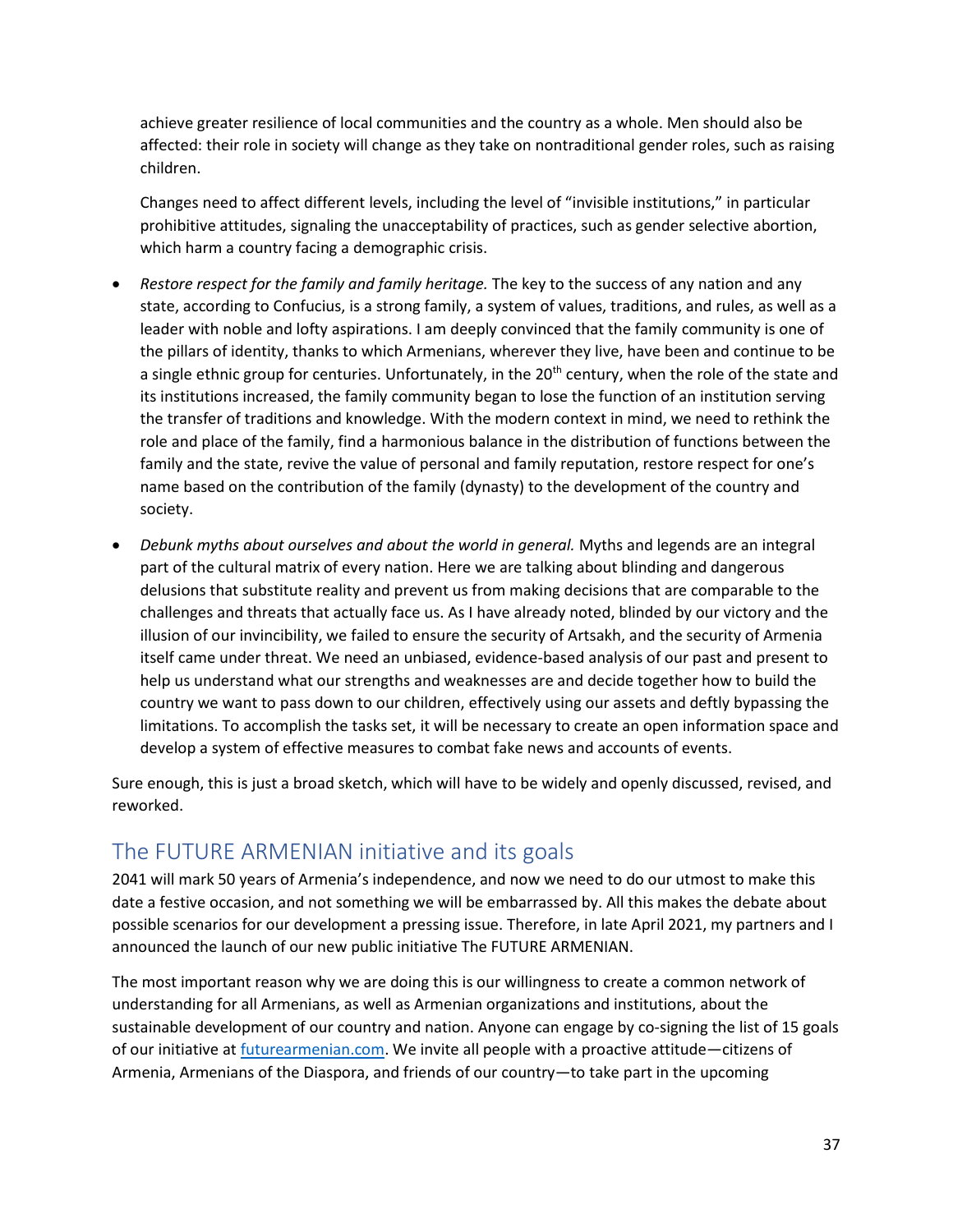discussions about what the future of Armenia and the Armenian people should be and how to achieve it, as well as contribute to the joint planning of our future steps.

# *The current critical state of affairs does not leave me the luxury of evading the discussion of the most important political and social issues.*

Despite the fact that the beginning of our information campaign coincided with the Armenian general election campaign, The FUTURE ARMENIAN initiative has no political aspirations and does not pursue political goals. Previously, I have reiterated that I refrain from direct participation in political processes, but the current critical state of affairs does not leave me any other choice but to join the discussion of the most important political and social issues: what kind of Armenia we are building and how we envision the future of the Armenian nation. Most people agree that the closest and most evident way for an individual trying to adapt their life strategy to anticipate the future is to change the current situation through active engagement in public life, the struggle of parties, political forces, and civil society institutions. But this way is not the only option—others are available, too. The current crisis is not limited only to the political sphere, and I do not see any political force capable of dragging the country out of it. I believe, it is necessary to create a public council with the best representatives of the global Armenian elite, which would solve the issues of sustainable development of the Armenian world, which are inseparable from the issues of the state structure of Armenia in the current conditions. The government of the republic is an important participant in this process, but not the only one.

#### *I do not see any political force capable of dragging the country out of the crisis.*

In this sense, my partners and I are entering the political field. At the same time, I want to emphasize that we are still public, not political actors. Our task is to contribute to the transformation, expansion, and diversity of Armenia's present-day political scene, the professionalization of political polemics, and the departure from the established practice, when voters endorse not so much for the program of a party but its face—a leader who, thanks to the media hype, has managed to gain significant publicity and influence. It should be noted that this is typical not only for Armenia.

## *The mandate of trust received from the public does not mean a monopoly on decision-making.*

Armenia has chosen its representatives—now it needs to *choose a model of the future through open debates involving the general public,* which will attract and unite the forces of Armenians in the country itself and around the world, and our initiative is designed to bolster this process. I am convinced that those who have come to power today capitalizing on people's desire to better understand what is happening will be fully legitimized only if they recognize and analyze the past mistakes, explain to the people what they are going to do to avoid such failures in the future, and establish a consistent dialogue with the public using various tools, from public opinion polls to referendums on various issues of public life. In other words, the mandate of trust received from society does not mean a monopoly on decisionmaking. The source of the new government's legitimacy will be a new social contract between it and society. Only on such conditions is it possible to consolidate the Armenians and begin to rebuild the country through joint efforts.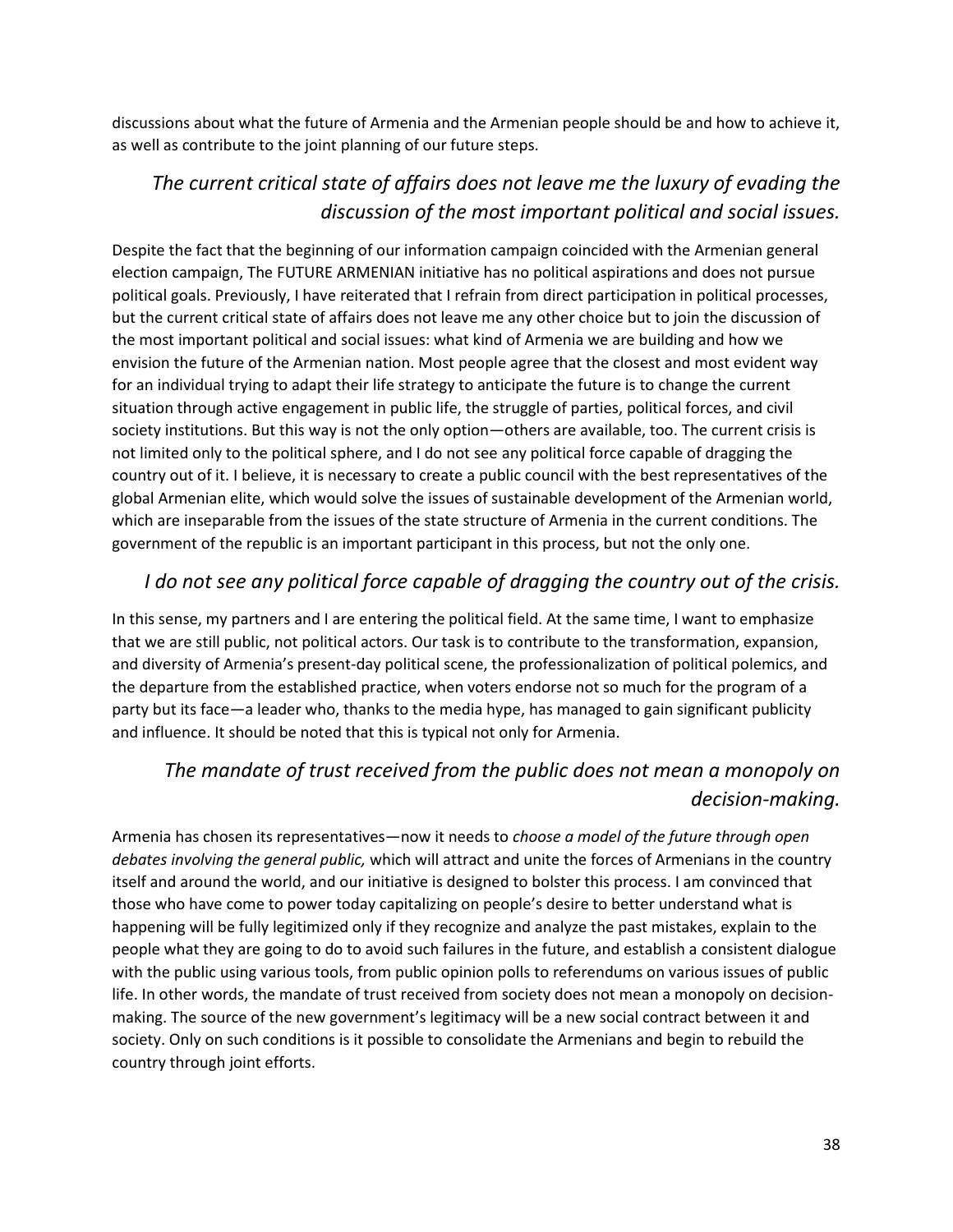Today, The FUTURE ARMENIAN community includes over 100,000 people from more than 100 countries, which proves the interest many Armenians and friends of Armenia take in the future of the country and the nation and enables us to really discuss and shape the future agenda and legitimize it in our society. Obviously, in the current context, the authorities can no longer ignore the active part of society; therefore, it is important to develop new mechanisms of constructive interaction whose purpose will be to fight not *against* something or someone but *for* our common future.

15 goals of the FUTURE ARMENIAN initiative:

- 1. *Vision setting:* define and own Armenia's future collectively. To do this, we need to pragmatically set realistic goals and objectives and establish a path for achieving them.
- 2. *Assured sovereignty:* acknowledge our threatened security and construct a more effective and forward-looking defense system. The tasks in this regard are as follows: to guarantee the inviolability of Armenia's borders and the physical safety of its citizens, so that they can live and work peacefully in the land of their ancestors; transform the armed forces of Armenia into a modern army, employing the latest scientific and technological achievements, the art of management and military intelligence; and actively develop the military-industrial complex, which should be supported by the development of all other industries.
- 3. *Historic responsibility:* honor the memory of the victims, the saviors and survivors of the Armenian Genocide through global advocacy and humanitarian support to prevent, combat or heal from all acts of violence against humanity. For this purpose, our shared pain and the experience of past generations must become a force for good. Our mission is to contribute to the triumph of humanism and to support all efforts to eradicate violence on a global scale. We will continue to raise awareness of the Armenian Genocide and its dire consequences, and we will also look for the best means to tell the world about Armenia and its experience.
- 4. *Free Artsakh:* guarantee Artsakh's physical security and establish its legal status. Artsakh should be perceived by Armenians as an integral part of their homeland, and our task is to have it prosper, so that people want to live there again. To do this, it is necessary to design a clear plan and find allies who are ready to join us in ensuring the security of Artsakh and its residents.
- 5. *Armenia-Diaspora unity:* transform the relationship between Armenia and the Diaspora into one based on mutualism and trust. To this end, we need to find an optimal model of interaction between the state and the networked nation. The state must become a central node of this network in order to obtain the key to the vast potential of the Armenian world. The key to the effectiveness of such a model will be the involvement of the Diaspora in setting national goals and priorities, on the one hand, and its responsible participation in building the nation and the state, on the other. Armenia and the Diaspora must join forces because only together can we attain the nation's prosperity. Creation of transparent and clear mechanisms of interaction that spark confidence on both sides will contribute to deepening mutual understanding between them and strengthening their partnership.
- 6. *Strong Diaspora:* update and enhance Diaspora's institutions and structures to ensure their vitality and preserve Armenian worldwide heritage. Traditional diasporan institutions need to be modernized to reverse the trend of emigration from the Diaspora and establish strong ties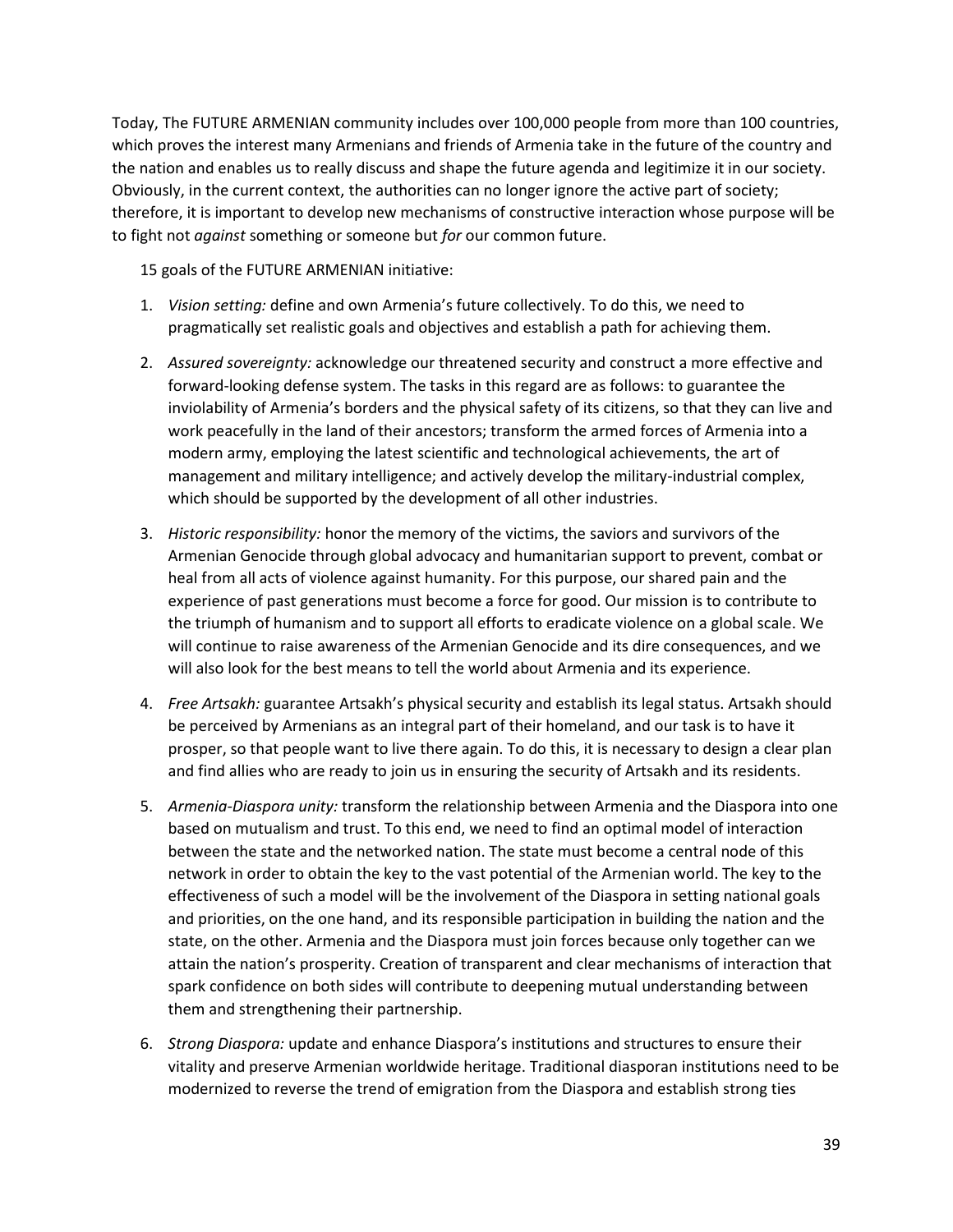within the global Armenian network. We need to strengthen the presence of Armenians in strategically important regional centers, such as Jerusalem (Armenian Quarter), Georgia, Turkey, Iran, etc.

- 7. *Strong Alliances:* counter isolation and gain relevance through strategic partnerships regionally and globally. Armenia should gradually raise its status in the eyes of its own citizens, regional neighbors, and international partners, investing in building up soft power and promoting the agenda of Armenians' revival as a forward-looking global nation, relevant to the rest of the world.
- 8. *Exponential growth:* foster a competitive economy that attracts human and financial capital. Boosting productivity and finding disruptive, adaptive, and decentralized business models that can drive sustainable growth in sectors, such as information technology, energy, food, transportation, and building materials are top priorities.
- 9. *Growing population:* address Armenia's demographic challenges by ensuring population growth, repatriation and skilled immigration to secure its future. It is necessary to make every effort to reverse the flow of emigration and stop the outflow of population from socially disadvantaged communities, as well as to develop a friendly immigration policy.
- 10. *Excellence in education:* prioritize education as the highest societal value for Armenians worldwide. Education should become a key component of public policy at both the local and national levels. While attracting investment in the development of this sphere, we should raise the salaries of teachers and restore the high status of the teaching profession and respect for it.
- 11. *Preeminence of science, technology, and creativity:* invest in science, technology and creativity to drive innovation and development, especially in health, environment and knowledge economies. Armenia should become an international innovation hub. This means that spending (by the government and the private sector) on applied science and technology must be comparable to that of the countries with the most advanced economies. Besides, it implies establishing research institutes in the country and forging partnerships with international organizations.
- 12. *Good governance:* develop effective and accountable institutions, commit to excellence and professionalism in government and society. We need to reform the public sector, improve the admission criteria for public service, while raising the salaries of officials.
- 13. *Just society and reduced inequities:* overcome poverty, build an open and honest society. A just society means equal opportunities for access to social benefits for all its members; therefore, it is important to provide support and ensure involvement in the economic and social life of the most vulnerable demographics—the elderly, people with disabilities, women, and war veterans—and help them pick up new useful social skills.
- 14. *Preserved heritage:* build upon our unique identity and historic experiences and use them to inspire and guide our future. Our tasks in this regard are to preserve and develop the Armenian language and culture, ensure their accessibility and appeal for the young generations of Armenians; to revive traditional Armenian values and adapt them to the realities of the modern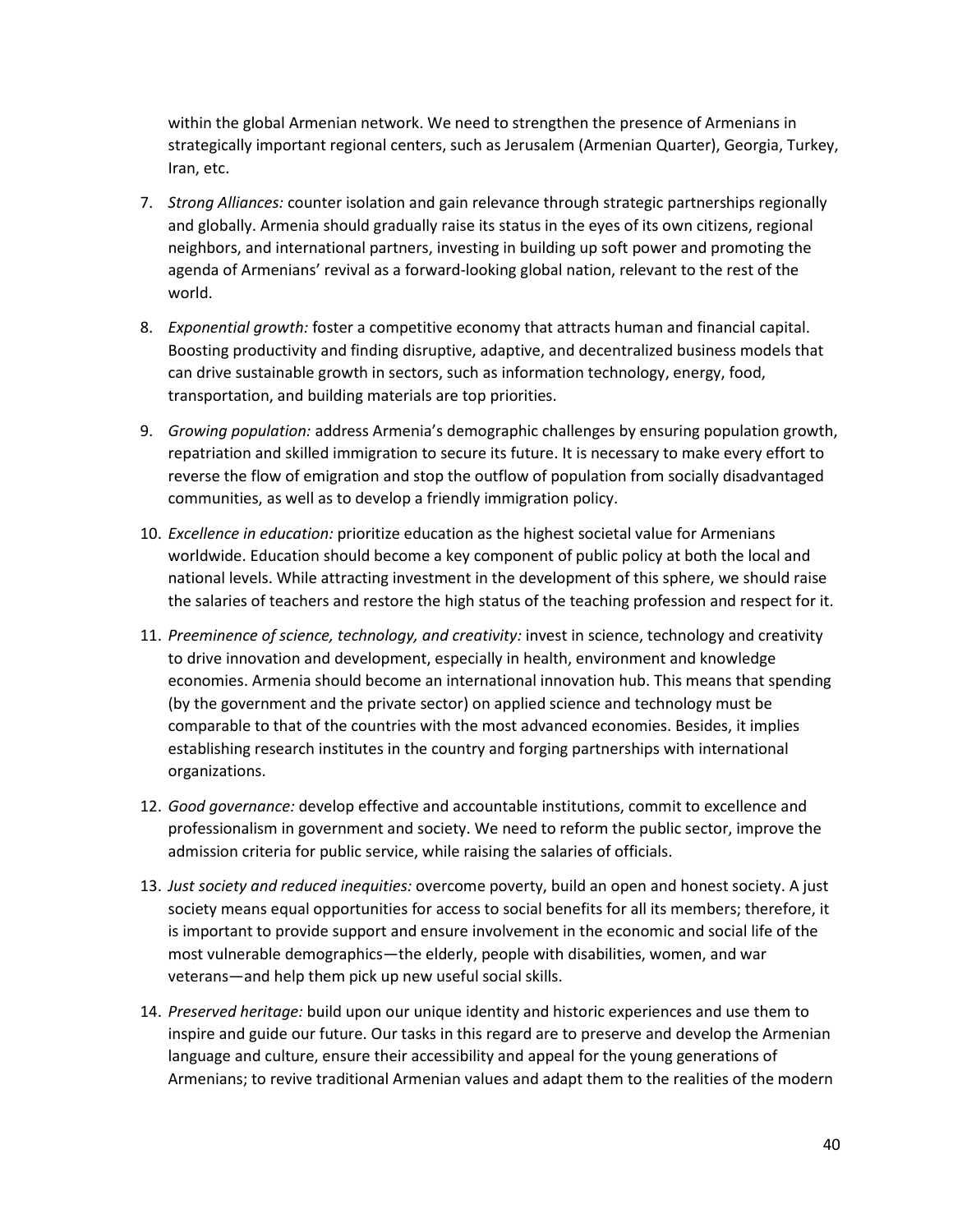world; and to help the Armenian Apostolic Church reclaim its connecting role in the Armenian society and the Armenian world.

15. *Evidence-based decision-making:* demand from leaders and society that national decisionmaking be based on facts rather than illusions. This will be facilitated by the establishment of transparent communication between all participants—the government, society, and the Diaspora—as well as the creation of a clear rule-based system that encourages innovation and ensures the redistribution of wealth and the protection of citizens.

We assume these goals should be discussed by representatives of different strata of society in today's Armenia and the Armenian diaspora, become a subject of discussion for the intellectual, political, business and military elites, and draw the attention of people of all ages, especially young people who are now entering adulthood.

#### *We must feel responsible for the future of our country and become its masters.*

By jointly reflecting on our past, present, and future, we will be able to draw closer to a way out of the current situation and identifies the mechanisms and ways of our interaction. We do not expect perfect agreement on all points, but we are sure that a frank conversation will help to clarify a lot of things. As I have already argued, people who are empowered to make decisions about the future of the country and the nation must rely on public consensus, which is unattainable without such a discussion.

I believe in the partnership of the state with the private sector working in Armenia, with the Diaspora, and not-for-profit organizations. Building a strong and effective network is real. It is indeed not an easy job that requires different approaches, but in this area, we have a competitive advantage rooted in our historical experience. The most important mission of The FUTURE ARMENIAN initiative is to build a state and a nation amid a dire crisis of trust seen throughout the world and the threat of a lost identity lingering over many peoples—a major threat of the new millennium. Armenians, like residents of other countries, feel distrust of the authorities, especially in the wake of the recent turmoil the country had to go through. People do not believe in their own future and the future of their children in their homeland, and we must reverse this trend—the sooner, the better. To do this, we must feel responsible for the future of our country and become its masters; we must believe that the future can be harnessed by us, each one of us.

The search for an optimal development model that harmoniously combines three key elements security, prosperity, identity preservation, and its development in the new normal—based on a balance between networks and hierarchies and using the format of public-private partnership as a tool of interaction involves a fair deal of experimentation. If we succeed when ravaged by a systemic chaos and a high level of mistrust in everything and everyone, if we find such a model and implement it, involve in this experiment interesting, bright, and open-minded people, living in different parts of the world, but ready to share our values and work together with us, the consequences will certainly be beneficial not only for us but for all of humanity.

### *The impossible becomes possible if many people believe in a dream and join their efforts to make it come true.*